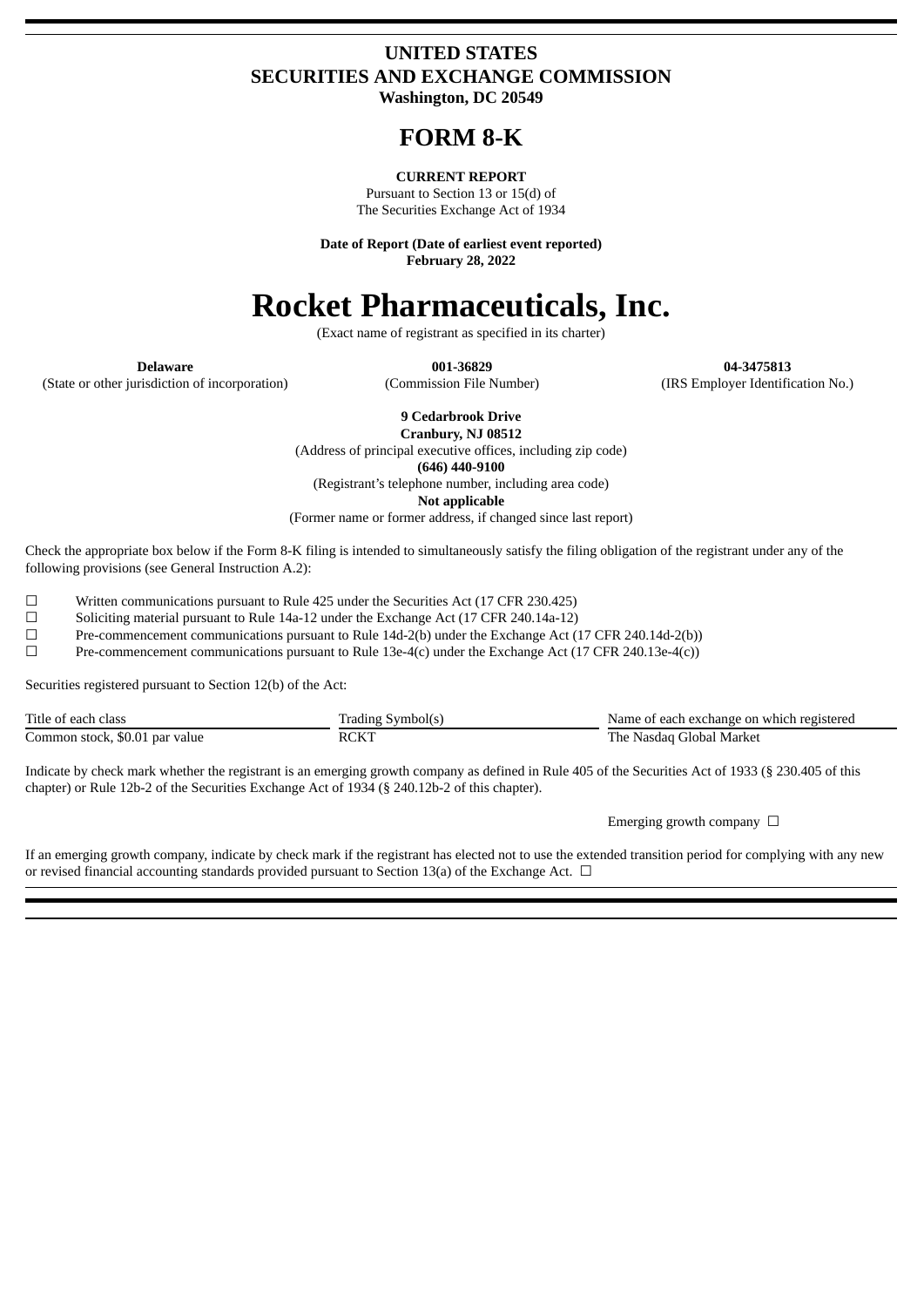#### **Item 1.01. Entry into a Material Definitive Agreement.**

On February 28, 2022, Rocket Pharmaceuticals, Inc. (the "Company") entered into a sales agreement (the "Sales Agreement"), with Cowen and Company, LLC ("Cowen"), with respect to an at-the-market offering program pursuant to which the Company may offer and sell, from time to time at its sole discretion, shares of its common stock, par value \$0.01 per share, having an aggregate offering price of up to \$200,000,000 (the "Shares") through Cowen as its sales agent. The Shares to be offered and sold under the Sales Agreement, if any, will be offered and sold pursuant to the Company's shelf registration statement on Form S-3 (File No. 333-253756), which was filed with the Securities and Exchange Commission ("SEC") on March 2, 2021 and which became effective on September 10, 2021. The Company filed a prospectus supplement with the SEC on February 28, 2022 in connection with the offer and sale of the Shares pursuant to the Sales Agreement.

Under the Sales Agreement, the Company will set the parameters for the sale of Shares, including the number of Shares to be issued, the time period during which sales of Shares are requested to be made, limitations on the number or dollar value of Shares that may be sold in any one trading day and any minimum price below which sales may not be made. Subject to the terms of the Sales Agreement, Cowen may sell the Shares by any method that is deemed to be an "at-the-market offering" as defined in Rule 415(a)(4) promulgated under the Securities Act of 1933, as amended (the "Securities Act"), including sales made directly on The Nasdaq Global Market ("Nasdaq") or any other trading market for the Shares.

The Company or Cowen may suspend or terminate the offering of Shares upon notice to the other party and subject to other conditions. The offering of Shares pursuant to the Sales Agreement will terminate upon the earlier of (i) the sale of all Shares subject to the Sales Agreement or (ii) termination of the Sales Agreement in accordance with the terms and conditions set forth therein. Cowen will act as sales agent on a commercially reasonable efforts basis consistent with its normal trading and sales practices and applicable state and federal law, rules and regulations and the rules of Nasdaq.

The Company will pay Cowen a cash commission of up to 3.0% of gross proceeds from the sale of the Shares pursuant to the Sales Agreement. The Company has also agreed to provide Cowen with customary indemnification and contribution rights. The Company will also reimburse Cowen for certain expenses incurred in connection with the Sales Agreement.

The foregoing description of the Sales Agreement does not purport to be complete and is qualified in its entirety by reference to the full text of the Sales Agreement, a copy of which is attached as Exhibit 10.1 hereto and is incorporated herein by reference.

Goodwin Procter LLP, counsel to the Company, has issued a legal opinion relating to the Shares. A copy of such legal opinion, including the consent included therein, is attached as Exhibit 5.1 hereto.

This Current Report on Form 8-K shall not constitute an offer to sell or solicitation of an offer to buy any Shares, nor shall there be any sale of the Shares in any state in which such offer, solicitation or sale would be unlawful prior to registration or qualification under the securities law of such state or jurisdiction.

#### **Item 9.01. Financial Statements and Exhibits.**

#### **(d) Exhibits.**

| $\frac{5.1}{10.1}$<br>$\frac{23.1}{10.1}$ | Opinion of Goodwin Procter LLP, dated February 28, 2022                                         |
|-------------------------------------------|-------------------------------------------------------------------------------------------------|
|                                           | Sales Agreement, dated February 28, 2022, by and between the Company and Cowen and Company, LLC |
|                                           | Consent of Goodwin Procter LLP (contained in Exhibit 5.1 above)                                 |
| 104                                       | Cover Page Interactive Data File (embedded within the Inline XBRL document)                     |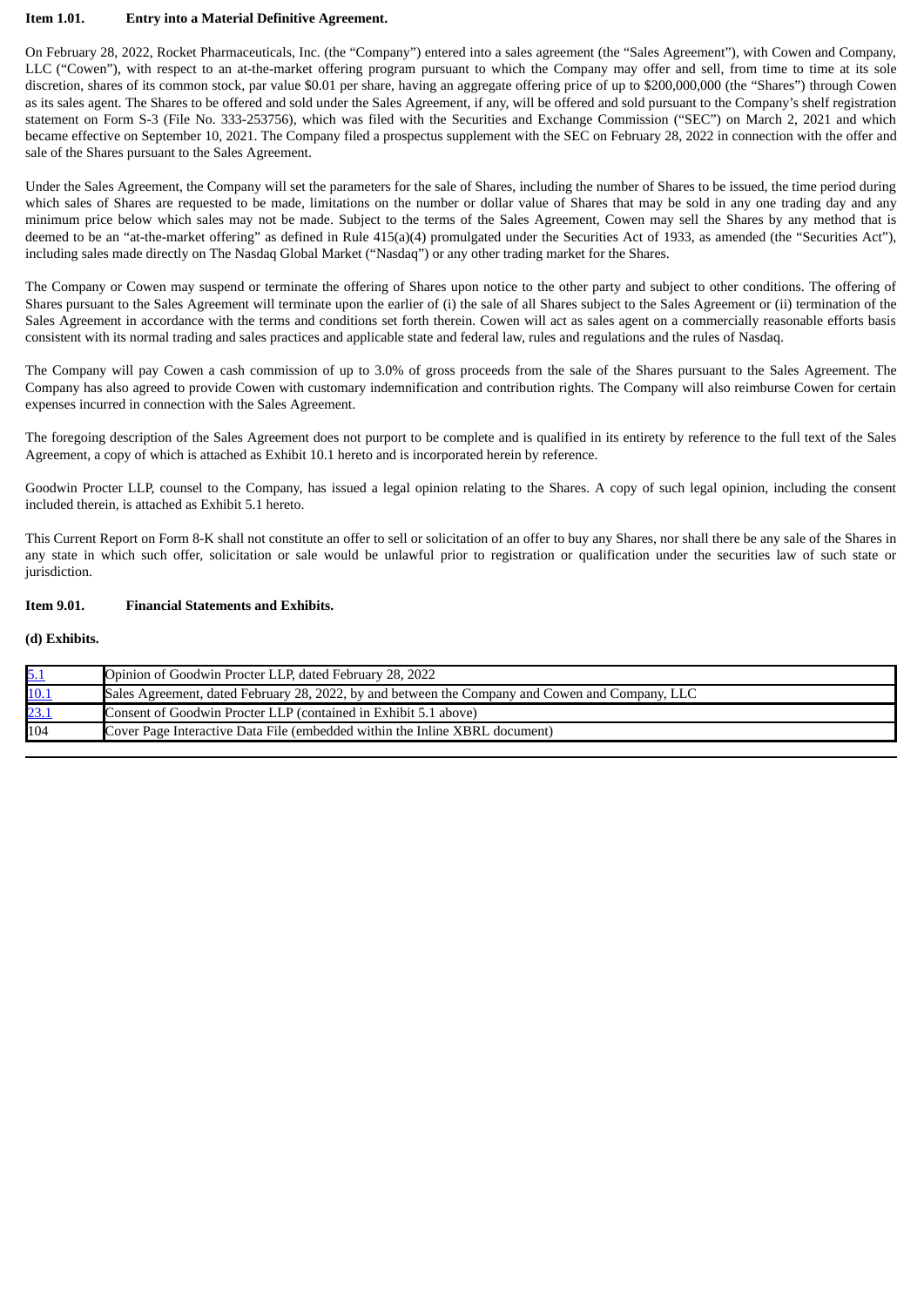# **SIGNATURES**

Pursuant to the requirements of the Securities Exchange Act of 1934, the registrant has duly caused this report to be signed on its behalf by the undersigned hereunto duly authorized.

# **Rocket Pharmaceuticals, Inc.**

Date: February 28, 2022 By: /s/ Gaurav Shah, MD

Gaurav Shah, MD *Chief Executive Officer and Director*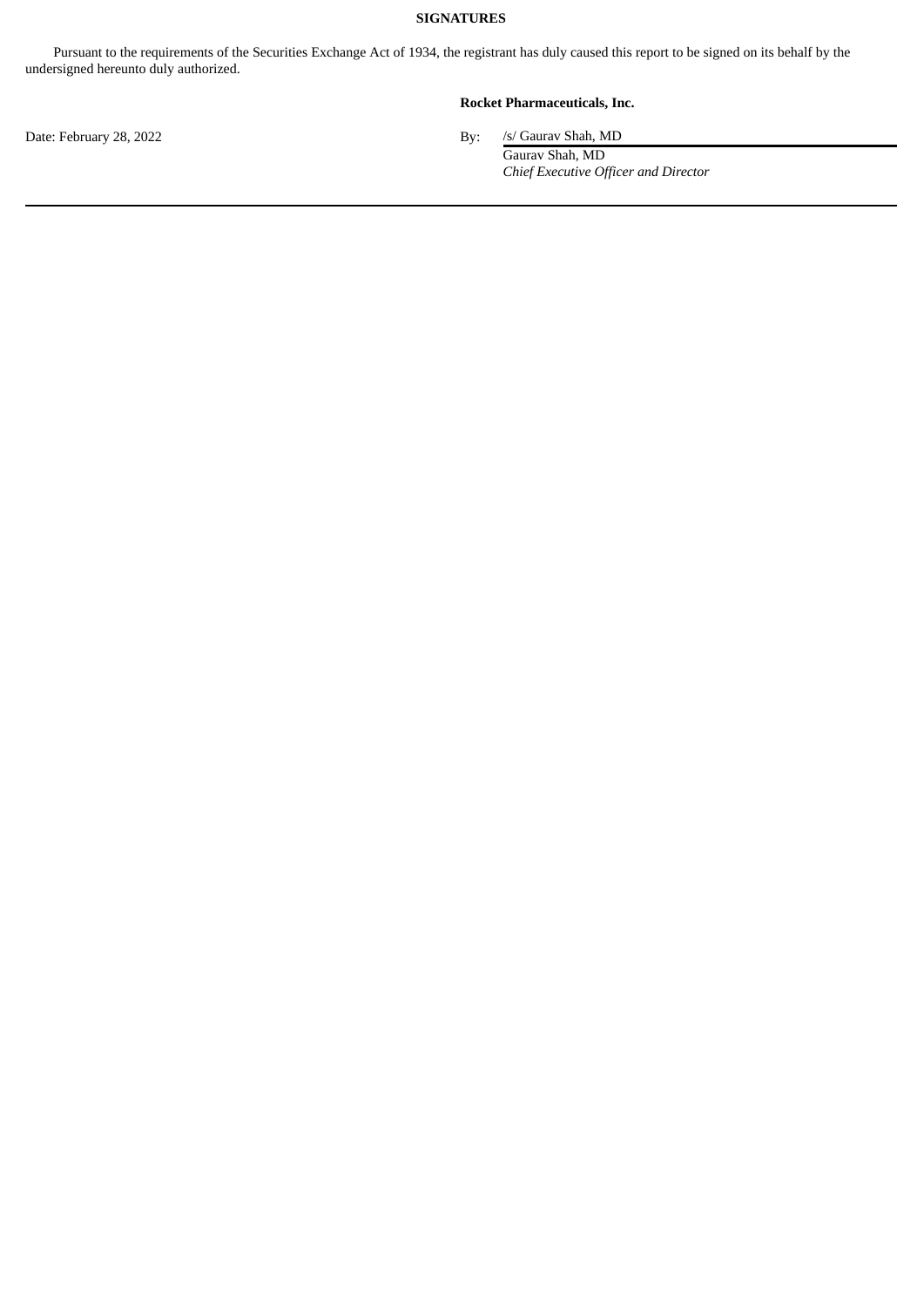### <span id="page-3-0"></span>Re: Securities Registered under Registration Statement on Form S-3

We have acted as counsel to you in connection with your filing of a Registration Statement on Form S-3 (File No. 333-253756) (as amended or supplemented, the "Registration Statement") filed on March 2, 2021 with the Securities and Exchange Commission (the "Commission") pursuant to the Securities Act of 1933, as amended (the "Securities Act"), relating to the registration of the offering by Rocket Pharmaceuticals, Inc., a Delaware corporation (the "Company") of up to \$500,000,000 of any combination of securities of the types specified therein. The Registration Statement was declared effective by the Commission on September 10, 2021. Reference is made to our opinion letter dated March 1, 2021 and included as Exhibit 5.1 to the Registration Statement. We are delivering this supplemental opinion letter in connection with the prospectus supplement (the "Prospectus Supplement") filed on February 28, 2022 by the Company with the Commission pursuant to Rule 424 under the Securities Act. The Prospectus Supplement relates to the offering by the Company of up to \$200,000,000 in shares (the "Shares") of the Company's common stock, par value \$0.01 per share ("Common Stock"), covered by the Registration Statement. The Shares are being offered and sold by the sales agent named in, and pursuant to, a sales agreement by and between the Company and such sales agent.

We have reviewed such documents and made such examination of law as we have deemed appropriate to give the opinion set forth below. We have relied, without independent verification, on certificates of public officials and, as to matters of fact material to the opinion set forth below, on certificates of officers of the Company.

For purposes of the opinion set forth below, we have assumed that the Shares are issued for a price per share equal to or greater than the minimum price authorized by a duly authorized committee of the Company's board of directors from time to time (the "Minimum Price") and that no event occurs that causes the number of authorized shares of Common Stock available for issuance by the Company to be less than the number of then unissued Shares that may be issued for the Minimum Price.

For purposes of the opinion set forth below, we refer to the following as "Future Approval and Issuance": (a) the approval by the Company's board of directors (or a duly authorized committee of the board of directors) of the issuance of the Shares (the "Approval") and (b) the issuance of the Shares in accordance with the Approval and the Sales Agreement and the receipt by the Company of the consideration (which shall not be less than the par value of such Shares) to be paid in accordance with the Approval and the Sales Agreement.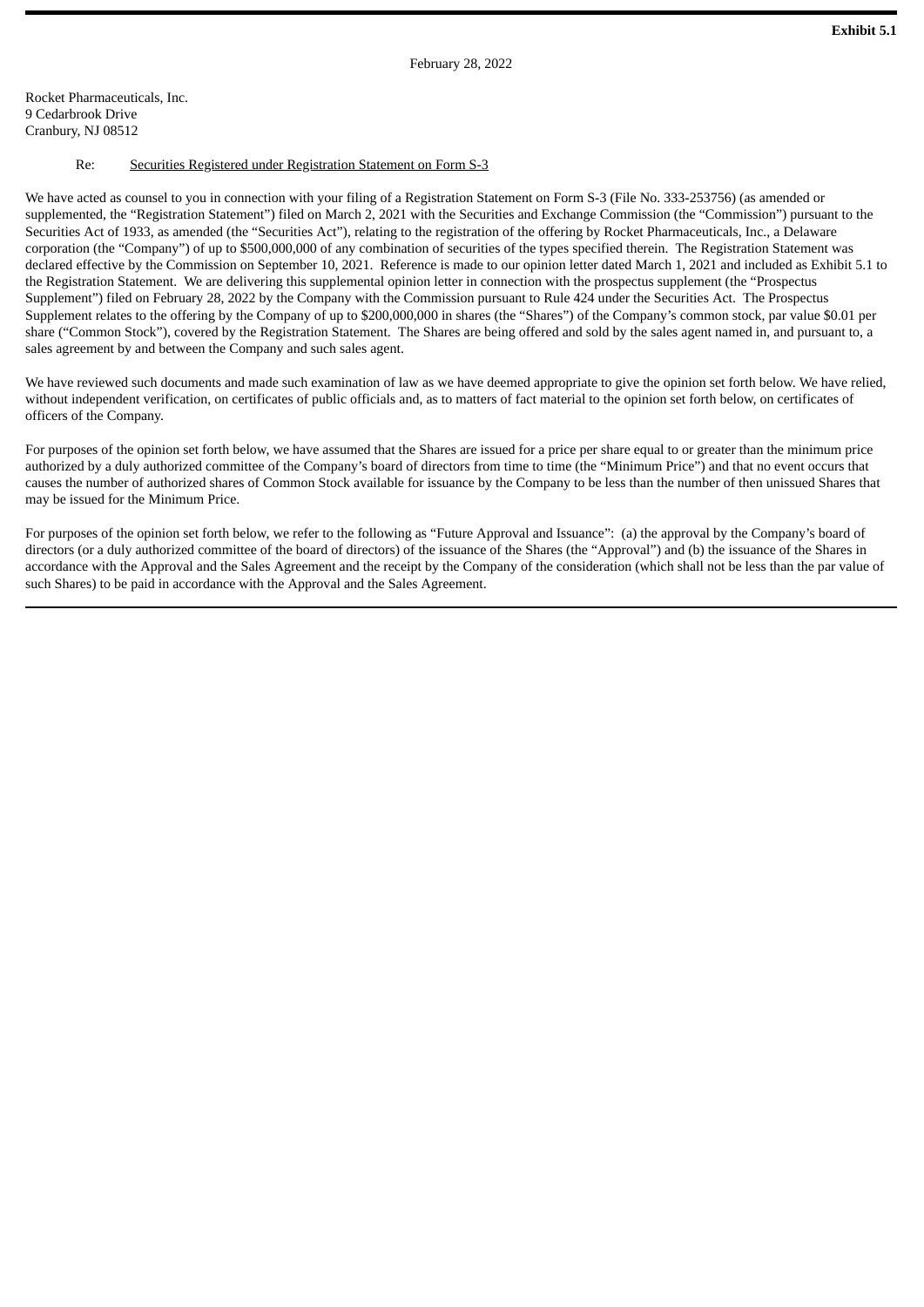Rocket Pharmaceuticals, Inc. February 28, 2022 Page 2

The opinion set forth below is limited to the Delaware General Corporation Law.

Based on the foregoing, we are of the opinion that, upon Future Approval and Issuance, the Shares will have been duly authorized and validly issued and will be fully paid and nonassessable.

This opinion is being furnished to you for submission to the Commission as an exhibit to the Company's Current Report on Form 8-K relating to the Shares (the "Current Report"), which is incorporated by reference in the Registration Statement. We hereby consent to the filing of this opinion letter as an exhibit to the Current Report and its incorporation by reference and the reference to our firm in that report. In giving our consent, we do not admit that we are in the category of persons whose consent is required under Section 7 of the Securities Act or the rules and regulations thereunder.

Very truly yours,

/s/ Goodwin Procter LLP

GOODWIN PROCTER LLP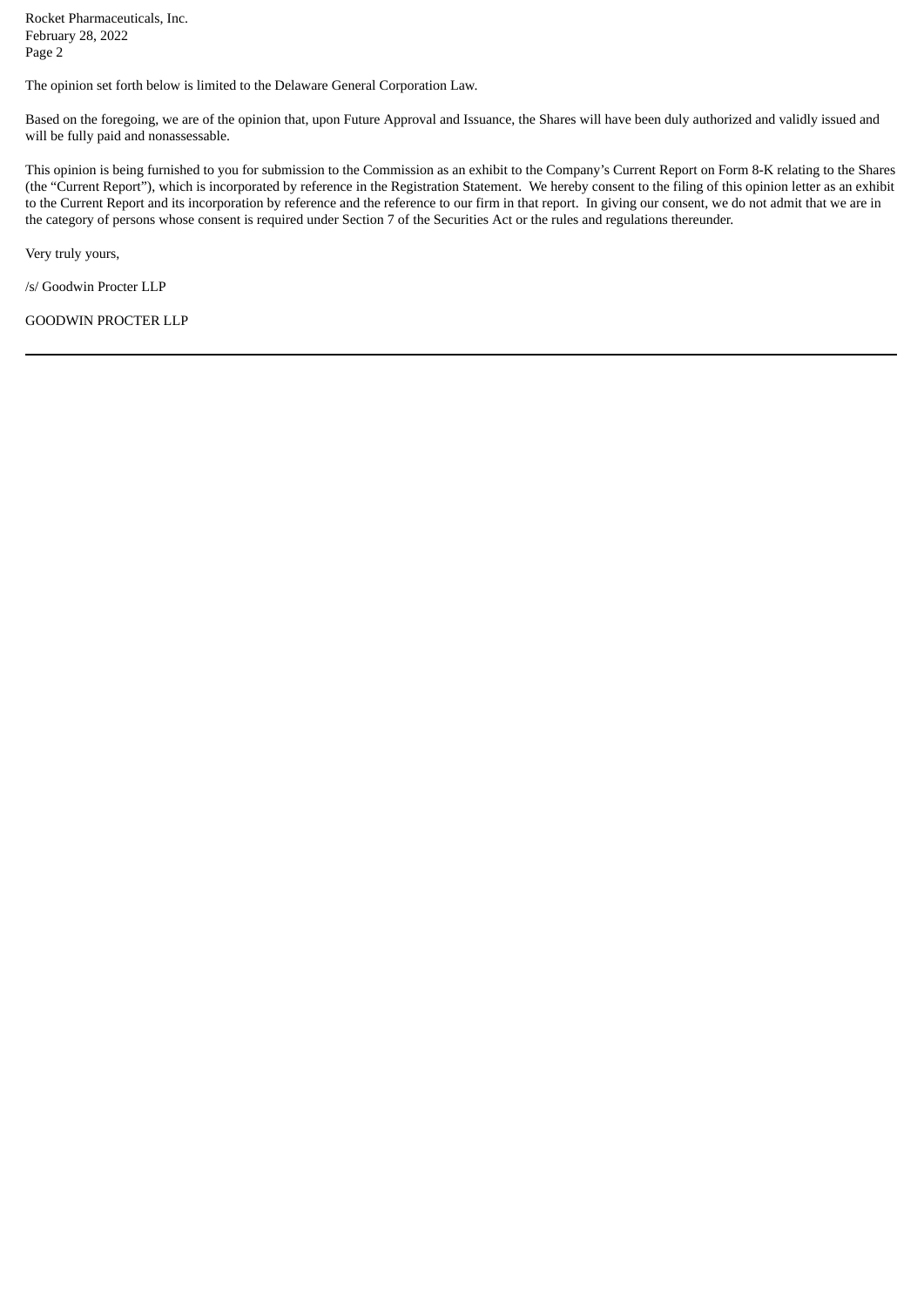#### **SALES AGREEMENT**

February 28, 2022

<span id="page-5-0"></span>Cowen and Company, LLC 599 Lexington Avenue New York, NY 10022

#### Ladies and Gentlemen:

Rocket Pharmaceuticals, Inc. (the "**Company**"), confirms its agreement (this "**Agreement**") with Cowen and Company, LLC ("**Cowen**"), as follows:

1. Issuance and Sale of Shares. The Company agrees that, from time to time during the term of this Agreement, on the terms and subject to the conditions set forth herein, it may issue and sell through Cowen, acting as agent and/or principal, shares (the "**Placement Shares**") of the Company's common stock, par value \$0.01 per share (the "**Common Stock**"), having an aggregate offering price of up to \$200,000,000. Notwithstanding anything to the contrary contained herein, the parties hereto agree that compliance with the limitation set forth in this Section 1 on the number of shares of Common Stock issued and sold under this Agreement shall be the sole responsibility of the Company, and Cowen shall have no obligation in connection with such compliance. The issuance and sale of Common Stock through Cowen will be effected pursuant to the Registration Statement (as defined below) filed by the Company and declared effective by the Securities and Exchange Commission (the "**Commission**"), although nothing in this Agreement shall be construed as requiring the Company to use the Registration Statement (as defined below) to issue the Common Stock.

The Company has filed, in accordance with the provisions of the Securities Act of 1933, as amended, and the rules and regulations thereunder (collectively, the "**Securities Act**"), with the Commission a registration statement on Form S-3 (File No. 333-253756), including a base prospectus, relating to certain securities, including the Common Stock, to be issued from time to time by the Company, and which incorporates by reference documents that the Company has filed or will file in accordance with the provisions of the Securities Exchange Act of 1934, as amended, and the rules and regulations thereunder (collectively, the "**Exchange Act**"). The Company has prepared a prospectus supplement specifically relating to the Placement Shares (the "**Prospectus Supplement**") to the base prospectus included as part of such registration statement. The Company has furnished to Cowen, for use by Cowen, copies of the prospectus included as part of such registration statement, as supplemented by the Prospectus Supplement, relating to the Placement Shares. Except where the context otherwise requires, such registration statement, and any post-effective amendment thereto, as amended when it became effective, including all documents filed as part thereof or incorporated by reference therein, and including any information contained in a Prospectus (as defined below) subsequently filed with the Commission pursuant to Rule 424(b) under the Securities Act or deemed to be a part of such registration statement pursuant to Rule 430B or 462(b) of the Securities Act, or any subsequent registration statement on Form S-3 filed pursuant to Rule 415(a)(6) under the Securities Act by the Company with respect to the Placement Shares, is herein called the "**Registration Statement.**" The base prospectus, including all documents incorporated therein by reference, included in the Registration Statement, as it may be supplemented by the Prospectus Supplement, in the form in which such prospectus and/or Prospectus Supplement have most recently been filed by the Company with the Commission pursuant to Rule 424(b) under the Securities Act, together with any "issuer free writing prospectus," as defined in Rule 433 under the Securities Act ("**Rule 433**"), relating to the Placement Shares that (i) is consented to by Cowen, hereinafter referred to as a "**Permitted Free Writing Prospectus**," (ii) is required to be filed with the Commission by the Company or (iii) is exempt from filing pursuant to Rule 433(d)(5)(i), in each case in the form filed or required to be filed with the Commission or, if not required to be filed, in the form retained in the Company's records pursuant to Rule 433(g), is herein called the "**Prospectus**." Any reference herein to the Registration Statement, the Prospectus or any amendment or supplement thereto shall be deemed to refer to and include the documents incorporated by reference therein, and any reference herein to the terms "amend," "amendment" or "supplement" with respect to the Registration Statement or the Prospectus shall be deemed to refer to and include the filing after the execution hereof of any document with the Commission deemed to be incorporated by reference therein. For purposes of this Agreement, all references to the Registration Statement, the Prospectus or to any amendment or supplement thereto shall be deemed to include any copy filed with the Commission pursuant to the Electronic Data Gathering Analysis and Retrieval System ("**EDGAR**").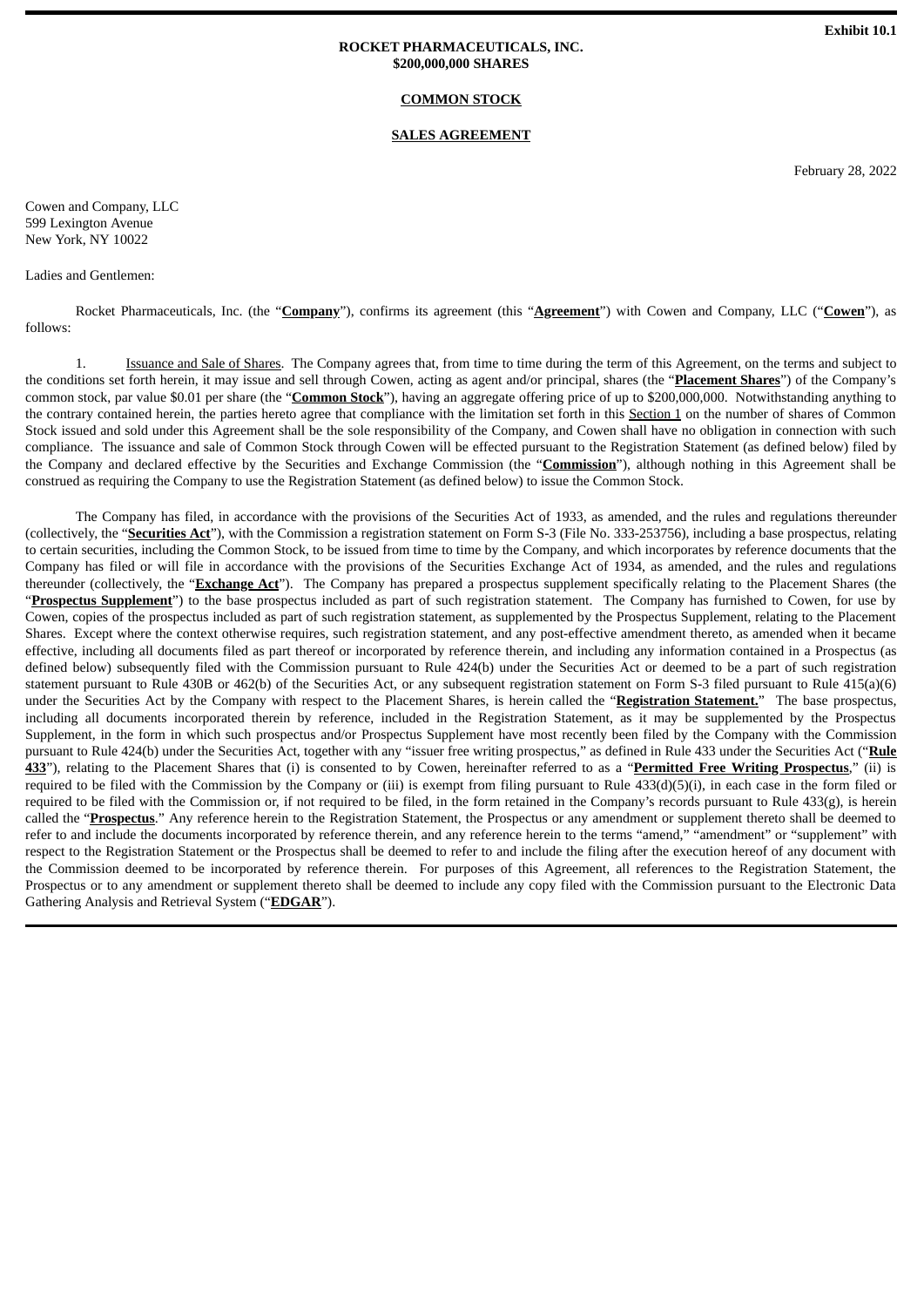2. Placements. Each time that the Company wishes to issue and sell the Placement Shares hereunder (each, a "**Placement**"), it will notify Cowen by email notice (or other method mutually agreed to in writing by the parties) (a "**Placement Notice**") containing the parameters in accordance with which it desires the Placement Shares to be sold, which shall at a minimum include the number of Placement Shares to be issued, the time period during which sales are requested to be made, any limitation on the number of Placement Shares that may be sold in any one Trading Day (as defined in Section 3) and any minimum price below which sales may not be made, a form of which containing such minimum sales parameters necessary is attached hereto as **Schedule 1**. The Placement Notice shall originate from any of the individuals from the Company set forth on **Schedule 2** (with a copy to each of the other individuals from the Company listed on such schedule), and shall be addressed to each of the individuals from Cowen set forth on **Schedule 2**, as such **Schedule 2** may be amended from time to time. The Placement Notice shall be effective upon receipt by Cowen unless and until (i) in accordance with the notice requirements set forth in Section 4, Cowen declines to accept the terms contained therein for any reason, in its sole discretion, (ii) the entire amount of the Placement Shares have been sold, (iii) in accordance with the notice requirements set forth in Section 4, the Company suspends or terminates the Placement Notice, (iv) the Company issues a subsequent Placement Notice with parameters superseding those on the earlier dated Placement Notice, or (v) this Agreement has been terminated under the provisions of Section 11. The amount of any discount, commission or other compensation to be paid by the Company to Cowen in connection with the sale of the Placement Shares shall be calculated in accordance with the terms set forth in **Schedule 3**. It is expressly acknowledged and agreed that neither the Company nor Cowen will have any obligation whatsoever with respect to a Placement or any Placement Shares unless and until the Company delivers a Placement Notice to Cowen and Cowen does not decline such Placement Notice pursuant to the terms set forth above, and then only upon the terms specified therein and herein. In the event of a conflict between the terms of this Agreement and the terms of a Placement Notice, the terms of the Placement Notice will control.

 $-2-$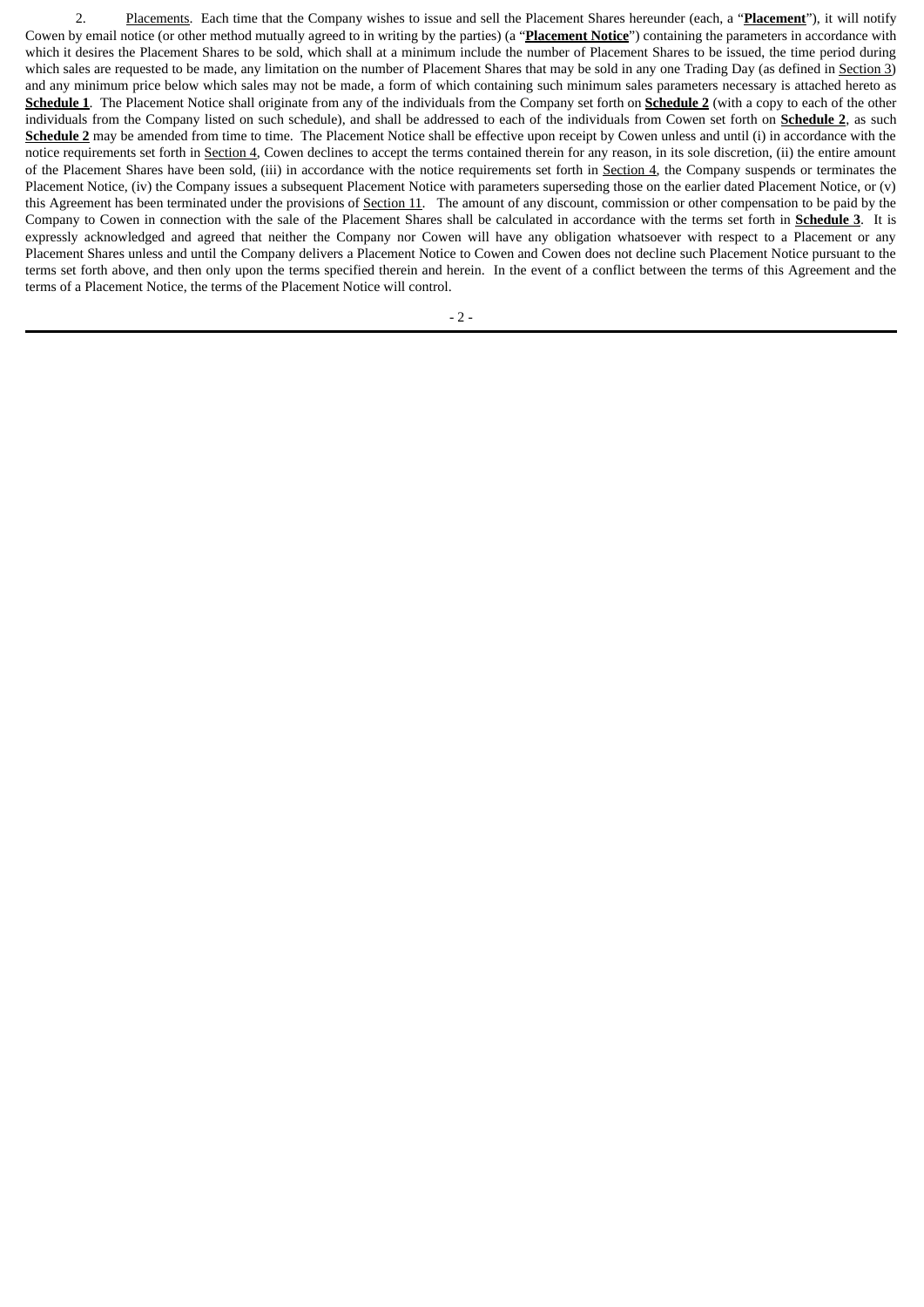3. Sale of Placement Shares by Cowen. Subject to the terms and conditions herein set forth, upon the Company's delivery of a Placement Notice, and unless the sale of the Placement Shares described therein has been declined, suspended, or otherwise terminated in accordance with the terms of this Agreement, Cowen, for the period specified in the Placement Notice, will use its commercially reasonable efforts consistent with its normal trading and sales practices and applicable state and federal laws, rules and regulations and the rules of the Nasdaq Stock Market, Inc. ("**Nasdaq**") to sell such Placement Shares up to the amount specified, and otherwise in accordance with the terms of such Placement Notice. Cowen will provide written confirmation to the Company (including by email correspondence to each of the individuals of the Company set forth on **Schedule 2**, if receipt of such correspondence is actually acknowledged by any of the individuals to whom the notice is sent, other than via auto-reply) no later than the opening of the Trading Day (as defined below) immediately following the Trading Day on which it has made sales of Placement Shares hereunder setting forth the number of Placement Shares sold on such day, the volume-weighted average price of the Placement Shares sold, and the Net Proceeds (as defined below) payable to the Company. In the event the Company engages Cowen for a sale of Placement Shares that would constitute a "block" within the meaning of Rule 10b-18(a)(5) under the Exchange Act (a "**Block Sale**"), the Company will provide Cowen, at Cowen's request and upon reasonable advance notice to the Company, on or prior to the Settlement Date (as defined below), the opinions of counsel, accountant's letter and officers' certificates set forth in Section 8 hereof, each dated the Settlement Date, and such other documents and information as Cowen shall reasonably request. Cowen may sell Placement Shares by any method permitted by law deemed to be an "at the market" offering as defined in Rule 415 of the Securities Act, including without limitation sales made through Nasdaq or on any other existing trading market for the Common Stock. Cowen shall not purchase Placement Shares for its own account as principal unless expressly authorized to do so by the Company in a Placement Notice. The Company acknowledges and agrees that (i) there can be no assurance that Cowen will be successful in selling Placement Shares, and (ii) Cowen will incur no liability or obligation to the Company or any other person or entity if it does not sell Placement Shares for any reason other than a failure by Cowen to use its commercially reasonable efforts consistent with its normal trading and sales practices to sell such Placement Shares as required under this Section 3. For the purposes hereof, "**Trading Day**" means any day on which the Company's Common Stock is purchased and sold on the principal market on which the Common Stock is listed or quoted.

Notwithstanding any other provision of this Agreement, the Company shall not offer, sell or deliver, or request the offer or sale, of any Placement Shares pursuant to this Agreement and, by notice to Cowen given by telephone (confirmed promptly by email), shall cancel any instructions for the offer or sale of any Placement Shares, and Cowen shall not be obligated to offer or sell any Placement Shares, (i) during any period in which the Company is, or could be deemed to be, in possession of material non-public information, or (ii) at any time from and including the date on which the Company shall issue a press release containing, or shall otherwise publicly announce, its earnings, revenues or other results of operations (an "**Earnings Announcement**") through and including the time that the Company files a Quarterly Report on Form 10-Q or an Annual Report on Form 10-K that includes consolidated financial statements as of and for the same period or periods, as the case may be, covered by such Earnings Announcement.

- 3 -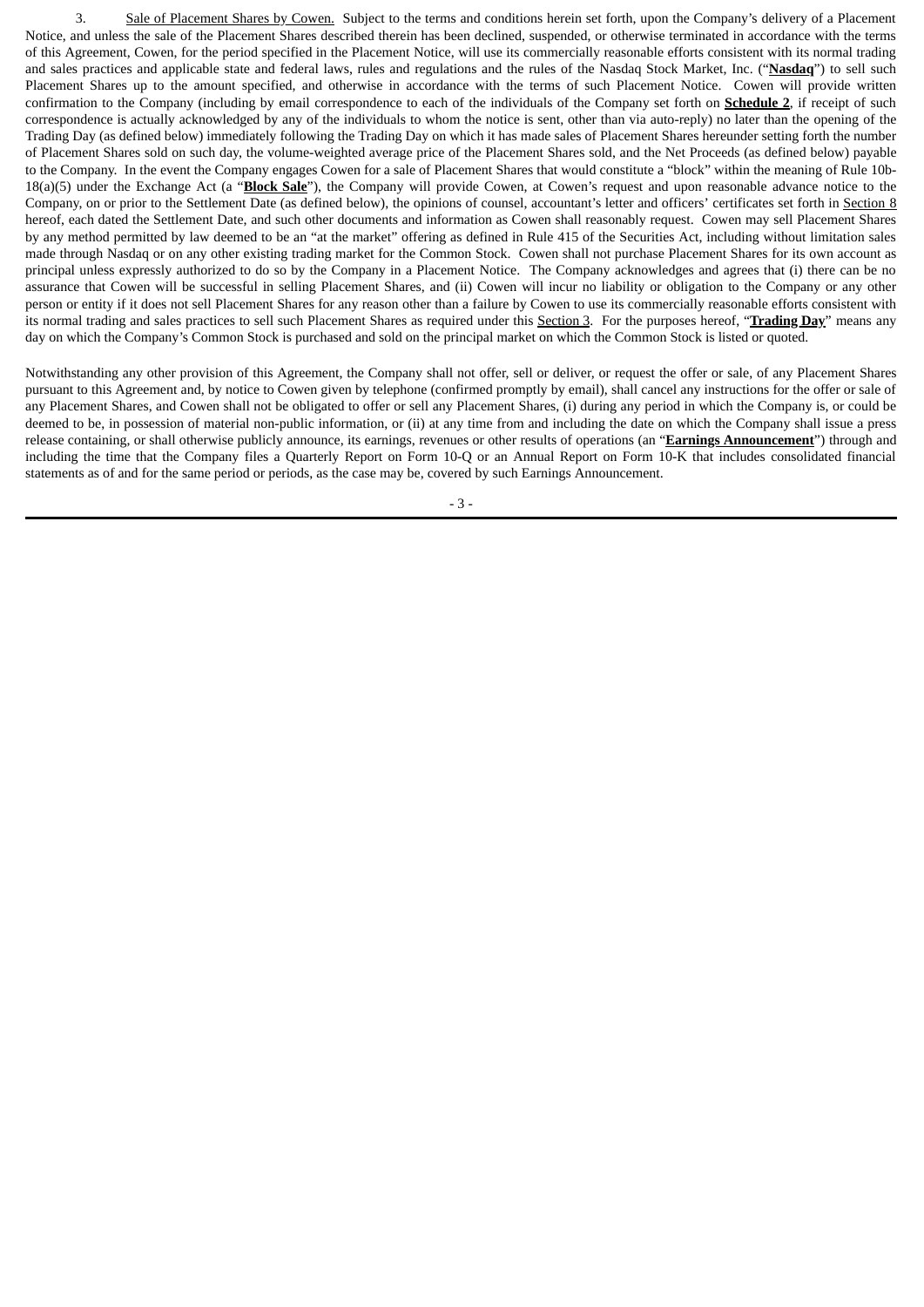#### 4. Suspension of Sales.

(a) The Company or Cowen may, upon notice to the other party in writing (including by email correspondence to each of the individuals of the other party set forth on **Schedule 2**, if receipt of such correspondence is actually acknowledged by any of the individuals to whom the notice is sent, other than via auto-reply) or by telephone (confirmed immediately by verifiable facsimile transmission or email correspondence to each of the individuals of the other party set forth on **Schedule 2**), suspend any sale of Placement Shares; *provided, however*, that such suspension shall not affect or impair either party's obligations with respect to any Placement Shares sold hereunder prior to the receipt of such notice. Each of the parties agrees that no such notice under this Section 4 shall be effective against the other unless it is made to one of the individuals named on **Schedule 2** hereto, as such schedule may be amended from time to time.

(b) If either Cowen or the Company has reason to believe that the exemptive provisions set forth in Rule 101(c)(1) of Regulation M under the Exchange Act are not satisfied with respect to the Common Stock, it shall promptly notify the other party, and Cowen may, at its sole discretion, suspend sales of the Placement Shares under this Agreement.

(c) The Registration Statement was declared effective on September 10, 2021. Notwithstanding any other provision of this Agreement, during any period in which the Registration Statement is no longer effective under the Securities Act, the Company shall promptly notify Cowen, the Company shall not request the sale of any Placement Shares, and Cowen shall not be obligated to sell or offer to sell any Placement Shares.

#### 5. Settlement.

(a) Settlement of Placement Shares. Unless otherwise specified in the applicable Placement Notice, settlement for sales of Placement Shares will occur on the second (2nd) Trading Day (or such earlier day as is industry practice for regular-way trading) following the date on which such sales are made (each, a "**Settlement Date**" and the first such settlement date, the "**First Delivery Date**"). The amount of proceeds to be delivered to the Company on a Settlement Date against receipt of the Placement Shares sold (the "**Net Proceeds**") will be equal to the aggregate sales price received by Cowen at which such Placement Shares were sold, after deduction for (i) Cowen's commission, discount or other compensation for such sales payable by the Company pursuant to Section 2 hereof, (ii) any other amounts due and payable by the Company to Cowen hereunder pursuant to Section 7(g) (Expenses) hereof, and (iii) any transaction fees imposed by any governmental or self-regulatory organization in respect of such sales.

(b) Delivery of Placement Shares. On or before each Settlement Date, the Company will, or will cause its transfer agent to, electronically transfer the Placement Shares being sold by crediting Cowen's or its designee's account (*provided* Cowen shall have given the Company written notice of such designee at least one trading day prior to the Settlement Date) at The Depository Trust Company through its Deposit and Withdrawal at Custodian System or by such other means of delivery as may be mutually agreed upon by the parties hereto which in all cases shall be freely tradeable, transferable, registered shares in good deliverable form. Cowen shall be responsible for providing DWAC instructions or instructions for delivery by other means with respect to the Placement Shares being sold. On each Settlement Date, Cowen will deliver the related Net Proceeds in same day funds to an account designated by the Company on, or prior to, the Settlement Date. The Company agrees that if the Company, or its transfer agent (if applicable), defaults in its obligation to deliver duly authorized Placement Shares on a Settlement Date (other than as a result of Cowen's failure to provide true and correct instructions for delivery), the Company agrees that in addition to and in no way limiting the rights and obligations set forth in  $Section 9(a)$  (Indemnification and Contribution) hereto, it will (i) hold Cowen harmless against any loss, claim, damage, or expense (including reasonable and documented legal fees and expenses), as incurred, arising out of or in connection with such default by the Company and (ii) pay to Cowen any commission, discount, or other compensation to which it would otherwise have been entitled absent such default.

 $-4-$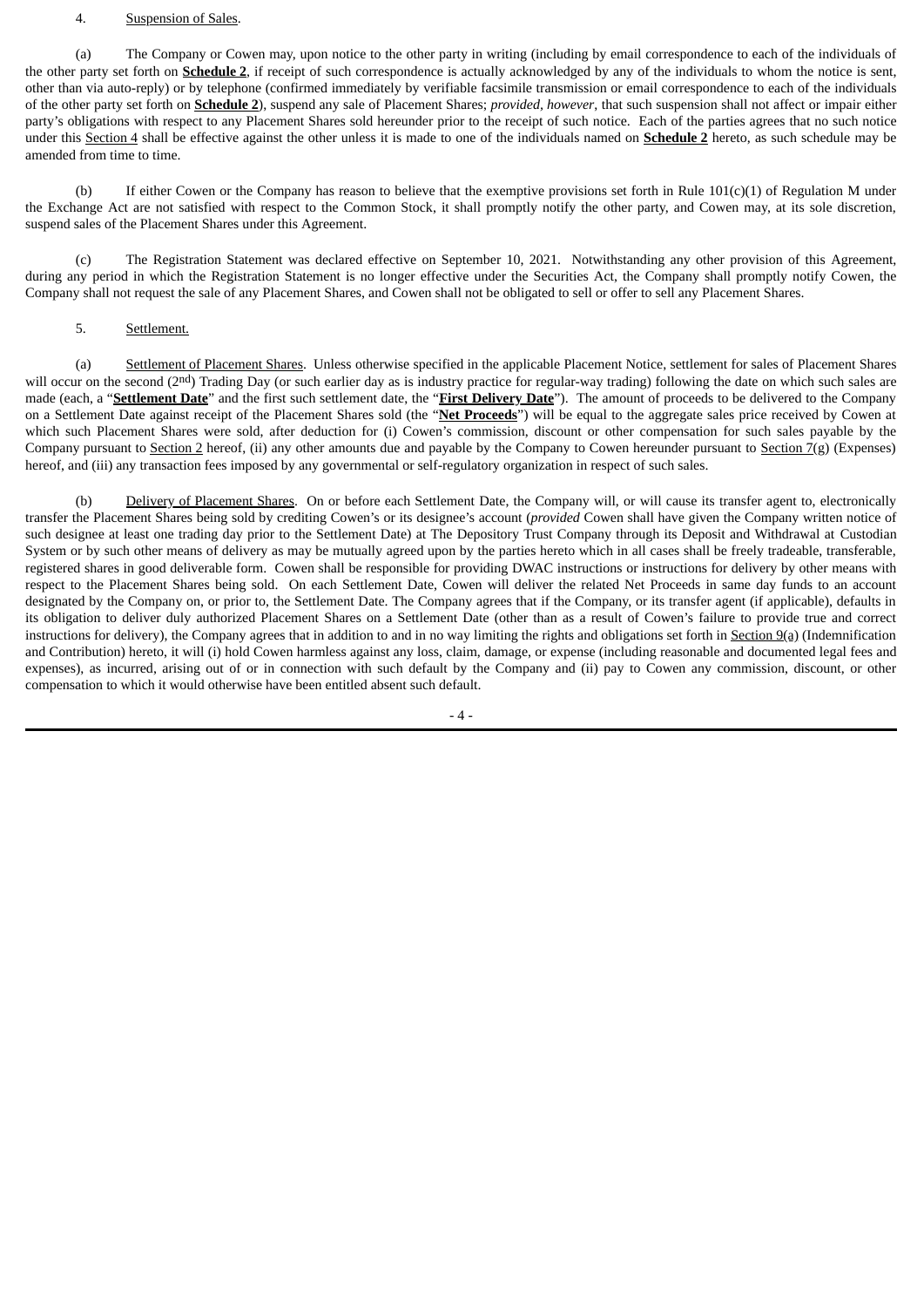6. Representations and Warranties of the Company. The Company represents and warrants to, and agrees with, Cowen that, unless such representation, warranty or agreement specifies otherwise, as of (i) the date of this Agreement, (ii) each Time of Sale (as defined below), (iii) each Settlement Date, and (iv) each Bring-Down Date (as defined below) (each date included in (i) through (iv), a "**Representation Date**"):

(a) Compliance with Registration Requirements. The Registration Statement and any Rule 462(b) Registration Statement have been declared effective by the Commission under the Securities Act. The Company has complied to the Commission's satisfaction with all requests of the Commission for additional or supplemental information. No stop order suspending the effectiveness of the Registration Statement or any Rule 462(b) Registration Statement is in effect and no proceedings for such purpose have been instituted or are pending or, to the best knowledge of the Company, contemplated or threatened by the Commission. The Company meets the requirements for use of Form S‑3 under the Securities Act. The sale of the Placement Shares hereunder meets the requirements or General Instruction I.B.1 of Form S-3.

(b) No Misstatement or Omission. The Prospectus when filed, complied and, as amended or supplemented, if applicable, will comply in all material respects with the Securities Act. Each of the Registration Statement, any Rule 462(b) Registration Statement, the Prospectus and any posteffective amendments or supplements thereto, at the time it became effective or its date, as applicable, complied and as of each Representation Date, complied and will comply in all material respects with the Securities Act and did not and, as of each Representation Date, did not and will not contain any untrue statement of a material fact or omit to state a material fact required to be stated therein or necessary to make the statements therein not misleading. The Prospectus, as amended or supplemented, as of its date, did not and, as of each Representation Date, will not contain any untrue statement of a material fact or omit to state a material fact necessary in order to make the statements therein, in the light of the circumstances under which they were made, not misleading. The representations and warranties set forth in the two immediately preceding sentences do not apply to statements in or omissions from the Registration Statement, any Rule 462(b) Registration Statement, or any post-effective amendment thereto, or the Prospectus, or any amendments or supplements thereto, made in reliance upon and in conformity with information relating to Agent's Information (as defined below). There are no contracts or other documents required to be described in the Prospectus or to be filed as exhibits to the Registration Statement which have not been described or filed as required. As used herein, "**Time of Sale**" means with respect to each offering of Placement Shares pursuant to this Agreement, the time of Cowen's initial entry into contracts with purchasers for the sale of such Placement Shares.

- 5 -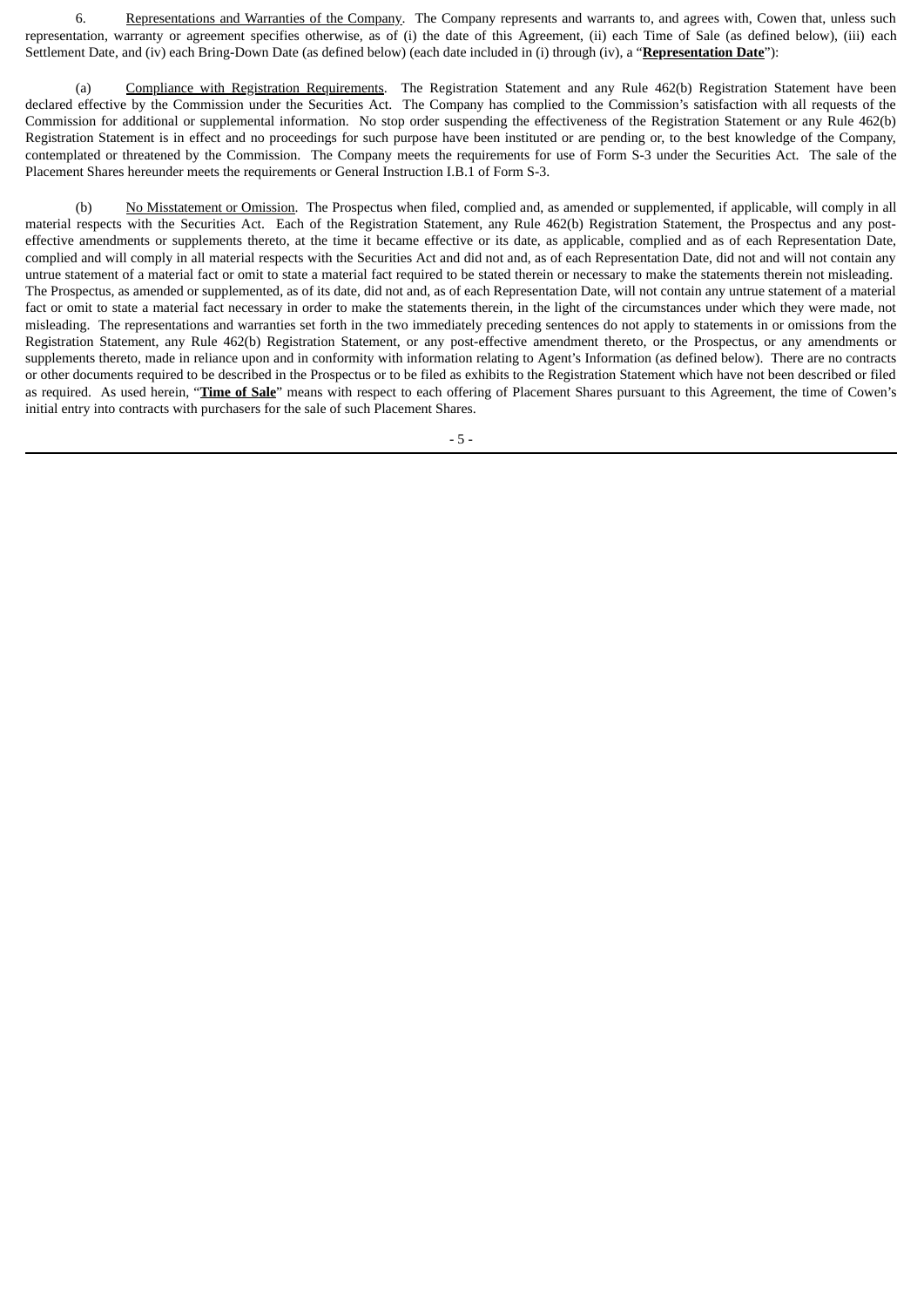(c) Exchange Act Compliance. The documents incorporated by reference in the Prospectus, when they were filed with the Commission conformed in all material respects to the requirements of the Securities Act or the Exchange Act, as applicable, and the rules and regulations of the Commission thereunder and none of such documents contained any untrue statement of a material fact or omitted to state any material fact required to be stated therein, or necessary to make the statements therein, in the light of the circumstances under which they were made, not misleading; and any further documents so filed and incorporated by reference in the Prospectus, when such documents are filed with Commission will conform in all material respects to the requirements of the Securities Act or the Exchange Act, as applicable, and the rules and regulations of the Commission thereunder and will not contain any untrue statement of a material fact or omit to state any material fact required to be stated therein or necessary to make the statements therein, in the light of the circumstances under which they were made, not misleading.

(d) Offering Materials Furnished to Cowen. The Company has delivered to Cowen one complete copy of the Registration Statement and a copy of each consent and certificate of experts filed as a part thereof, and conformed copies of the Registration Statement (without exhibits) and the Prospectus, as amended or supplemented, in such quantities and at such places as Cowen has reasonably requested. The Registration Statement, the Prospectus and any Permitted Free Writing Prospectus (to the extent any such Permitted Free Writing Prospectus was required to be filed with the Commission) delivered to Cowen for use in connection with the public offering of the Placement Shares contemplated herein have been and will be identical to the versions of such documents transmitted to the Commission for filing via EDGAR, except to the extent permitted by Regulation S-T.

(e) Not an Ineligible Issuer. The Company currently is not an "ineligible issuer," as defined in Rule 405 under the Securities Act. The Company agrees to notify Cowen promptly upon the Company becoming an "ineligible issuer."

(f) Distribution of Offering Material By the Company. The Company has not directly or indirectly, distributed and will not distribute, prior to the completion of Cowen's distribution of the Placement Shares, any offering material in connection with the offering and sale of the Placement Shares other than the Prospectus or the Registration Statement.

(g) Incorporation and Good Standing of the Company. The Company has been duly organized and is validly existing as a corporation (or the foreign equivalent thereof) under the laws of the State of Delaware. The Company is duly qualified to do business and is in good standing as a foreign corporation or other legal entity in each jurisdiction in which its respective ownership or lease of property or the conduct of its business requires such qualification and has all power and authority (corporate or other) necessary to own or hold its properties and to conduct the business in which it is engaged, except where the failure to so qualify or have such power or authority would not (i) have, singularly or in the aggregate, a material adverse effect on the business, properties, management, financial condition, stockholders' equity, results of operations or prospects of the Company and its subsidiaries taken as a whole, or (ii) impair in any material respect the ability of the Company to perform its obligations under this Agreement or to consummate any transactions contemplated by this Agreement or the Prospectus (any such effect as described in clauses (i) or (ii), a "**Material Adverse Effect**"). The Company does not own or control, directly or indirectly, any interest in any corporation, partnership, limited liability corporation, association or other entity other than Rocket Pharmaceuticals, Ltd., an exempted company with limited liability organized under the laws of the Cayman Islands, Inotek Securities Corporation, a corporation organized under the laws of the Commonwealth of Massachusetts, and Rocket Foundation, Inc., a corporation organized under the laws of Delaware.

- 6 -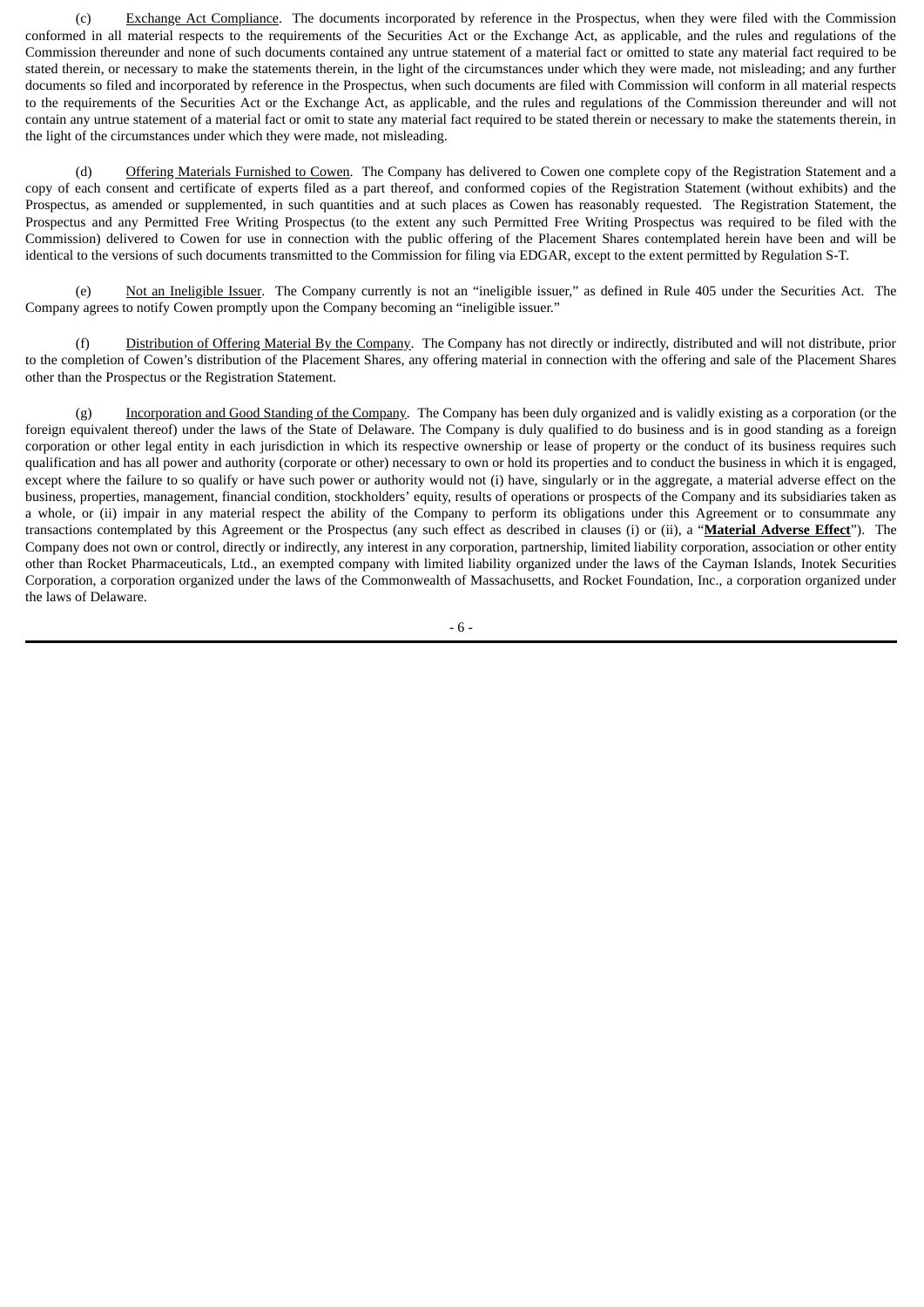(h) Subsidiaries. Each of the Company's "subsidiaries" (for purposes of this Agreement, as defined in Rule 405 under the Securities Act) has been duly organized and is validly existing in good standing (where such concept exists) under the laws of the jurisdiction of its organization and has the power and authority to own, lease and operate its properties and to conduct its business as described in the Registration Statement and the Prospectus. Each of the Company's subsidiaries is duly qualified to transact business and is in good standing (where such concept exists) in each jurisdiction in which such qualification is required, whether by reason of the ownership or leasing of property or the conduct of business, except where failure to be so qualified or in good standing could not reasonably be expected, individually or in the aggregate, to have a Material Adverse Effect. All of the issued and outstanding share capital or other equity or ownership interests of each of the Company's subsidiaries has been duly authorized and validly issued, is fully paid and nonassessable (where such concept exists) and is owned by the Company, directly or through subsidiaries, free and clear of any security interest, mortgage, pledge, lien, encumbrance or adverse claim, except as disclosed in the Registration Statement and the Prospectus.

(i) The Sales Agreement. This Agreement has been duly authorized, executed and delivered by, and is a valid and binding agreement of, the Company, enforceable in accordance with its terms, except as rights to indemnification hereunder may be limited by applicable law and except as the enforcement hereof may be limited by bankruptcy, insolvency, reorganization, moratorium or other similar laws relating to or affecting the rights and remedies of creditors or by general equitable principles.

(j) Authorization of the Common Stock; Capitalization and Other Capital Stock Matters. The Placement Shares, when issued and delivered, will be duly authorized for issuance and sale pursuant to this Agreement and, when issued and delivered by the Company against payment therefor pursuant to this Agreement, will be duly authorized, validly issued, fully paid and nonassessable, free and clear of any pledge, lien, encumbrance, security interest or other claim, and the issuance and sale of the Placement Shares by the Company is not subject to preemptive or other similar rights arising by operation of law, under the organizational documents of the Company or under any agreement to which the Company or any Subsidiary is a party or otherwise. All of the outstanding shares of capital stock of the Company have been duly and validly authorized and issued, are fully paid and non‑assessable, have been issued in compliance with federal and state securities laws, and conform in all material respects to the description thereof contained in the Prospectus under the heading "Description of Capital Stock." All of the Company's options, warrants and other rights to purchase or exchange any securities for shares of the Company's capital stock have been duly authorized and validly issued and were issued in compliance with federal and state securities laws. None of the outstanding shares of Common Stock was issued in violation of any preemptive rights, rights of first refusal or other similar rights to subscribe for or purchase securities of the Company other than those which have been waived or satisfied. As of the date set forth in the Prospectus, there are no authorized or outstanding shares of capital stock, options, warrants, preemptive rights, rights of first refusal or other rights to purchase, or equity or debt securities convertible into or exchangeable or exercisable for, any capital stock of the Company other than those described above or accurately described in the Prospectus. Since such date, the Company has not issued any securities other than Common Stock issued pursuant to the exercise of warrants or upon the exercise of stock options or other awards outstanding under the Company's stock option plans, options or other securities granted or issued pursuant to the Company's existing equity compensation plans or other plans, and the issuance of Common Stock pursuant to employee stock purchase plans. The description of the Company's stock option, stock bonus and other stock plans or arrangements, and the options or other rights granted thereunder, as described in the Prospectus, accurately and fairly present in all material respects the information required to be shown with respect to such plans, arrangements, options and rights.

- 7 -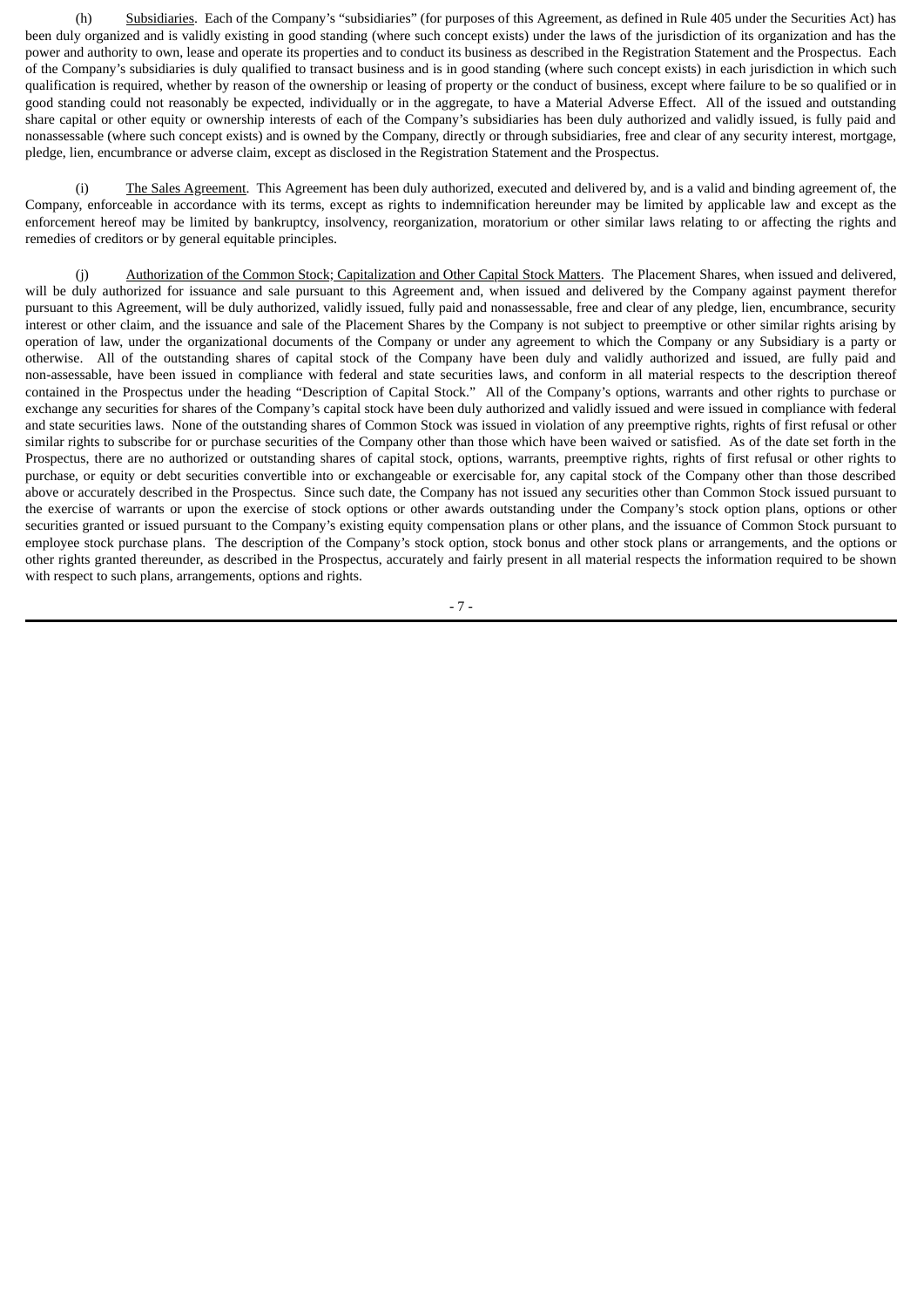(k) Non-Contravention of Existing Instruments. The execution, delivery and performance of this Agreement by the Company, the issue and sale of the Placement Shares by the Company and the consummation of the transactions contemplated hereby will not (with or without notice or lapse of time or both) (i) conflict with or result in a breach or violation of any of the terms or provisions of, constitute a default or a Debt Repayment Triggering Event (as defined below) under, or result in the creation or imposition of any lien, encumbrance, security interest, claim or charge upon any property or assets of the Company or any of its subsidiaries pursuant to, any indenture, mortgage, deed of trust, loan agreement or other agreement or instrument to which the Company or any of its subsidiaries is a party or by which the Company or any of its subsidiaries is bound or to which any of the property or assets of the Company or any of its subsidiaries is subject, (ii) result in any violation of the provisions of the charter or by-laws (or analogous governing instruments, as applicable) of the Company or any of its subsidiaries or (iii) result in the violation of any law, statute, rule, regulation, judgment, order or decree of any court or governmental or regulatory agency or body, domestic or foreign, having jurisdiction over the Company or any of its subsidiaries or their properties or assets except, in the case of clauses (i) and (iii) above, for any such conflict, breach, violation or default that would not, individually or in the aggregate, reasonably be expected to have a Material Adverse Effect. A "**Debt Repayment Triggering Event**" means any event or condition that gives, or with the giving of notice or lapse of time would give the holder of any note, debenture or other evidence of indebtedness (or any person acting on such holder's behalf) the right to require the repurchase, redemption or repayment of all or a portion of such indebtedness by the Company or any of its subsidiaries.

(l) No Further Authorizations or Approvals Required. Except for the registration of the Placement Shares under the Securities Act, and applicable state securities laws, and such consents, approvals, authorizations, orders and registrations or qualifications as may be required by the Financial Industry Regulatory Authority ("**FINRA**") and The Nasdaq Global Market in connection with the purchase and distribution of the Placement Shares, no consent, approval, authorization or order of, or filing, qualification or registration (each an "**Authorization**") with, any court, governmental or regulatory agency or body, foreign or domestic, which has not been made, obtained or taken and is not in full force and effect, is required for the execution, delivery and performance of this Agreement by the Company, the issuance and sale of the Placement Shares or the consummation of the transactions contemplated hereby; and no event has occurred that allows or results in, or after notice or lapse of time or both would allow or result in, revocation, suspension, termination or invalidation of any such Authorization or any other impairment of the rights of the holder or maker of any such Authorization. All corporate approvals (including those of stockholders) necessary for the Company to consummate the transactions contemplated by this Agreement have been obtained and are in effect.

- 8 -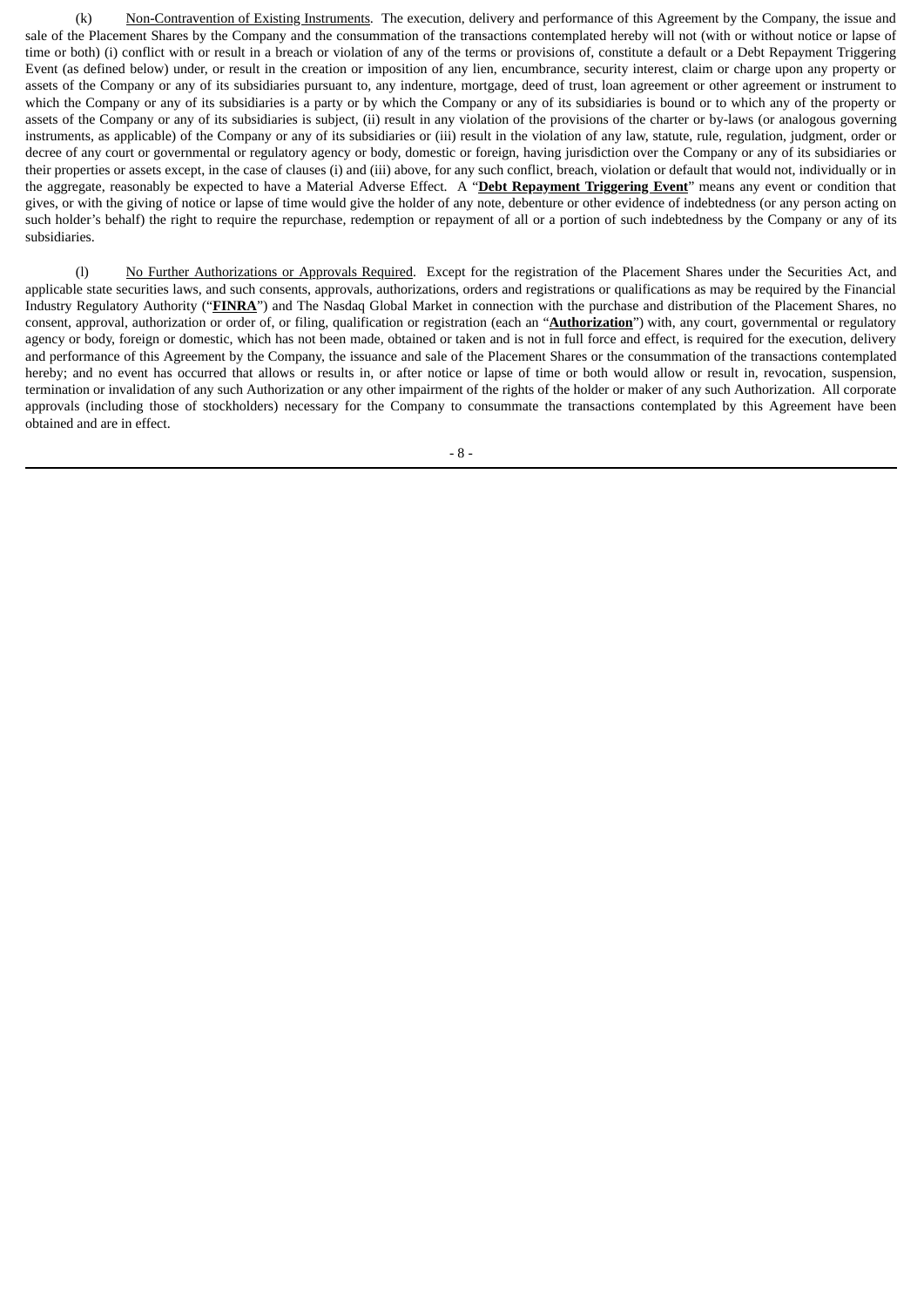(m) Independent Accountants. EisnerAmper LLP, who has certified certain financial statements of the Company and its subsidiaries included or incorporated by reference in the Registration Statement and the Prospectus, is an independent registered public accounting firm with respect to the Company within the meaning of Article 2‑01 of Regulation S‑X and the Public Company Accounting Oversight Board (United States) (the "**PCAOB**").

(n) Preparation of the Financial Statements. The financial statements, together with the related notes, included or incorporated by reference in the Prospectus and in the Registration Statement fairly present in all material respects the consolidated financial position of, respectively, the Company and its subsidiaries, and their respective results of operations and changes in cash flows at the respective dates or for the respective periods therein specified. Such statements and related notes have been prepared in accordance with the generally accepted accounting principles in the United States ("GAAP") applied on a consistent basis throughout the periods involved except as may be set forth in the related notes included or incorporated by reference in the Prospectus. The financial statements, together with the related notes, included or incorporated by reference in the Prospectus comply in all material respects with Regulation S‑X. The pro forma and pro forma as adjusted financial information and the related notes included or incorporated by reference in the Registration Statement and the Prospectus have been properly compiled and prepared in accordance with the applicable requirements of Rule 11-02 of Regulation S-X and present fairly the information shown therein, and the assumptions used in the preparation thereof are reasonable and the adjustments used therein are appropriate to give effect to the transactions and circumstances referred to therein. No other financial statements or supporting schedules or exhibits are required by Regulation S-X to be described or included in the Registration Statement or the Prospectus. The summary and selected financial data and the summary and selected pro forma financial data included or incorporated by reference in the Prospectus and the Registration Statement, respectively, fairly present in all material respects the information shown therein as at the respective dates and for the respective periods specified and are derived, respectively from the consolidated financial statements and the pro forma financial statements set forth in the Registration Statement, the Pricing Prospectus and the Prospectus and other financial information. The interactive data in eXtensible Business Reporting Language ("**XBRL**") included or incorporated by reference in the Registration Statement fairly presents the information called for in all material respects and has been prepared in accordance with the Commission's rules and guidelines applicable thereto.

- 9 -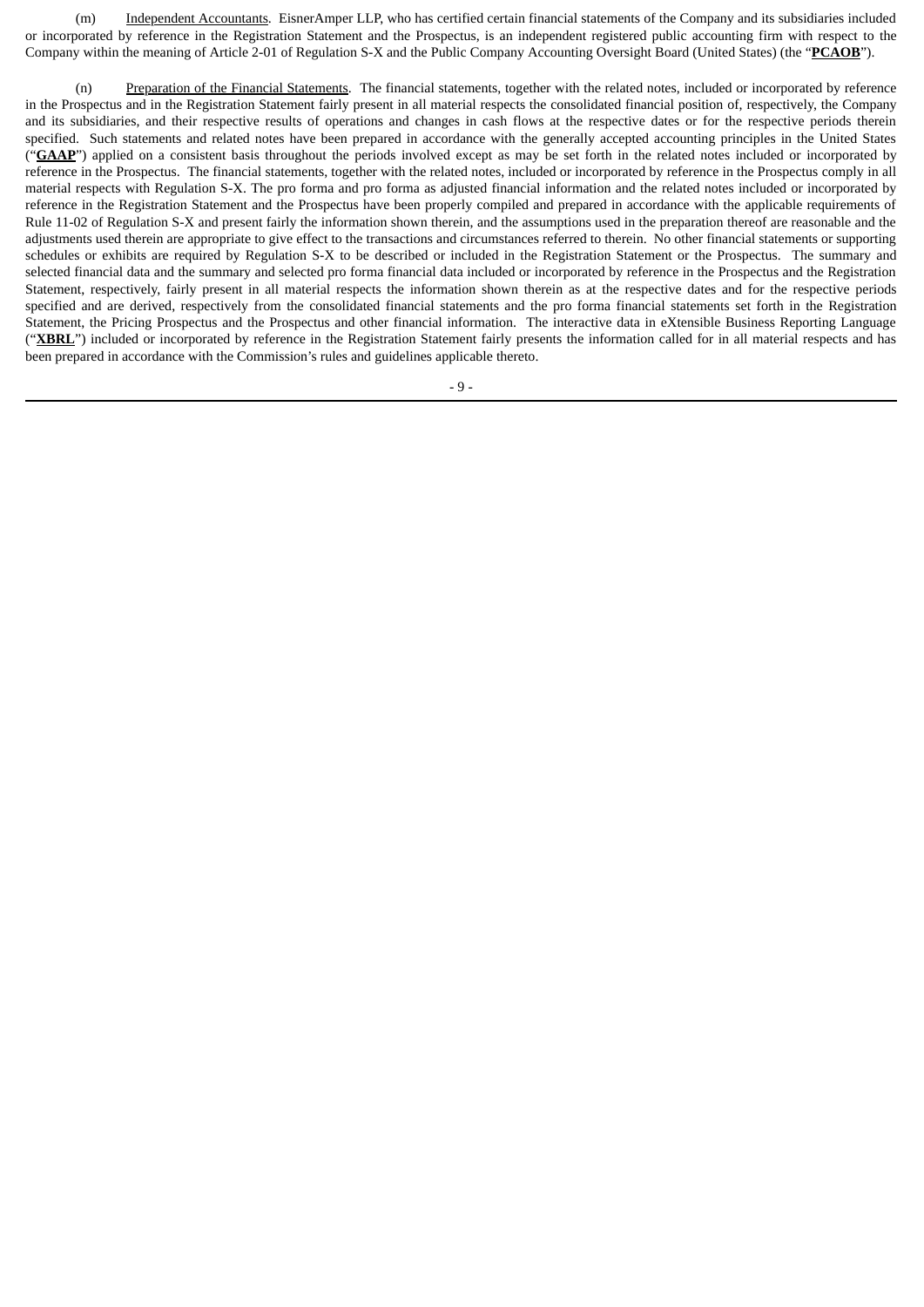(o) Material Changes. The Company and its subsidiaries, taken as a whole, have not sustained, since the date of the latest audited financial statements included or incorporated by reference in the Prospectus, (i) any material loss or interference with its business from fire, explosion, flood or other calamity, whether or not covered by insurance, or from any labor dispute or action, order or decree of any court or governmental or regulatory authority, otherwise than as set forth or contemplated in the Prospectus; or (ii) any change in the capital stock (other than the issuance of shares of Common Stock upon exercise of stock options and warrants described as outstanding in, and the grant of options and awards under existing equity incentive plans described in, the Registration Statement and the Prospectus) or long-term debt of the Company, or any dividend or distribution of any kind declared, set aside for payment, paid or made by the Company on any class of capital stock, or any material adverse changes, or any development involving a prospective material adverse change, in or affecting the business, properties, assets, general affairs, management, financial position, prospects, stockholders' equity or results of operations of the Company and its subsidiaries taken as a whole, otherwise than as set forth or contemplated in the Prospectus. Since the date as of which information is given in the Prospectus through the date hereof, and except for the obligations created by this Agreement and as disclosed in the Prospectus, the Company and its subsidiaries, as applicable, have not (i) issued or granted any securities other than shares of Common Stock issued or issuable upon the conversion of the Company's outstanding preferred stock and options to purchase common stock pursuant to the Company's stock option plan, (ii) incurred any material liability or obligation, direct or contingent, other than liabilities and obligations which were incurred in the ordinary course of business, (iii) entered into any material transaction other than in the ordinary course of business or (iv) declared or paid any dividend on its capital stock.

(p) No Material Actions or Proceedings. Except as set forth in the Prospectus, there is no legal or governmental proceeding to which the Company or any of its subsidiaries is a party or of which any property or assets of the Company or any of its subsidiaries is the subject, including any proceeding before the United States Food and Drug Administration of the U.S. Department of Health and Human Services ("**FDA**") or comparable federal, state, local or foreign governmental bodies (it being understood that the interaction between the Company and the FDA and such comparable governmental bodies relating to the clinical development and product approval process shall not be deemed proceedings for purposes of this representation), which is required to be described in the Registration Statement or the Prospectus or a document incorporated by reference therein and is not described therein, or which, singularly or in the aggregate, if determined adversely to the Company, would reasonably be expected to have a Material Adverse Effect; and to the Company's knowledge, no such proceedings are threatened, by governmental authorities or others. The Company and its subsidiaries are and have been in compliance with all applicable federal, state, local and foreign laws, regulations, orders and decrees governing its business as prescribed by the FDA, or any other federal, state or foreign agencies or bodies engaged in the regulation of pharmaceuticals or biohazardous substances or materials, including without limitation, the Federal Food, Drug, and Cosmetic Act (21 U.S.C. §§ 301 et seq.), the Public Health Service Act (42 U.S.C. §§ 201 et seq.) and the regulations promulgated thereunder, except where noncompliance would not, singly or in the aggregate, have a Material Adverse Effect. All preclinical and clinical studies conducted by or on behalf of the Company or its subsidiaries to support approval for commercialization of the Company's products have been conducted by the Company or its subsidiaries, or to the Company's knowledge by third parties, in compliance with all applicable federal, state or foreign laws, rules, orders and regulations, except for such failure or failures to be in compliance which would not reasonably be expected to have, singly or in the aggregate, a Material Adverse Effect.

 $-10-$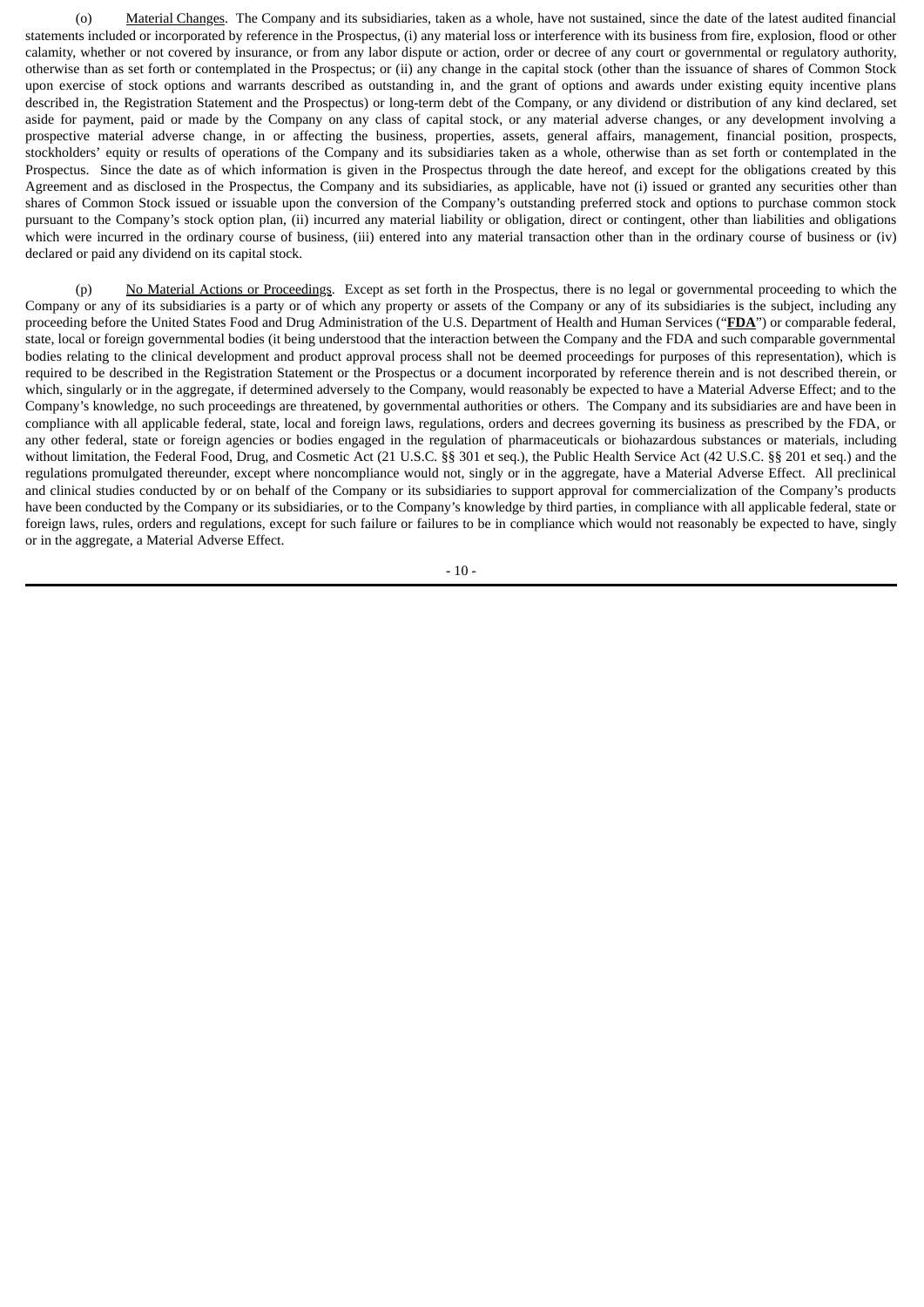(q) No Default. The Company and its subsidiaries are not in (i) violation of their respective charters or by-laws (or analogous governing instrument, as applicable), (ii) default in any respect, and no event has occurred which, with notice or lapse of time or both, would constitute such a default, in the due performance or observance of any term, covenant or condition contained in any indenture, mortgage, deed of trust, loan agreement, lease or other agreement or instrument to which they are a party or by which they are bound or to which any of their property or assets is subject or (iii) violation in any respect of any law, ordinance, governmental rule, regulation or court order, decree or judgment to which they or their property or assets may be subject (including, without limitation, those administered by the FDA or by any foreign, federal, state or local governmental or regulatory authority performing functions similar to those performed by the FDA) except, in the case of clauses (ii) and (iii) above, for any such violation or default that would not, singularly or in the aggregate, reasonably be expected to have a Material Adverse Effect.

(r) Compliance with Applicable Laws and Regulations. The Company and its subsidiaries possess all licenses, certificates, exemptions, authorizations, approvals and permits issued by, and have made all declarations and filings with, the appropriate local, state, federal or foreign governmental or regulatory agencies or bodies (including, without limitation, the FDA or by any foreign, federal, state or local governmental or regulatory authority performing functions similar to those performed by the FDA) that are necessary for the ownership or lease of their respective properties or the conduct of their business as described in the Prospectus (collectively, the "**Governmental Permits**") except where any failures to possess or make the same would not, singularly or in the aggregate, reasonably be expected to have a Material Adverse Effect. The Company and its subsidiaries are in compliance with all such Governmental Permits and all such Governmental Permits are valid and in full force and effect, except for such non-compliance, validity or failure to be in full force and effect that would not, singularly or in the aggregate, reasonably be expected to have a Material Adverse Effect. The Company and its subsidiaries have not received notification of any revocation, modification, suspension, termination or invalidation (or proceedings related thereto) of any such Governmental Permit and the Company has no reason to believe that any such Governmental Permit will not be renewed. The Company, and to the Company's knowledge, its and its subsidiaries respective directors, officers, employees or agents, are and have been in compliance in all material respects with applicable federal, state, local and foreign health care regulatory laws, including without limitation, laws related to (1) fraud and abuse, including the Anti-Kickback Statute (42 U.S.C. Section 1320a-7b(b)), the civil False Claims Act (31 U.S.C. Section 3729 et seq.), the criminal false claims Law (42 U.S.C. § 1320a-7b(a)), 18 U.S.C. Sections 286 and 287, the health care fraud criminal provisions under the Health Insurance Portability and Accountability Act of 1996 ("**HIPAA**") (42 U.S.C. Section 1320d et seq.), the exclusion laws (42 U.S.C. § 1320a-7), and the civil monetary penalties law (42 U.S.C. § 1320a-7a); (2) payment transparency, including the Physician Payments Sunshine Act (42 U.S.C. § 1320a-7h); (3) privacy and security of protected health information, including HIPAA, as amended by the Health Information Technology for Economic and Clinical Health Act (the "**HITECH Act**") (42 U.S.C. Section 17921 et seq.); and (4) the Medicare and Medicaid statutes (Titles XVIII and XIX of the Social Security Act); each together with their implementing regulations (collectively, "**Health Care Laws**"). The Company and its subsidiaries have not received written notice of any claim, action, suit, proceeding, hearing, enforcement, investigation, arbitration or other action from any court, arbitrator or governmental or regulatory authority or third party alleging that the Company, any of its subsidiaries or any of their respective personnel has violated any applicable Health Care Law, nor to the Company's knowledge has any such claim, action, suit, proceeding, hearing, enforcement, investigation, arbitration or other action been threatened. Neither the Company nor any of its subsidiaries is a party to or has any ongoing reporting obligations pursuant to any corporate integrity agreements, deferred prosecution agreements, monitoring agreements, consent decrees, settlement orders, plans of correction or similar agreements with or imposed by any governmental or regulatory authority. Additionally, none of the Company, any of its subsidiaries or, to the knowledge of the Company, any of their respective employees, officers or directors has been excluded, suspended or debarred from participation in any federal health care program.

- 11 -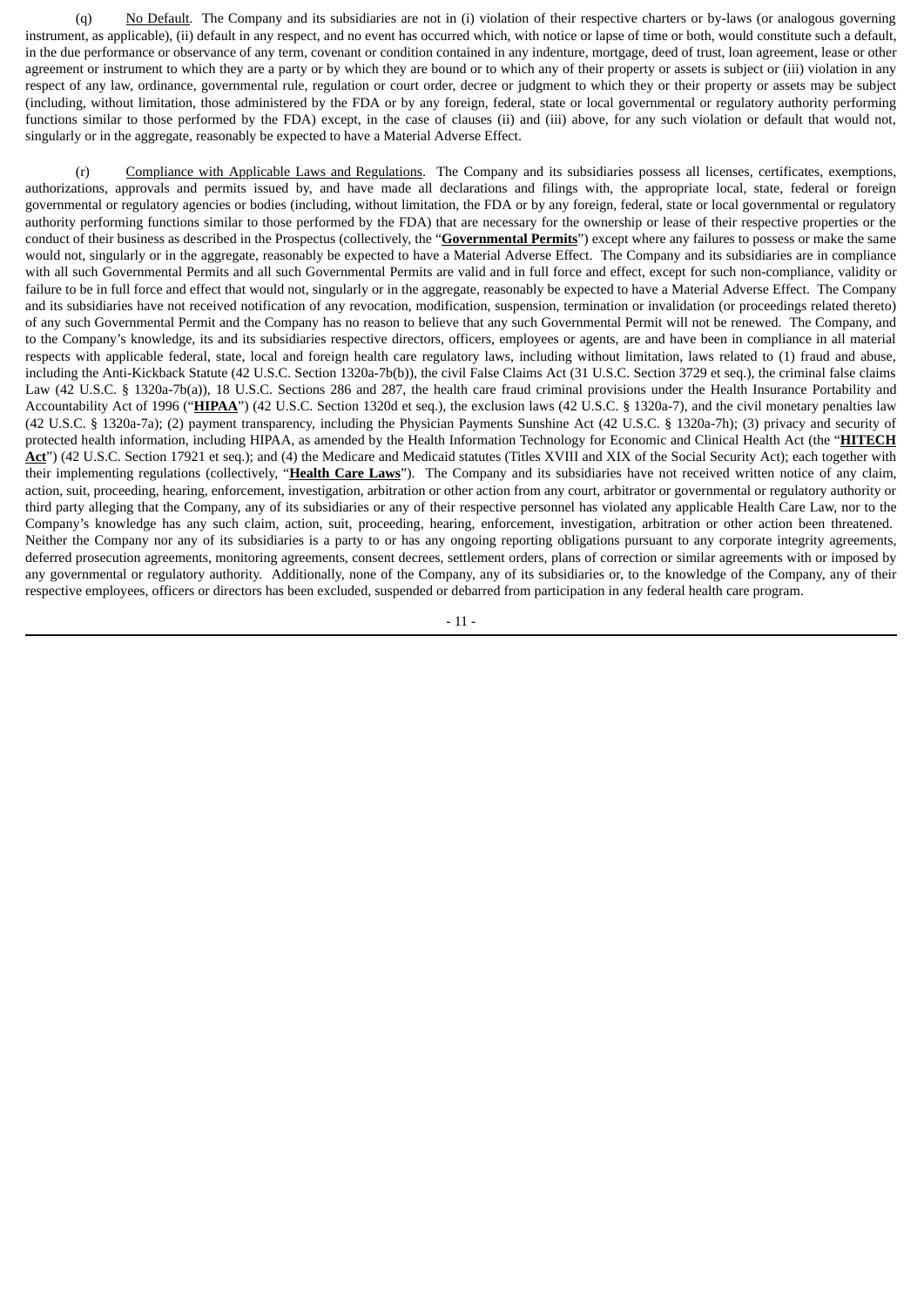(s) Clinical Studies and Trials. The studies, tests and preclinical or clinical trials conducted by or on behalf of the Company and its subsidiaries that are described in the Prospectus (the "**Company Studies and Trials**") were and, if still pending, are being, conducted in all material respects in accordance with the experimental protocols established for such studies, test, or trials, and all applicable laws rules and regulations, including without limitation, 21 C.F.R. Parts 50, 54, 56, 58 and 312; the descriptions of the results of the Company Studies and Trials contained in the Prospectus are accurate in all material respects; the Company has no knowledge of any other studies or trials not described in the Prospectus, the results of which are inconsistent with or call in question the results described or referred to in the Prospectus; and the Company and its subsidiaries have not received any notices or correspondence with the FDA or any foreign, state or local governmental body exercising comparable authority requiring the termination, suspension or material modification of any Company Studies or Trials that would reasonably be expected to have a Material Adverse Effect and, to the Company's knowledge, there are no reasonable grounds for the same. In using or disclosing patient information received by the Company in connection with the Company Studies and Trials, the Company and its subsidiaries have complied in all material respects with all applicable laws and regulatory rules or requirements, including, without limitation, the Health Insurance Portability and Accountability Act of 1996 and the rules and regulations thereunder. To the Company's knowledge, the manufacturing facilities and operations of its suppliers are operated in compliance in all material respects with all applicable statutes, rules, regulations and policies of the FDA and comparable regulatory agencies outside of the United States to which the Company and its subsidiaries are subject.

(t) Company Not an "Investment Company". The Company is not or, after giving effect to the offering of the Placement Shares and the application of the proceeds thereof as described in the Prospectus, will not be required to register as an "investment company" or an entity "controlled" by an "investment company" within the meaning of the Investment Company Act of 1940, as amended, and the rules and regulations of the Commission thereunder.

(u) No Price Stabilization or Manipulation. Neither the Company, nor any of its subsidiaries, nor any of its or their officers, directors or, to the Company's knowledge, affiliates, has taken, directly or indirectly, any action designed or intended to stabilize or manipulate the price of any security of the Company, or which caused or resulted in, or which might in the future reasonably be expected to cause or result in, stabilization or manipulation of the price of any security of the Company.

 $-12-$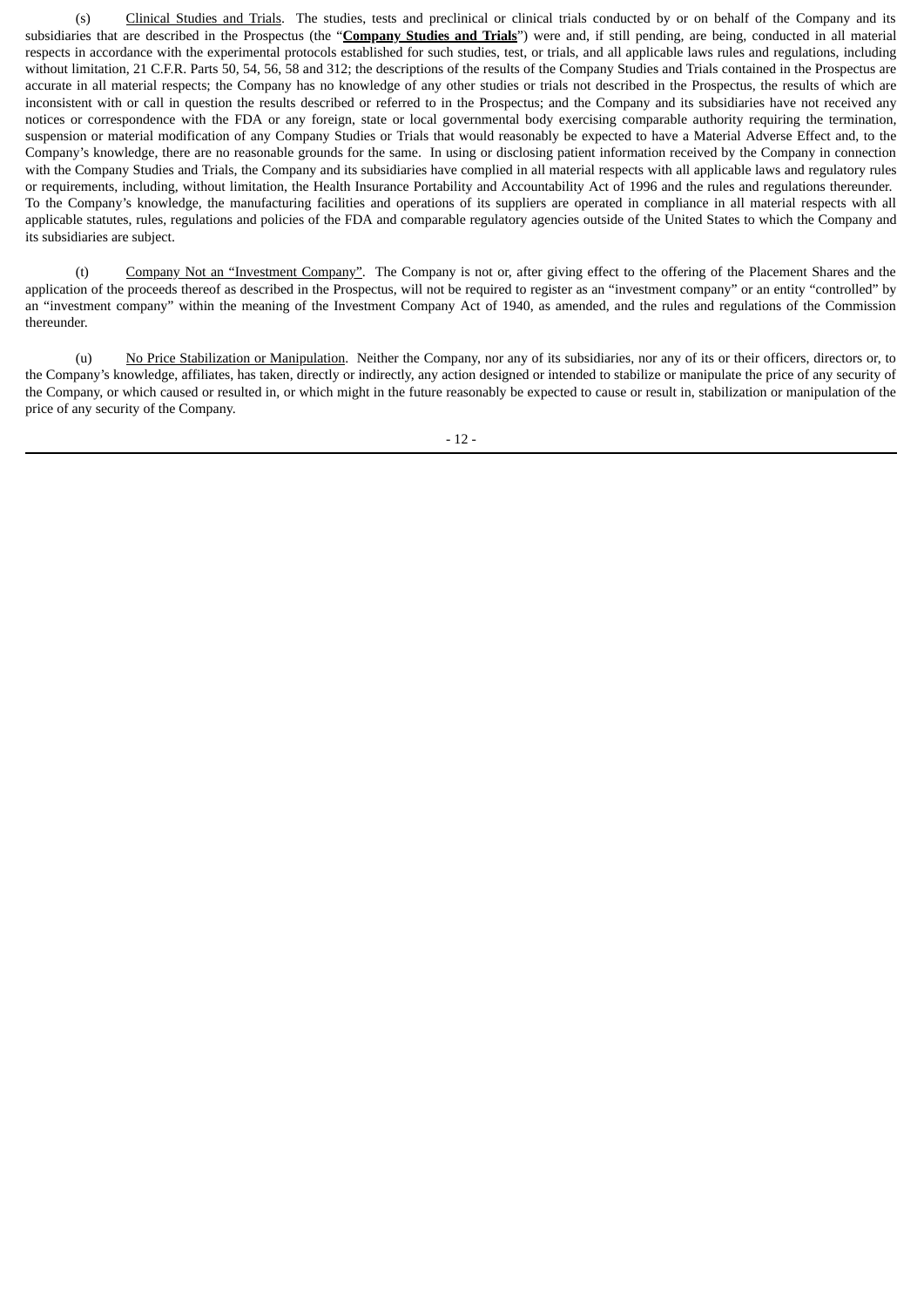(v) Intellectual Property. The Company and its subsidiaries own or possess the right to use all (i) patents, patent applications, trademarks, trademark registrations, service marks, service mark registrations, Internet domain name registrations, copyrights, copyright registrations, licenses, trade secret rights ("**Intellectual Property Rights**") and (ii) inventions, software, works of authorships, trademarks, service marks, trade names, databases, formulae, know how, Internet domain names and other intellectual property (including trade secrets and other unpatented and/or unpatentable proprietary confidential information, systems, or procedures) (collectively, "**Intellectual Property Assets**") necessary to conduct its business as currently conducted, and as proposed to be conducted and described in the Prospectus. The Company and its subsidiaries have not received any opinion from their legal counsel concluding that any of their business activities infringes, misappropriates, or otherwise violates, valid and enforceable Intellectual Property Rights of any other person, and have not received written notice of any challenge, which is to the Company's knowledge still pending, by any other person to the rights of the Company and its subsidiaries with respect to any Intellectual Property Rights or Intellectual Property Assets owned or used by the Company and its subsidiaries. To the Company's knowledge, the business of the Company and its subsidiaries as now conducted do not give rise to any infringement of, any misappropriation of, or other violation of, any valid and enforceable Intellectual Property Rights of any other person. All licenses for the use of the Company's Intellectual Property Rights described in the Prospectus are valid, binding upon, and enforceable by or against the Company and its subsidiaries, and to the Company's knowledge, the other parties thereto in accordance with its terms in all material respects. The Company and its subsidiaries have complied in all material respects with, and are not in breach nor have received any asserted or threatened claim of breach of any Intellectual Property license, and the Company has no knowledge of any breach or anticipated breach by any other person of any Intellectual Property license. Except as described in the Prospectus, no claim has been made or is pending against the Company or any of its subsidiaries alleging the infringement by the Company or its subsidiaries of any patent, trademark, service mark, trade name, copyright, trade secret, license in or other intellectual property right or franchise right of any person. The Company and its subsidiaries have taken all reasonable steps to protect, maintain and safeguard their Intellectual Property Rights, including the execution of appropriate nondisclosure and confidentiality agreements. The consummation of the transactions contemplated by this Agreement will not result in the loss or impairment of or payment of any additional amounts with respect to, nor require the consent of any other person in respect of, the Company's right to own, use, or hold for use any of the Intellectual Property Rights as owned, used or held for use in the conduct of the business as currently conducted. The Company and its subsidiaries have taken all reasonable actions to obtain ownership of all works of authorship and inventions made by their employees, consultants and contractors during the time they were employed by them or under contract with them and which relate to the Company and its subsidiaries' business. All key employees have signed confidentiality and invention assignment agreements with the Company and its subsidiaries.

- 13 -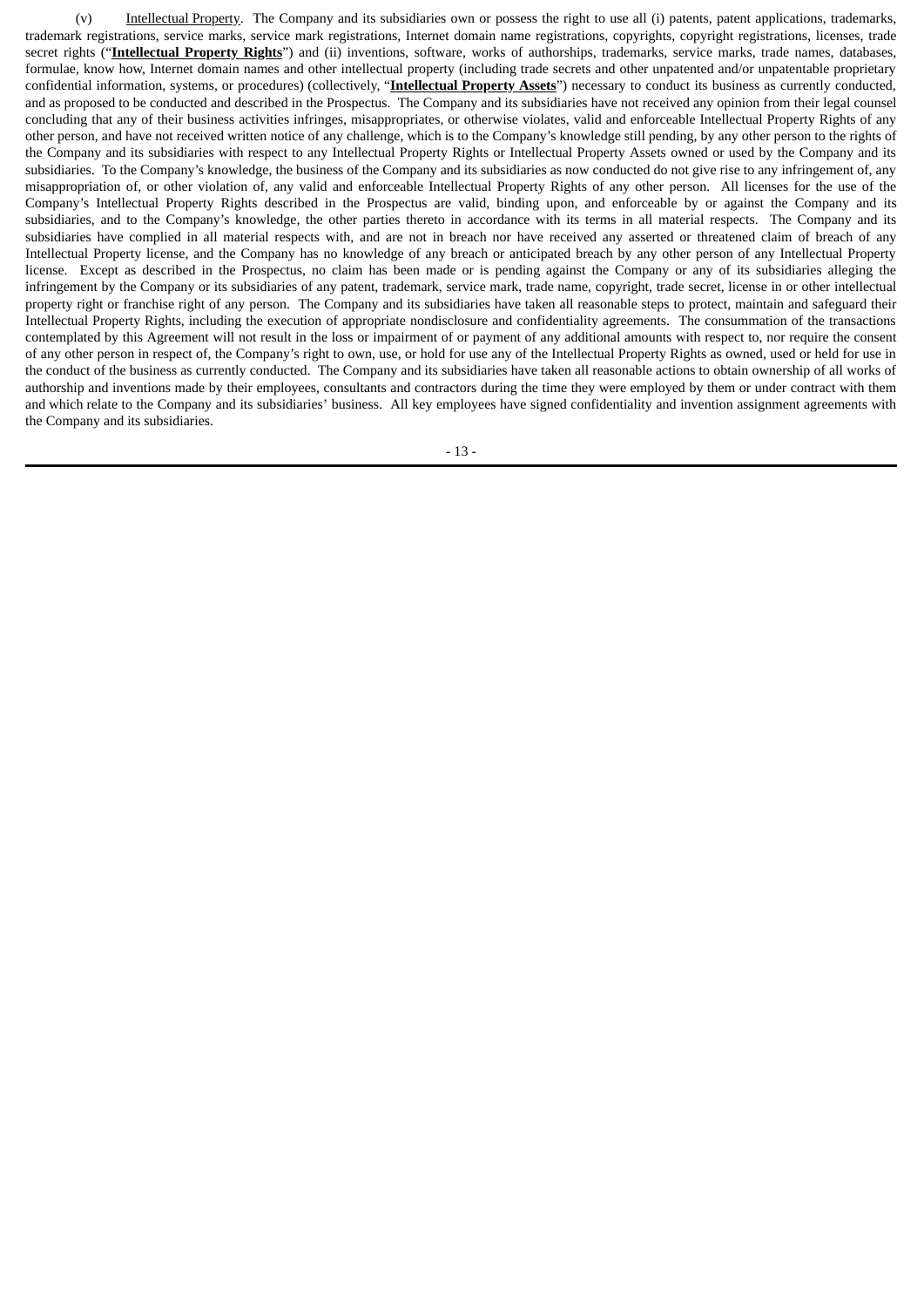(w) Title to Real Property. The Company and its subsidiaries have good and marketable title in fee simple (in the case of real property) to, or have valid and marketable rights to lease or otherwise use, all items of real or personal property, other than with respect to intellectual property assets which are addressed exclusively in Section 6(v) above, which are material to the business of the Company and its subsidiaries taken as a whole, in each case free and clear of all liens, encumbrances, security interests, claims and defects that do not, singularly or in the aggregate, materially affect the value of such property and do not interfere with the use made and proposed to be made of such property by the Company or its subsidiaries; and all of the leases and subleases material to the business of the Company and its subsidiaries, and under which the Company and its subsidiaries hold properties described in the Prospectus, are in full force and effect in all material respects and the Company and its subsidiaries have not received any notice of any material claim of any sort that has been asserted by anyone adverse to the rights of the Company or its subsidiaries under any of the leases or subleases mentioned above, or affecting or questioning the rights of the Company or its subsidiaries to the continued possession of the leased or subleased premises under any such lease or sublease.

(x) No Labor Dispute. There is (A) no unfair labor practice complaint pending against the Company or any of its subsidiaries, nor to the Company's knowledge, threatened against it or any of its subsidiaries, before the National Labor Relations Board, any state or local labor relation board or any foreign labor relations board, and no significant grievance or significant arbitration proceeding arising out of or under any collective bargaining agreement is so pending against the Company or its subsidiaries, or, to the Company's knowledge, threatened against it or any of its subsidiaries and (B) no labor disturbance by or dispute with, employees of the Company or any of its subsidiaries exists or, to the Company's knowledge, is contemplated or threatened, and the Company is not aware of any existing or imminent labor disturbance by the employees of any of its principal suppliers, manufacturers, customers or contractors, that would be expected, singularly or in the aggregate, to have a Material Adverse Effect. The Company is not aware that any key employee or significant group of employees of the Company or any of its subsidiaries plans to terminate employment with the Company or any such subsidiary.

(y) ERISA Compliance. No "prohibited transaction" (as defined in Section 406 of the Employee Retirement Income Security Act of 1974, as amended, including the regulations and published interpretations thereunder ("**ERISA**"), or Section 4975 of the Internal Revenue Code of 1986, as amended from time to time (the "**Code**")) or "accumulated funding deficiency" (as defined in Section 302 of ERISA) or any of the events set forth in Section 4043(b) of ERISA (other than events with respect to which the thirty (30)-day notice requirement under Section 4043 of ERISA has been waived) has occurred or would reasonably be expected to occur with respect to any employee benefit plan of the Company or its subsidiaries which would, singularly or in the aggregate, reasonably be expected to have a Material Adverse Effect. Each employee benefit plan of the Company and its subsidiaries is in compliance in all material respects with applicable law, including ERISA and the Code. The Company and its subsidiaries have not incurred and would not reasonably be expected to incur liability under Title IV of ERISA with respect to the termination of, or withdrawal from, any pension plan (as defined in ERISA). Each pension plan for which the Company or its subsidiaries would have any liability that is intended to be qualified under Section 401(a) of the Code is so qualified, and to the Company's knowledge, nothing has occurred, whether by action or by failure to act, which would, singularly or in the aggregate, reasonably be expected to cause the loss of such qualification.

- 14 -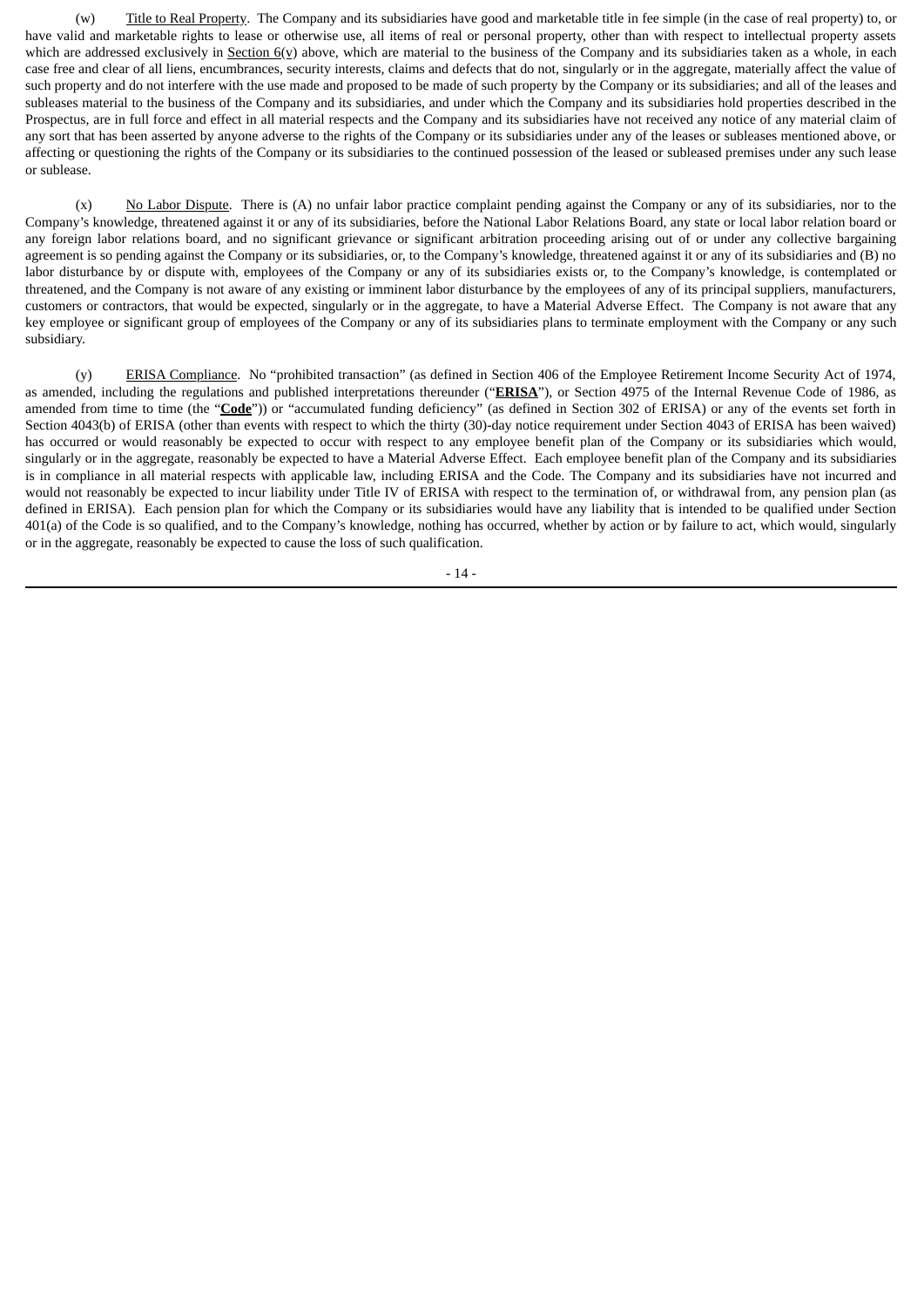(z) Compliance with Environmental Laws. The Company and its subsidiaries are in compliance in all material respects with all foreign, federal, state and local rules, laws and regulations relating to the use, treatment, storage and disposal of hazardous or toxic substances or waste and protection of health and safety or the environment which are applicable to the Company's and its subsidiaries' business ("**Environmental Laws**"). There has been no storage, generation, transportation, handling, treatment, disposal, discharge, emission, or other release of any kind of toxic or other wastes or other hazardous substances by, due to, or caused by the Company or any of its subsidiaries (or, to the Company's knowledge, any other entity for whose acts or omissions the Company or any of its subsidiaries is or may otherwise be liable) upon any of the property now or previously owned or leased by the Company or its subsidiaries, or upon any other property, in violation of any law, statute, ordinance, rule, regulation, order, judgment, decree or permit or which would, under any law, statute, ordinance, rule (including rule of common law), regulation, order, judgment, decree or permit, give rise to any liability; and there has been no disposal, discharge, emission or other release of any kind onto such property or into the environment surrounding such property of any toxic or other wastes or other hazardous substances.

(aa) Tax Law Compliance. The Company and its subsidiaries (i) have timely filed all necessary federal, state, local and foreign tax returns (or timely filed extensions with respect to such returns), and all such returns were true, complete and correct, (ii) have paid all federal, state, local and foreign taxes, assessments, governmental or other charges due and payable for which they are liable, including, without limitation, all sales and use taxes and all taxes which they are obligated to withhold from amounts owing to employees, creditors and third parties, and (iii) do not have any tax deficiency or claims outstanding or assessed or, to the Company's knowledge, proposed against any of them, except those, in each of the cases described in clauses (i), (ii) and (iii) above, that would not, singularly or in the aggregate, reasonably be expected to have a Material Adverse Effect. The Company and its subsidiaries have not engaged in any transaction which is a corporate tax shelter or which could be characterized as such by the Internal Revenue Service or any other taxing authority. The accruals and reserves on the books and records of the Company and its subsidiaries in respect of tax liabilities for any taxable period not yet finally determined are adequate to meet any assessments and related liabilities for any such period, and since December 31, 2016 the Company and its subsidiaries have not incurred any liability for taxes other than in the ordinary course.

(bb) Insurance. The Company and its subsidiaries carry or are covered by, insurance in such amounts and covering such risks as they reasonably believe is adequate for the conduct of the Company's and its subsidiaries' business and the value of their properties and as is customary for companies engaged in similar businesses in similar industries. The Company and its subsidiaries do not have any reason to believe that they will not be able to renew their existing insurance coverage as and when such coverage expires or to obtain similar coverage from similar insurers as may be necessary to continue their business at a cost that would not reasonably be expected to have a Material Adverse Effect. All policies of insurance owned by the Company and its subsidiaries are, to the Company's knowledge, in full force and effect and the Company and its subsidiaries are in compliance in all material respects with the terms of such policies. The Company and its subsidiaries have not received written notice from any insurer, agent of such insurer or the broker that any material capital improvements or any other material expenditures (other than premium payments) are required or necessary to be made in order to continue such insurance. Except for customary deductibles, the Company and its subsidiaries do not insure risk of loss through any captive insurance, risk retention group, reciprocal group or by means of any fund or pool of assets specifically set aside for contingent liabilities other than as described in the Prospectus.

- 15 -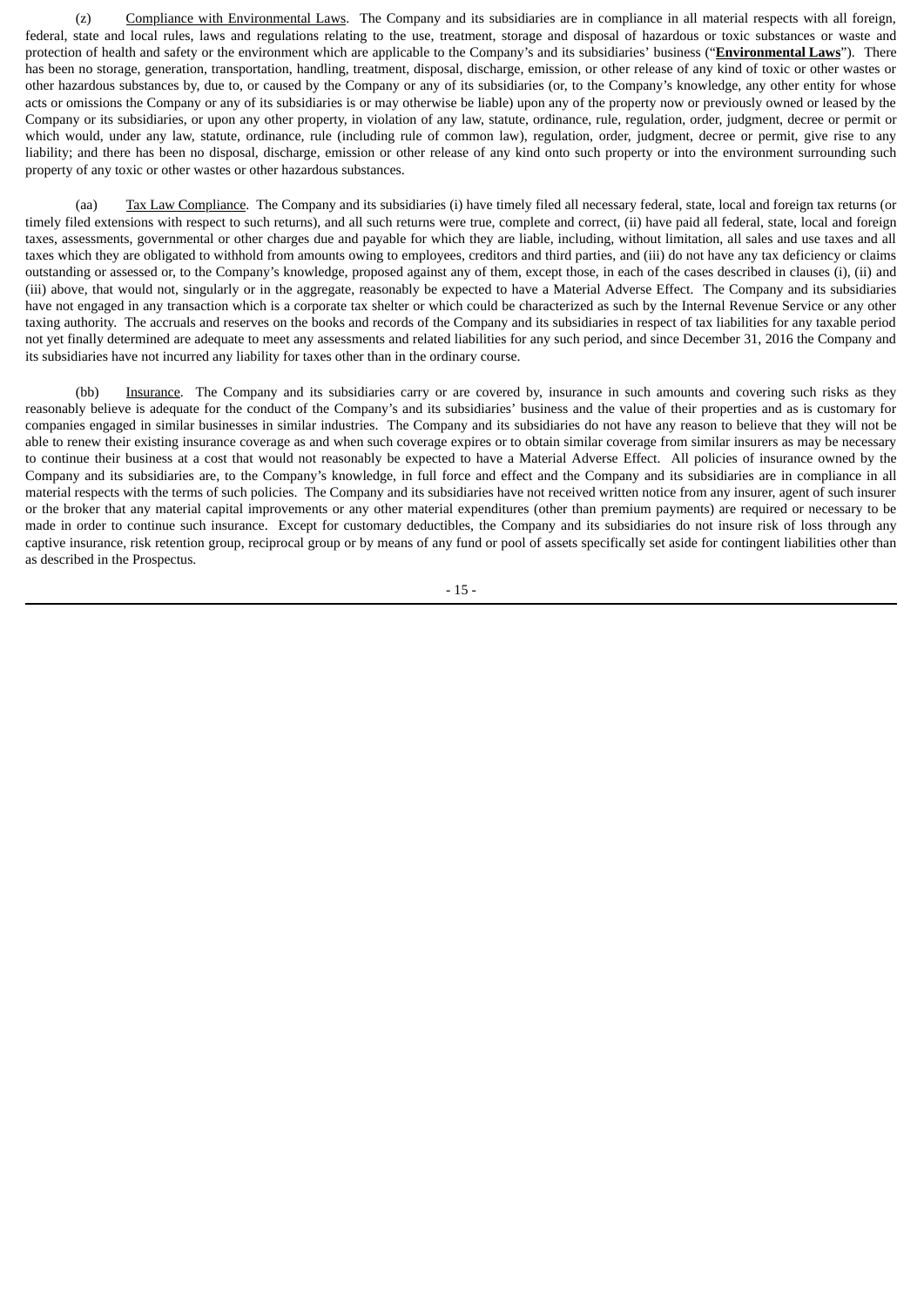(cc) Company's Accounting System. The Company maintains a system of "internal control over financial reporting" (as such term is defined in Rule 13a‑15(f) of the General Rules and Regulations under the Exchange Act (the "**Exchange Act Rules**")) that is designed to comply with the requirements of the Exchange Act and has been designed by its principal executive and principal financial officers, or under their supervision, to provide reasonable assurances that (i) transactions are executed in accordance with management's general or specific authorizations; (ii) transactions are recorded as necessary to permit preparation of financial statements in conformity with GAAP and to maintain accountability for assets; (iii) access to assets is permitted only in accordance with management's general or specific authorization; (iv) the recorded accountability for assets is compared with existing assets at reasonable intervals and appropriate action is taken with respect to any differences and (v) the interactive data in XBRL included or incorporated by reference in the Registration Statement is in conformity with generally accepted accounting principles and is updated as necessary to comply in all material respects with the requirements of the Securities Act, the Rules and Regulations and guidelines applicable thereto and the Exchange Act and present fairly the financial position, results of operations and changes in financial position of the Company on the basis stated in the Registration Statement at the respective dates or for the respective periods to which they apply. There has been (A) no material weakness in the Company's internal control over financial reporting (whether or not remediated) and (B) no change in the Company's internal control over financial reporting that has materially affected, or is reasonably likely to materially affect, the Company's internal control over financial reporting. The Company's internal control over financial reporting is overseen by the Audit Committee of the Board of Directors of the Company (the "**Audit Committee**") in accordance with the Exchange Act Rules. Except as described in the Prospectus, the Company has not publicly disclosed or reported to the Audit Committee or to the Board, and within the next 90 days the Company does not reasonably expect to publicly disclose or report to the Audit Committee or the Board, material weakness, change in internal control over financial reporting or fraud involving management or other employees who have a significant role in the internal control over financial reporting (each an "**Internal Control Event**") or any material violation of, or failure to comply in all material respects with, U.S. federal securities laws.

(dd) No Additional Disclosure. A member of the Audit Committee has confirmed to the Chief Executive Officer or Principal Financial Officer of the Company that, except as set forth in the Prospectus, the Audit Committee is not reviewing or investigating, and neither the Company's independent auditors nor its internal auditors is currently recommending that the Audit Committee review or investigate, (i) adding to, deleting, changing the application of or changing the Company's disclosure with respect to, any of the Company's material accounting policies, (ii) any matter which could result in a restatement of the Company's financial statements for any annual or interim period during the current or prior three fiscal years, or (iii) any Internal Control Event.

- 16 -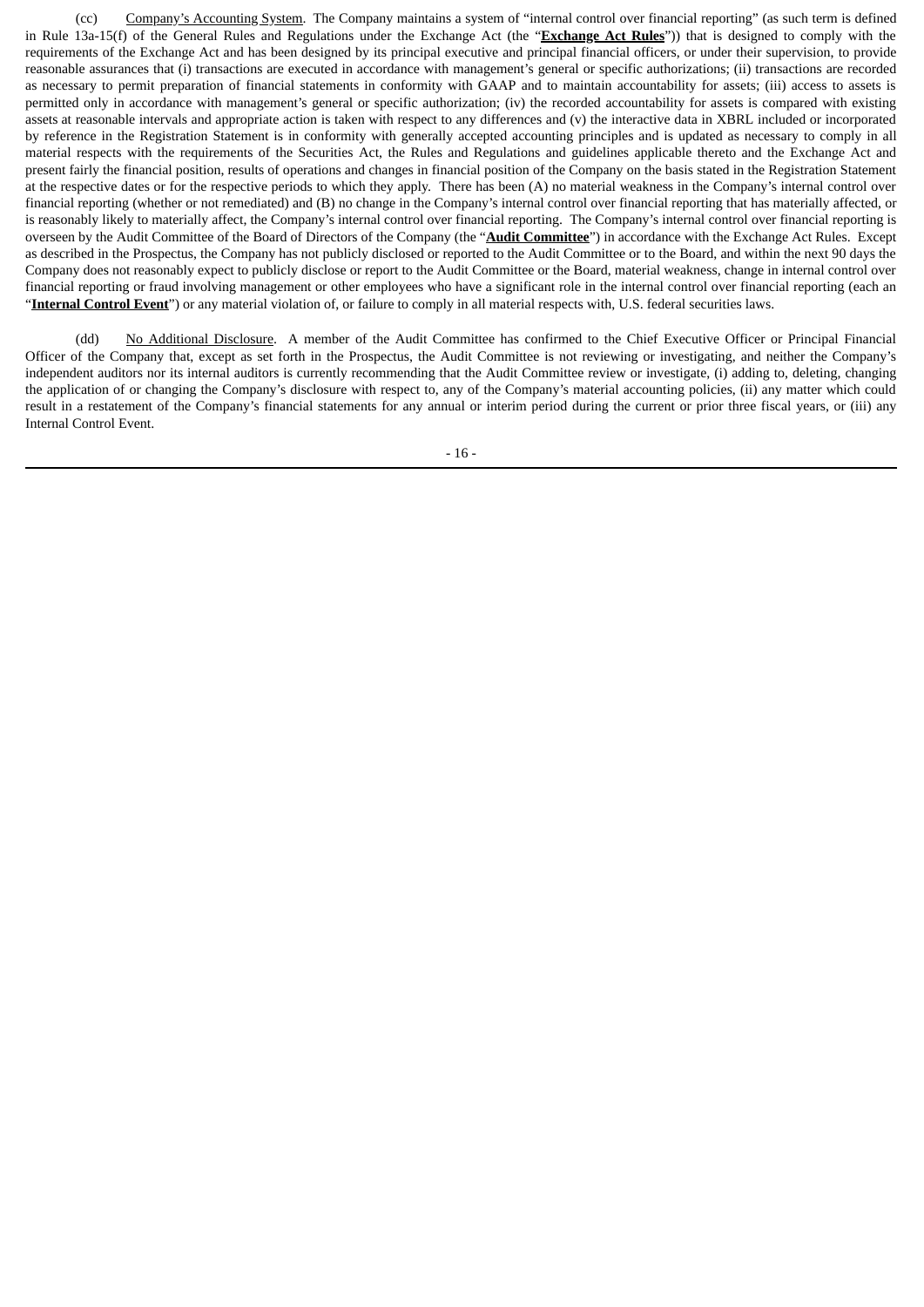(ee) Disclosure Controls. The Company maintains disclosure controls and procedures (as such is defined in Rule 13a-15(e) of the Exchange Act Rules) that are designed to comply with the requirements of the Exchange Act; such disclosure controls and procedures have been designed to ensure that information required to be disclosed by the Company in reports that it files or submits under the Exchange Act is recorded, processed, summarized and reported within the time periods specified in the Commission's rules and forms, including controls and procedures designed to ensure that such information is accumulated and communicated to the Company's management to allow timely decisions regarding disclosures. The Company has conducted evaluations of the effectiveness of their disclosure controls as required by Rule 13a-15 of the Exchange Act.

(ff) Books and Records. The minute books of the Company have been made available to counsel for the Underwriters, and such books (i) contain a complete summary in all material respects of all meetings and actions of the board of directors (including each board committee) and stockholders of the Company (or analogous governing bodies and interest holders, as applicable) since the time of its incorporation or organization through the date of the latest meeting and action, and (ii) accurately in all material respects reflect all transactions referred to in such minutes.

(gg) No Contract Terminations. There is no franchise agreement, lease, contract, or other agreement or document required by the Securities Act or by the Rules and Regulations to be described in the Prospectus or to be filed as an exhibit to the Registration Statement which is not so described or filed therein as required; and all descriptions of any such franchise agreements, leases, contracts, or other agreements or documents contained in the Prospectus are accurate and complete descriptions of such documents in all material respects. Other than as described in the Prospectus, no such franchise agreement, lease, contract or other agreement has been suspended or terminated for convenience or default by the Company, its subsidiaries or any of the other parties thereto, and the Company and its subsidiaries have not received notice of and do not have knowledge of any such pending or threatened suspension or termination.

(hh) Transactions With Affiliates and Employees. No relationship, direct or indirect, exists between or among the Company or any of its subsidiaries on the one hand, and the directors, officers, stockholders (or analogous interest holders), customers or suppliers of the Company or its subsidiaries or any of its affiliates on the other hand, which is required to be described in the Prospectus and which is not so described.

(ii) No Applicable Registration or Other Similar Rights. No person or entity has the right to require registration of shares of Common Stock or other securities of the Company because of the filing or effectiveness of the Registration Statement or otherwise, except for persons and entities who have expressly waived such right in writing or who have been given timely and proper written notice and have failed to exercise such right within the time or times required under the terms and conditions of such right. Except as described in the Prospectus, there are no persons with registration rights or similar rights to have any securities registered by the Company under the Securities Act.

(jj) No Margin Securities. The Company does not own any "margin securities" as that term is defined in Regulation U of the Board of Governors of the Federal Reserve System (the "**Federal Reserve Board**"), and none of the proceeds of the sale of the Placement Shares will be used, directly or indirectly, for the purpose of purchasing or carrying any margin security, for the purpose of reducing or retiring any indebtedness which was originally incurred to purchase or carry any margin security or for any other purpose which might cause any of the Placement Shares to be considered a "purpose credit" within the meanings of Regulation T, U or X of the Federal Reserve Board.

- 17 -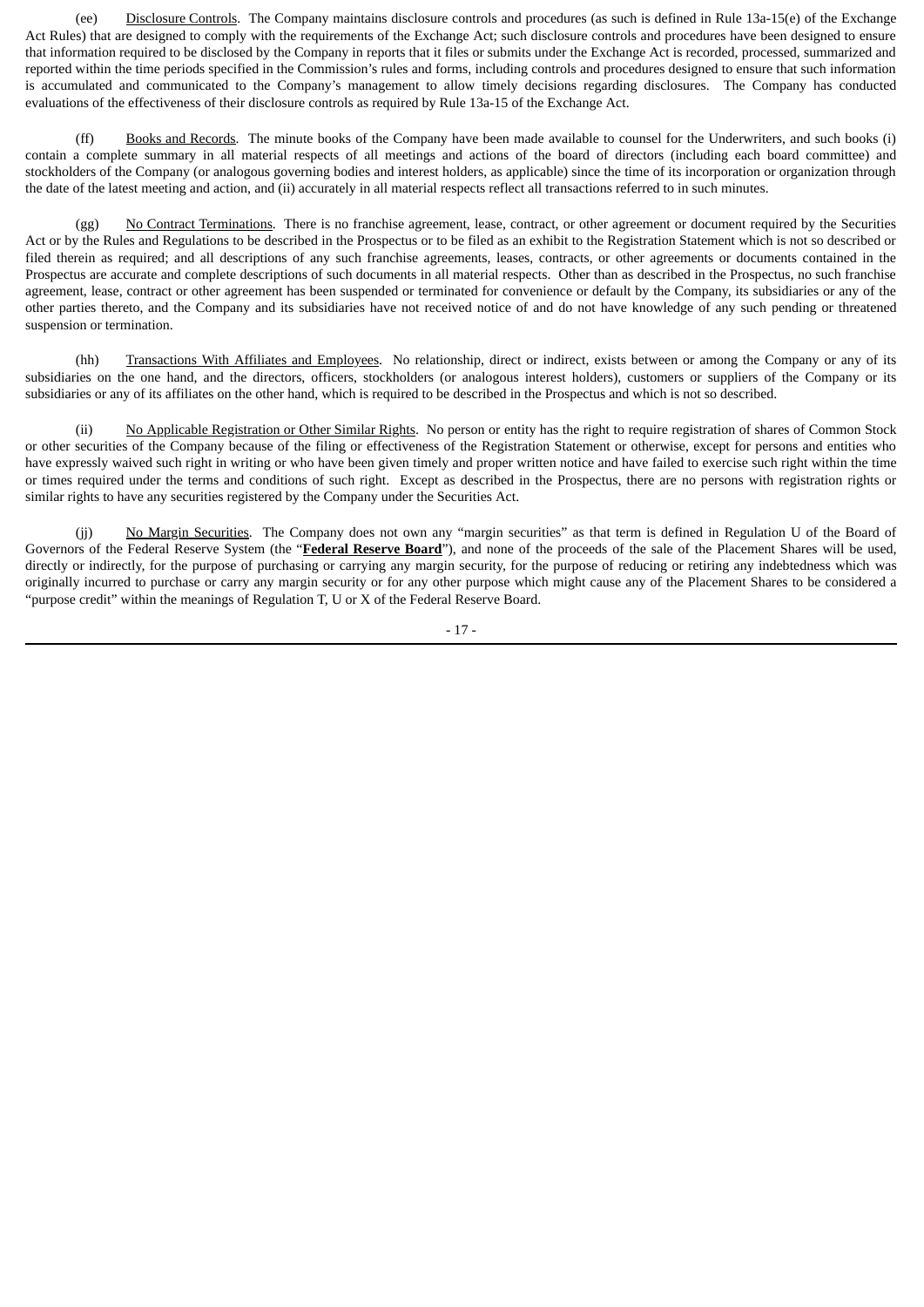(kk) No Other Brokers. Other than this Agreement, neither the Company nor any of its subsidiaries is a party to any contract, agreement or understanding with any person that would give rise to a valid claim against the Company or the Underwriters for a brokerage commission, finder's fee or like payment in connection with the offering and sale of the Placement Shares or any transaction contemplated by this Agreement, the Registration Statement or the Prospectus.

(ll) Options. The exercise price of each option issued under the stock option or other employee benefit plans of the Company and its subsidiaries has been no less than the fair market value of a share of Common Stock as determined on the date of grant of such option. All grants of options were validly issued and properly approved by the board of directors of the Company (or a duly authorized committee thereof) in material compliance with all applicable laws and regulations and recorded in the Company's consolidated financial statements in accordance with GAAP and, to the Company's knowledge, no such grants involved "back dating," "forward dating" or similar practice with respect to the effective date of grant.

(mm) FINRA Matters. If applicable, all of the information provided to the Underwriters or to counsel for the Underwriters by the Company, its officers and directors and the holders of any securities (debt or equity) or options to acquire any securities of the Company in connection with letters, filings or other supplemental information provided to FINRA pursuant to FINRA Rule 5110 or 5121 is, to the Company's knowledge with respect to all other persons except for the Company, true, correct and complete in all material respects as of the date hereof. Neither the Company nor any of its subsidiaries nor, to the Company's knowledge, any of its affiliates (within the meaning of FINRA Rule 5121(f)(1)) directly or indirectly controls, is controlled by, or is under common control with, or is an associated person (within the meaning of Article I, Section 1(ff) of the By-laws of FINRA) of, any of the Underwriters.

(nn) FINRA Exemption. The Company qualifies as an "experienced issuer" (within the meaning of FINRA Conduct Rule 5110(j)(6)) for purposes of the exemption from filing under FINRA Conduct Rule 5110(h)(1)(C).

(oo) Forward-Looking Statements. No forward-looking statement (within the meaning of Section 27A of the Securities Act and Section 21E of the Exchange Act) contained in the Prospectus has been made or reaffirmed without a reasonable basis or has been disclosed other than in good faith.

(pp) Exchange Act Registration and Listing of the Common Stock. The Company is subject to and in compliance in all material respects with the reporting requirements of Section 13 or Section 15(d) of the Exchange Act. The Common Stock is registered pursuant to Section 12(b) or 12(g) of the Exchange Act and is listed on The Nasdaq Global Market, and the Company has taken no action designed to, or reasonably likely to have the effect of, terminating the registration of the Common Stock under the Exchange Act or delisting the Common Stock from the Exchange, nor has the Company received any notification that the Commission or the FINRA is contemplating terminating such registration or listing. All of the Placement Shares that have been or may be sold under this Agreement have been approved for listing on The Nasdaq Global Market, subject to official notice of issuance; the Company has taken all necessary actions to ensure that, upon and at all times after The Nasdaq Global Market shall have approved the Placement Shares for listing, it will be in compliance with all applicable corporate governance requirements set forth in the Nasdaq's listing rules that are then in effect.

- 18 -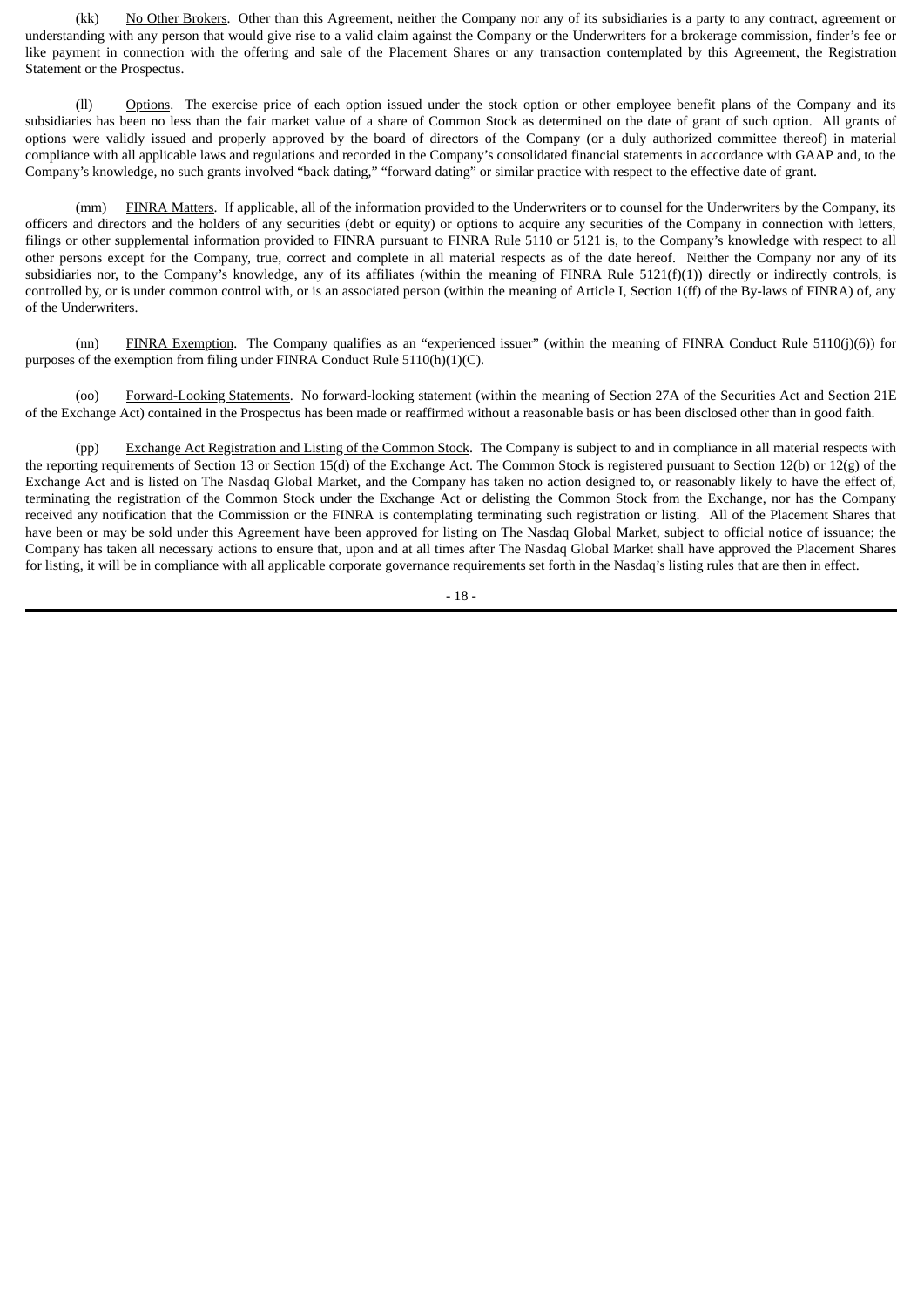(qq) Sarbanes-Oxley Act. There is and has been no failure on the part of the company or, to the Company's knowledge, any of the Company's officers or directors, in their capacities as such, to comply with any provision of the Sarbanes‑Oxley Act of 2002 and the rules and regulations promulgated in connection therewith (the "**Sarbanes‑Oxley Act**"), including Section 402 related to loans and Sections 302 and 906 related to certifications.

(rr) No Unlawful Contributions or Other Payments. None of the Company, any of its subsidiaries or, to the knowledge of the Company, any director, officer, agent, employee or affiliate of the Company or any of its subsidiaries is aware of or has taken any action, directly or indirectly, that would result in a violation by such persons of the Foreign Corrupt Practices Act of 1977, as amended, and the rules and regulations thereunder (the "**FCPA**"), including, without limitation, making use of the mails or any means or instrumentality of interstate commerce corruptly in furtherance of an offer, payment, promise to pay or authorization of the payment of any money, or other property, gift, promise to give, or authorization of the giving of anything of value to any "foreign official" (as such term is defined in the FCPA) or any foreign political party or official thereof or any candidate for foreign political office, in contravention of the FCPA and the Company and, to the knowledge of the Company, its affiliates have conducted their businesses in compliance with the FCPA.

(ss) Related Party Transactions. There are no transactions, arrangements or other relationships between and/or among the Company, its subsidiaries or any of its affiliates (as such term is defined in Rule 405 of the Rules and Regulations) and any unconsolidated entity, including, but not limited to, any structured finance, special purpose or limited purpose entity that would reasonably be expected to materially affect the Company's liquidity or the availability of or requirements for its capital resources required to be described in the Prospectus which have not been described as required.

(tt) No Outstanding Loans or Other Indebtedness. There are no outstanding loans, advances (except normal advances for business expenses in the ordinary course of business) or guarantees of indebtedness by the Company and its subsidiaries to or for the benefit of any of the officers or directors of the Company or its subsidiaries or any of their respective family members, except as disclosed in the Registration Statement and the Prospectus. All transactions by the Company and its subsidiaries with office holders or control persons of the Company and its subsidiaries have been duly approved by the board of directors of the Company and its subsidiaries, or duly appointed committees or officers thereof, if and to the extent required under U.S. law.

(uu) Statistical and Market-Related Data. The statistical and market-related data included or incorporated by reference in the Registration Statement and the Prospectus are based on or derived from sources that the Company believes to be reliable and accurate, and such data agree with the sources from which they are derived.

- 19 -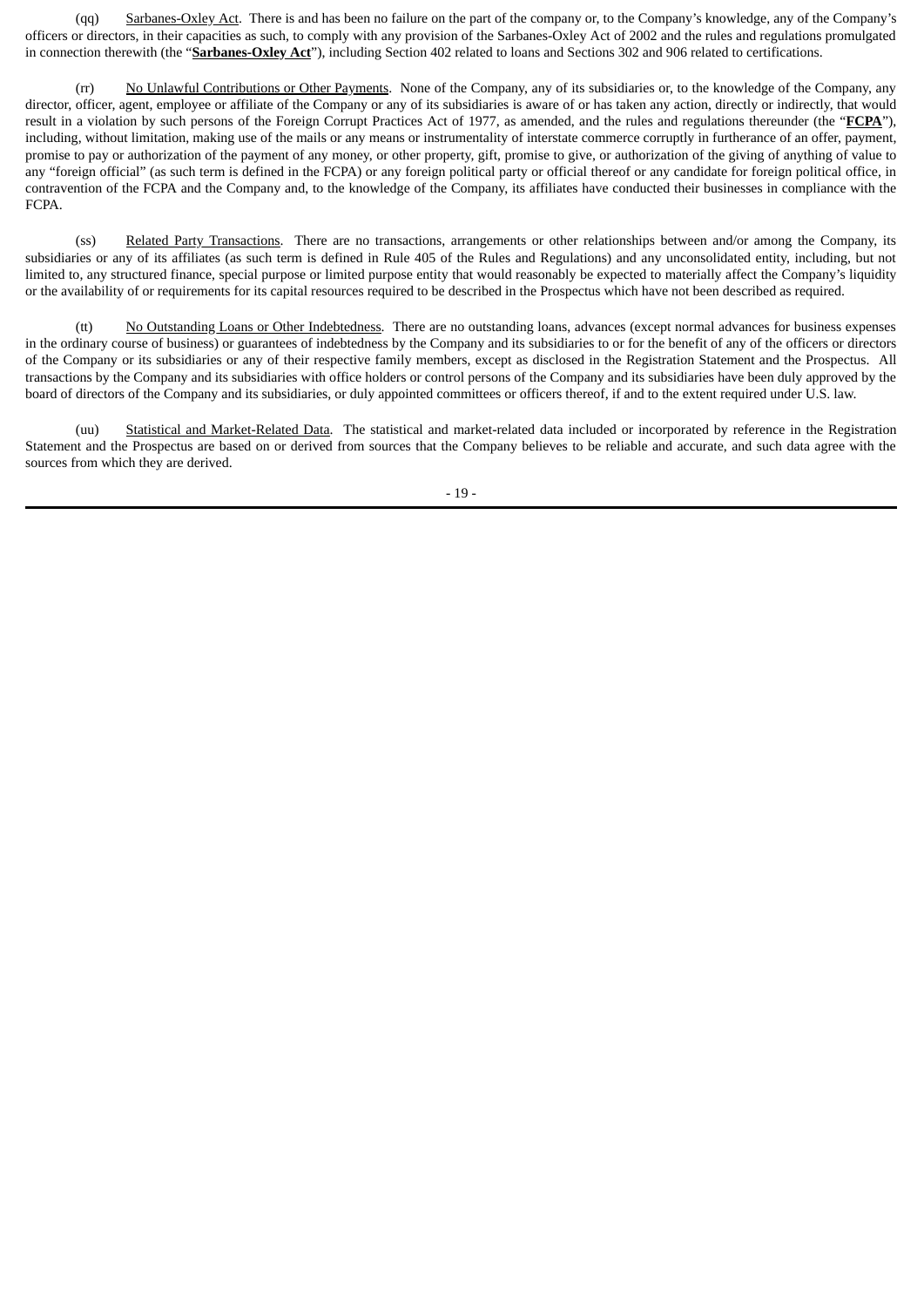(vv) Compliance with Money Laundering Laws. The operations of the Company and its subsidiaries are and have been conducted at all times in compliance with applicable financial recordkeeping and reporting requirements of the U.S. Currency and Foreign Transactions Reporting Act of 1970, as amended, the money laundering statutes of all applicable jurisdictions, the rules and regulations thereunder and any related or similar rules, regulations or guidelines, issued, administered or enforced by any governmental agency in jurisdictions where the Company and its subsidiaries conduct business (collectively, the "**Anti-Money Laundering Laws**"); and no action, suit or proceeding by or before any court or governmental agency, authority or body or any arbitrator involving the Company or any of its subsidiaries with respect to the Anti-Money Laundering Laws is pending or, to the knowledge of the Company, threatened.

(ww) Compliance with OFAC. None of the Company, any of its subsidiaries or, to the knowledge of the Company, any director, officer, agent, employee, affiliate or representative of the Company or any of its subsidiaries is an individual or entity ("Person") currently the subject or target of any sanctions administered or enforced by the United States government, including, without limitation, the U.S. Department of the Treasury's Office of Foreign Assets Control, the United Nations Security Council, the European Union, Her Majesty's Treasury, or other relevant sanctions authority (collectively, "**Sanctions**"), nor is the Company located, organized or resident in a country or territory that is the subject of Sanctions; and the Company will not directly or indirectly use the proceeds of the sale of the Placement Shares, or lend, contribute or otherwise make available such proceeds to any subsidiaries, joint venture partners or other Person, (i) to fund any activities of or business with any Person, or in any country or territory, that, at the time of such funding, is the subject of Sanctions or (ii) in any other manner that will result in a violation by any Person (including any Person participating in the transaction, whether as underwriter, advisor, investor or otherwise) of Sanctions.

(xx) Dividend Restrictions. Except as described in the Prospectus, no subsidiary of the Company is currently prohibited, directly or indirectly, under any agreement or other instrument to which it is a party or is subject, from paying any dividends to the Company, from making any other distribution on such subsidiary's capital stock, from repaying to the Company any loans or advances to such subsidiary from the Company or from transferring any of such subsidiary's properties or assets to the Company or any other subsidiary of the Company.

(yy) IT Systems. (i)(x) There has been no security breach or attack or other compromise of or relating to any of the Company's and its subsidiaries' information technology and computer systems, networks, hardware, software, data (including the data of their respective customers, employees, suppliers, vendors and any third party data maintained by or on behalf of them), equipment or technology ("**IT Systems and Data**") and (y) the Company and its subsidiaries have not been notified of, and have no knowledge of any event or condition that would reasonably be expected to result in, any security breach, attack or compromise to their IT Systems and Data, (ii) the Company and its subsidiaries have complied, and are presently in compliance, with, all applicable laws, statutes or any judgment, order, rule or regulation of any court or arbitrator or governmental or regulatory authority and all industry guidelines, standards, internal policies and contractual obligations relating to the privacy and security of IT Systems and Data and to the protection of such IT Systems and Data from unauthorized use, access, misappropriation or modification, and (iii) the Company and its subsidiaries have implemented backup and disaster recovery technology consistent with industry standards and practices, except, in each case with respect to clauses (i) through (iii) hereof, as would not, individually or in the aggregate, reasonably be expected to have a Material Adverse Effect.

- 20 -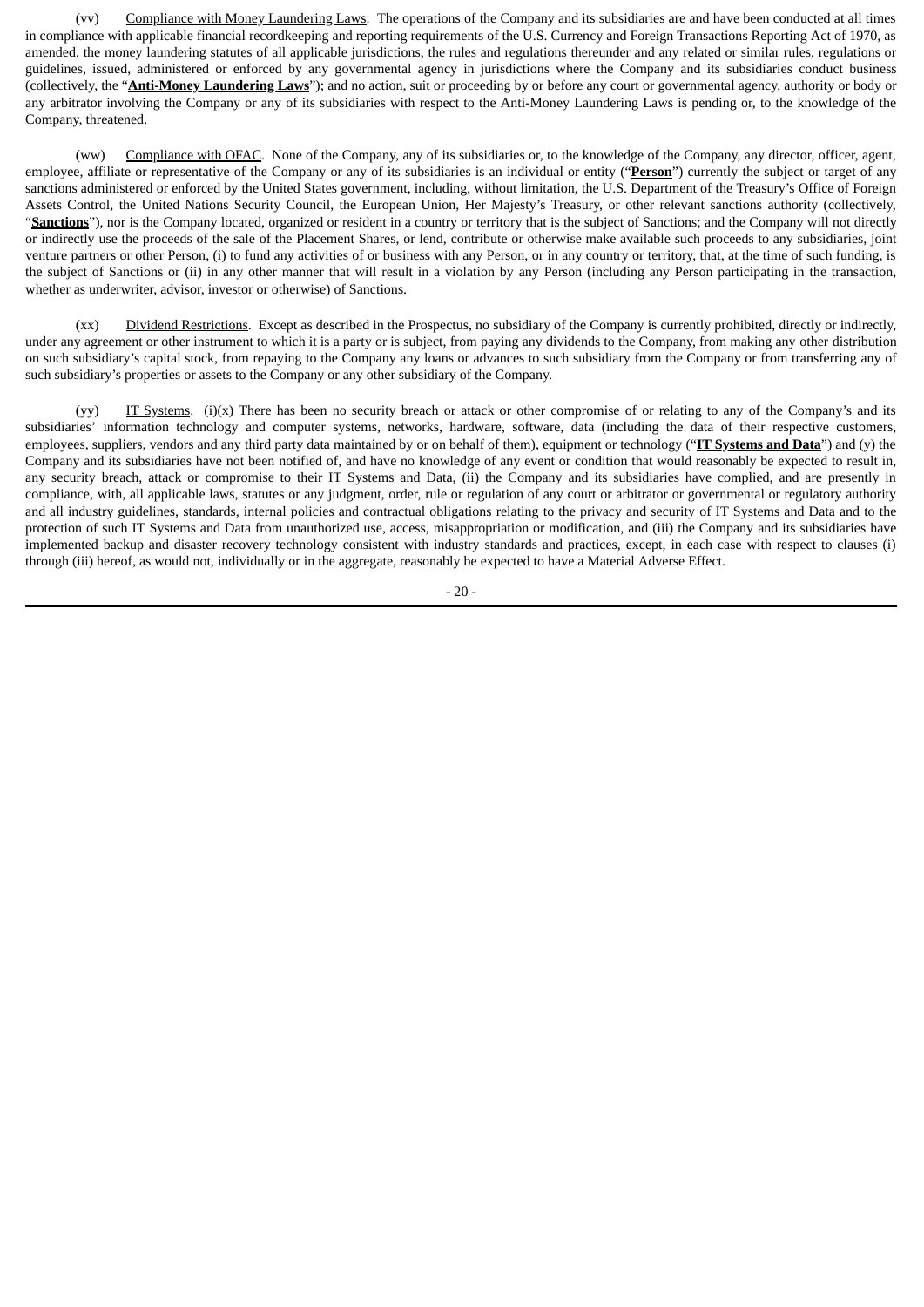(zz) No Reliance. The Company has not relied upon Cowen or legal counsel for Cowen for any legal, tax or accounting advice in connection with the offering and sale of the Placement Shares.

(aaa) Compliance with Laws. The Company has not been advised, and has no reason to believe, that it and each of its subsidiaries are not conducting business in compliance with all applicable laws, rules and regulations of the jurisdictions in which it is conducting business, except where failure to be so in compliance would not have a Material Adverse Effect.

(bbb) Export and Import Laws. Each of the Company and its subsidiaries, and, to the Company's knowledge, each of their affiliates and any director, officer, agent or employee of, or other person associated with or acting on behalf of, the Company has acted at all times in compliance with applicable Export and Import Laws (as defined below) and there are no claims, complaints, charges, investigations or proceedings pending or expected or, to the knowledge of the Company, threatened between the Company or any of its subsidiaries and any Governmental Authority under any Export or Import Laws. The term "**Export and Import Laws**" means the Arms Export Control Act, the International Traffic in Arms Regulations, the Export Administration Act of 1979, as amended, the Export Administration Regulations, and all other laws and regulations of the United States government regulating the provision of services to non-U.S. parties or the export and import of articles or information from and to the United States of America, and all similar laws and regulations of any foreign government regulating the provision of services to parties not of the foreign country or the export and import of articles and information from and to the foreign country to parties not of the foreign country.

(ccc) Privacy Laws. The Company and each of its subsidiaries are, and at all prior times since January 1, 2010 were, in material compliance with all applicable data privacy and security laws and regulations (collectively, "**Privacy Laws**"). The Company and each of its subsidiaries have in place, comply with, and take appropriate steps reasonably designed to ensure compliance in all material respects with their policies and procedures relating to data privacy and security and the collection, storage, use, disclosure, handling and analysis of Personal Data (the "**Policies**"). Where required by applicable Privacy Laws, the Company provides accurate notice of its Policies to data subjects from whom it collects Personal Data. The Policies provide accurate and sufficient notice of the Company's then-current privacy practices relating to its subject matter and such Policies do not contain any material omissions of the Company's then-current privacy practices. "**Personal Data**" means (i) a natural persons' name, street address, telephone number, email address, photograph, social security number, bank information, or customer or account number; (ii) any information which would qualify as "personally identifying information" under the Federal Trade Commission Act, as amended; (iii) Protected Health Information as defined by HIPAA; (iv) "personal data" as defined by GDPR; and (v) any other piece of information that allows the identification of such natural person, or his or her family, or permits the collection or analysis of any data related to an identified person's health or sexual orientation. None of such disclosures made or contained in any of the Policies have been inaccurate, misleading, deceptive or in violation of any Privacy Laws or Policies in any material respect. The execution, delivery and performance of this Agreement or any other agreement referred to in this Agreement will not result in a material breach of any Privacy Laws or Policies. Neither the Company nor any of its subsidiaries, (i) has received notice of any actual or potential liability under or relating to, or actual or potential violation of, any of the Privacy Laws, and has no knowledge of any event or condition that would reasonably be expected to result in any such notice; (ii) is currently conducting or paying for, in whole or in part, any investigation, remediation or other corrective action pursuant to any Privacy Law; or (iii) is a party to any order, decree, or agreement that imposed any obligation or liability under any Privacy Law.

The Company acknowledges that Cowen and, for purposes of the opinions to be delivered pursuant to Section 7 hereof, counsel to the Company and counsel to Cowen, will rely upon the accuracy and truthfulness of the foregoing representations and hereby consents to such reliance.

- 21 -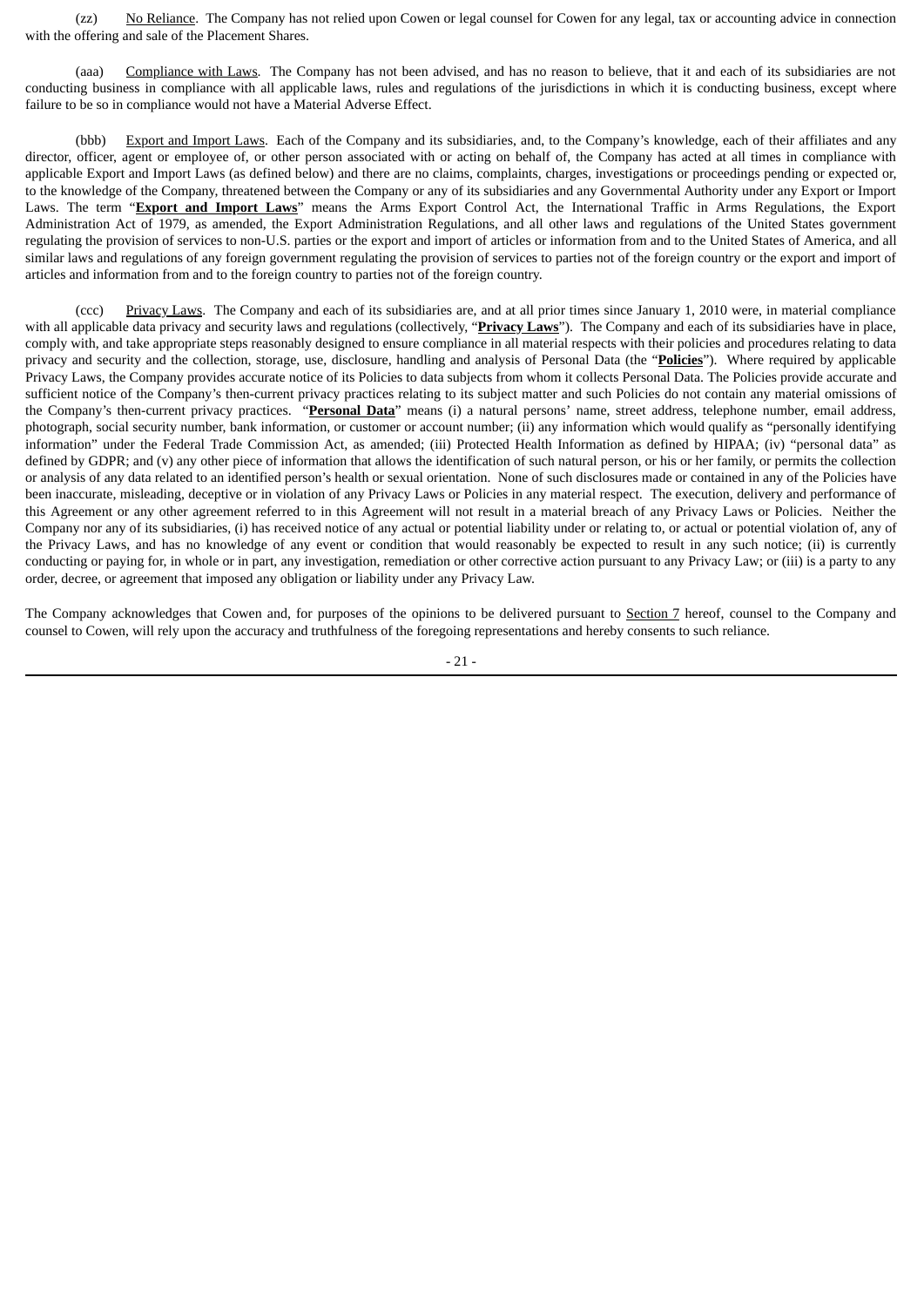#### 7. Covenants of the Company. The Company covenants and agrees with Cowen that:

(a) Registration Statement Amendments. After the date of this Agreement and during any period in which a Prospectus relating to any Placement Shares is required to be delivered by Cowen under the Securities Act (including in circumstances where such requirement may be satisfied pursuant to Rule 172 under the Securities Act), (i) the Company will notify Cowen promptly of the time when any subsequent amendment to the Registration Statement, other than documents incorporated by reference, has been filed with the Commission and/or has become effective or any subsequent supplement to the Prospectus has been filed and of any request by the Commission for any amendment or supplement to the Registration Statement or Prospectus or for additional information, (ii) the Company will prepare and file with the Commission, promptly upon Cowen's request, any amendments or supplements to the Registration Statement or Prospectus that, in Cowen's reasonable opinion, may be necessary or advisable in connection with the distribution of the Placement Shares by Cowen (*provided, however*, that the failure of Cowen to make such request shall not relieve the Company of any obligation or liability hereunder, or affect Cowen's right to rely on the representations and warranties made by the Company in this Agreement); (iii) the Company will not file any amendment or supplement to the Registration Statement or Prospectus, other than documents incorporated by reference, relating to the Placement Shares or a security convertible into the Placement Shares unless a copy thereof has been submitted to Cowen within a reasonable period of time before the filing and Cowen has not reasonably objected thereto (*provided, however*, that the failure of Cowen to make such objection shall not relieve the Company of any obligation or liability hereunder, or affect Cowen's right to rely on the representations and warranties made by the Company in this Agreement) and the Company will furnish to Cowen at the time of filing thereof a copy of any document that upon filing is deemed to be incorporated by reference into the Registration Statement or Prospectus, except for those documents available via EDGAR; (iv) the Company will cause each amendment or supplement to the Prospectus, other than documents incorporated by reference, to be filed with the Commission as required pursuant to the applicable paragraph of Rule 424(b) of the Securities Act, and (v) prior to the termination of this Agreement, the Company will notify Cowen if at any time the Registration Statement shall no longer be effective as a result of the passage of time pursuant to Rule 415 under the Securities Act or otherwise.

- 22 -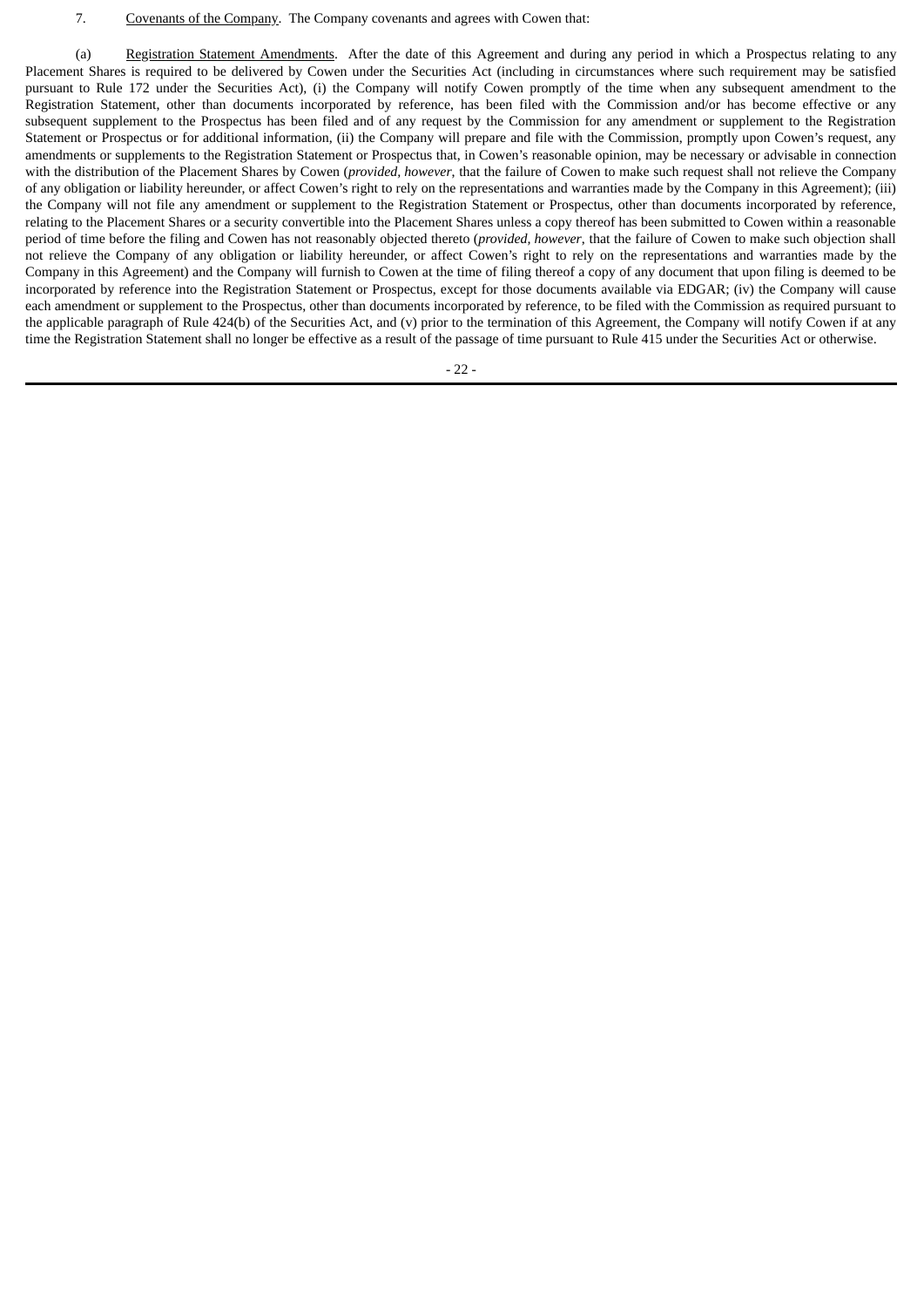(b) Notice of Commission Stop Orders. The Company will advise Cowen, promptly after it receives notice or obtains knowledge thereof, of the issuance or threatened issuance by the Commission of any stop order suspending the effectiveness of the Registration Statement, of the suspension of the qualification of the Placement Shares for offering or sale in any jurisdiction, or of the initiation or threatening of any proceeding for any such purpose; and it will promptly use its commercially reasonable efforts to prevent the issuance of any stop order or to obtain its withdrawal if such a stop order should be issued.

(c) Delivery of Prospectus; Subsequent Changes. During any period in which a Prospectus relating to the Placement Shares is required to be delivered by Cowen under the Securities Act with respect to a pending sale of the Placement Shares, (including in circumstances where such requirement may be satisfied pursuant to Rule 172 under the Securities Act), the Company will comply with all requirements imposed upon it by the Securities Act, as from time to time in force, and to file on or before their respective due dates all reports and any definitive proxy or information statements required to be filed by the Company with the Commission pursuant to Sections 13(a), 13(c), 14, 15(d) or any other provision of or under the Exchange Act. If during such period any event occurs as a result of which the Prospectus as then amended or supplemented would include an untrue statement of a material fact or omit to state a material fact necessary to make the statements therein, in the light of the circumstances then existing, not misleading, or if during such period it is necessary to amend or supplement the Registration Statement or Prospectus to comply with the Securities Act, the Company will promptly notify Cowen to suspend the offering of Placement Shares during such period and the Company will promptly amend or supplement the Registration Statement or Prospectus (at the expense of the Company) so as to correct such statement or omission or effect such compliance.

(d) Listing of Placement Shares. During any period in which the Prospectus relating to the Placement Shares is required to be delivered by Cowen under the Securities Act with respect to a pending sale of the Placement Shares (including in circumstances where such requirement may be satisfied pursuant to Rule 172 under the Securities Act), the Company will use its commercially reasonable efforts to cause the Placement Shares to be listed on Nasdaq and to qualify the Placement Shares for sale under the securities laws of such jurisdictions as Cowen reasonably designates and to continue such qualifications in effect so long as required for the distribution of the Placement Shares; *provided, however,* that the Company shall not be required in connection therewith to qualify as a foreign corporation or dealer in securities or file a general consent to service of process in any jurisdiction.

(e) Delivery of Registration Statement and Prospectus. The Company will furnish to Cowen and its counsel (at the expense of the Company) copies of the Registration Statement, the Prospectus (including all documents incorporated by reference therein) and all amendments and supplements to the Registration Statement or Prospectus that are filed with the Commission during any period in which a Prospectus relating to the Placement Shares is required to be delivered under the Securities Act (including all documents filed with the Commission during such period that are deemed to be incorporated by reference therein), in each case as soon as reasonably practicable and in such quantities as Cowen may from time to time reasonably request and, at Cowen's request, will also furnish copies of the Prospectus to each exchange or market on which sales of the Placement Shares may be made; *provided, however,* that the Company shall not be required to furnish any document (other than the Prospectus) to Cowen to the extent such document is available on EDGAR.

- 23 -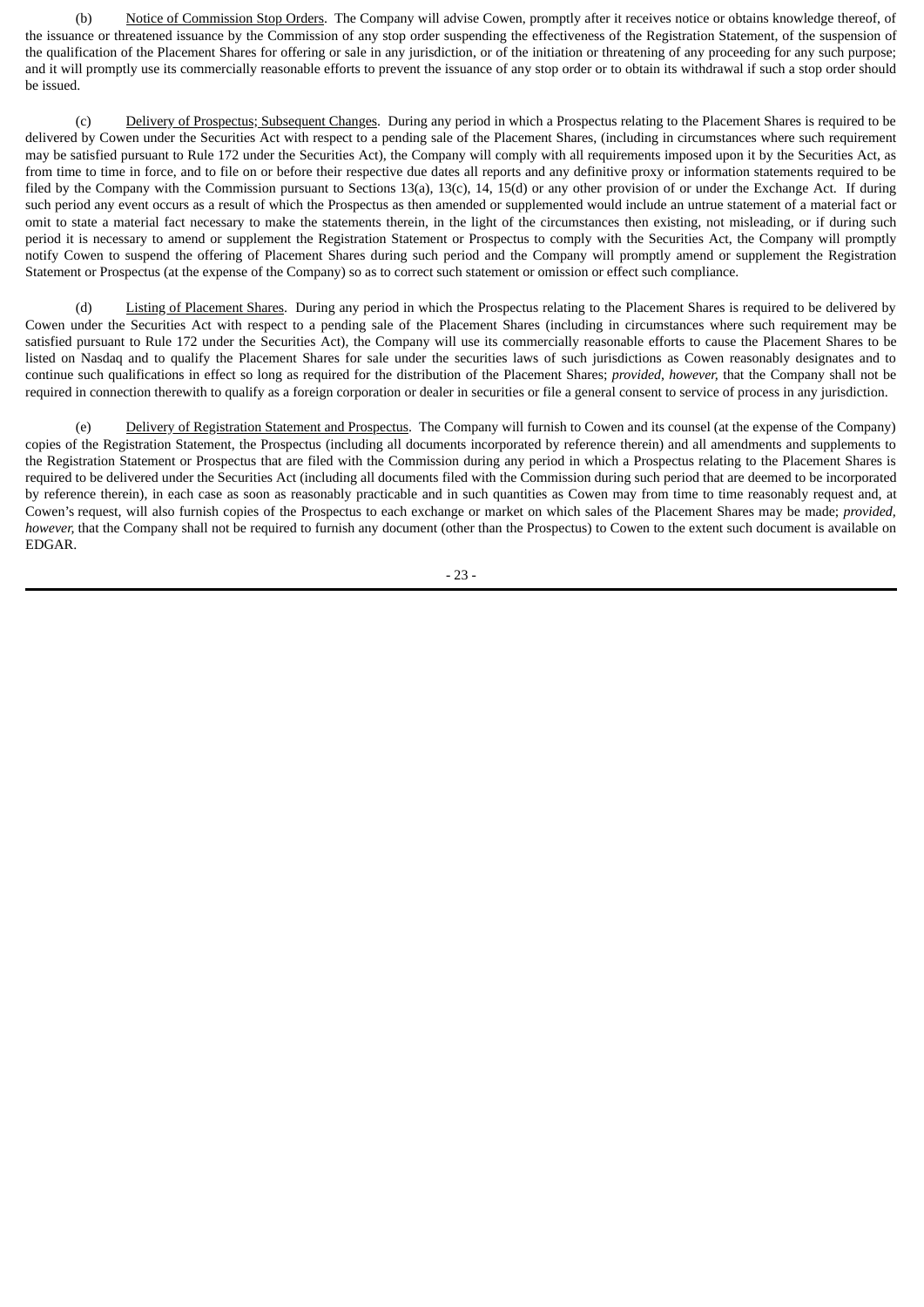(f) Earnings Statement. The Company will make generally available to its security holders as soon as practicable, but in any event not later than 15 months after the end of the Company's current fiscal quarter, an earnings statement covering a 12-month period that satisfies the provisions of Section 11(a) and Rule 158 of the Securities Act.

(g) Expenses. The Company, whether or not the transactions contemplated hereunder are consummated or this Agreement is terminated, in accordance with the provisions of Section 11 hereunder, will pay the following expenses all incident to the performance of its obligations hereunder, including, but not limited to, expenses relating to (i) the preparation, printing and filing of the Registration Statement and each amendment and supplement thereto, of each Prospectus and of each amendment and supplement thereto, (ii) the preparation, issuance and delivery of the Placement Shares, (iii) the qualification of the Placement Shares under securities laws in accordance with the provisions of  $Section 7(d)$  of this Agreement, including filing fees (*provided, however*, that any fees or disbursements of counsel for Cowen in connection therewith shall be paid by Cowen except as set forth in (vii) below), (iv) the printing and delivery to Cowen of copies of the Prospectus and any amendments or supplements thereto, and of this Agreement, (v) the fees and expenses incurred in connection with the listing or qualification of the Placement Shares for trading on Nasdaq, (vi) the filing fees and expenses, if any, of the Commission, (vii) the filing fees and associated legal expenses of Cowen's outside counsel for filings with the FINRA Corporate Financing Department, such legal expense reimbursement not to exceed \$15,000 and, (viii) the reasonable fees and disbursements of Cowen's counsel in an amount not to exceed \$75,000.

(h) Use of Proceeds. The Company will use the Net Proceeds as described in the Prospectus in the section entitled "Use of Proceeds."

(i) Notice of Other Sales. During the pendency of any Placement Notice given hereunder, and for 3 trading days following the termination of any Placement Notice given hereunder, the Company shall provide Cowen notice as promptly as reasonably possible before it offers to sell, contracts to sell, sells, grants any option to sell or otherwise disposes of any shares of Common Stock (other than Placement Shares offered pursuant to the provisions of this Agreement) or securities convertible into or exchangeable for Common Stock, warrants or any rights to purchase or acquire Common Stock; *provided*, that such notice shall not be required in connection with the (i) issuance, grant or sale of Common Stock, options to purchase shares of Common Stock or Common Stock issuable upon the exercise of options or other equity awards pursuant to any stock option, stock bonus or other stock plan or arrangement described in the Prospectus, (ii) the issuance of securities in connection with an acquisition, merger or sale or purchase of assets, (iii) the issuance or sale of Common Stock pursuant to any dividend reinvestment plan that the Company may adopt from time to time *provided* the implementation of such is disclosed to Cowen in advance or (iv) any shares of common stock issuable upon the exchange, conversion or redemption of securities or the exercise of warrants, options or other rights in effect or outstanding.

- 24 -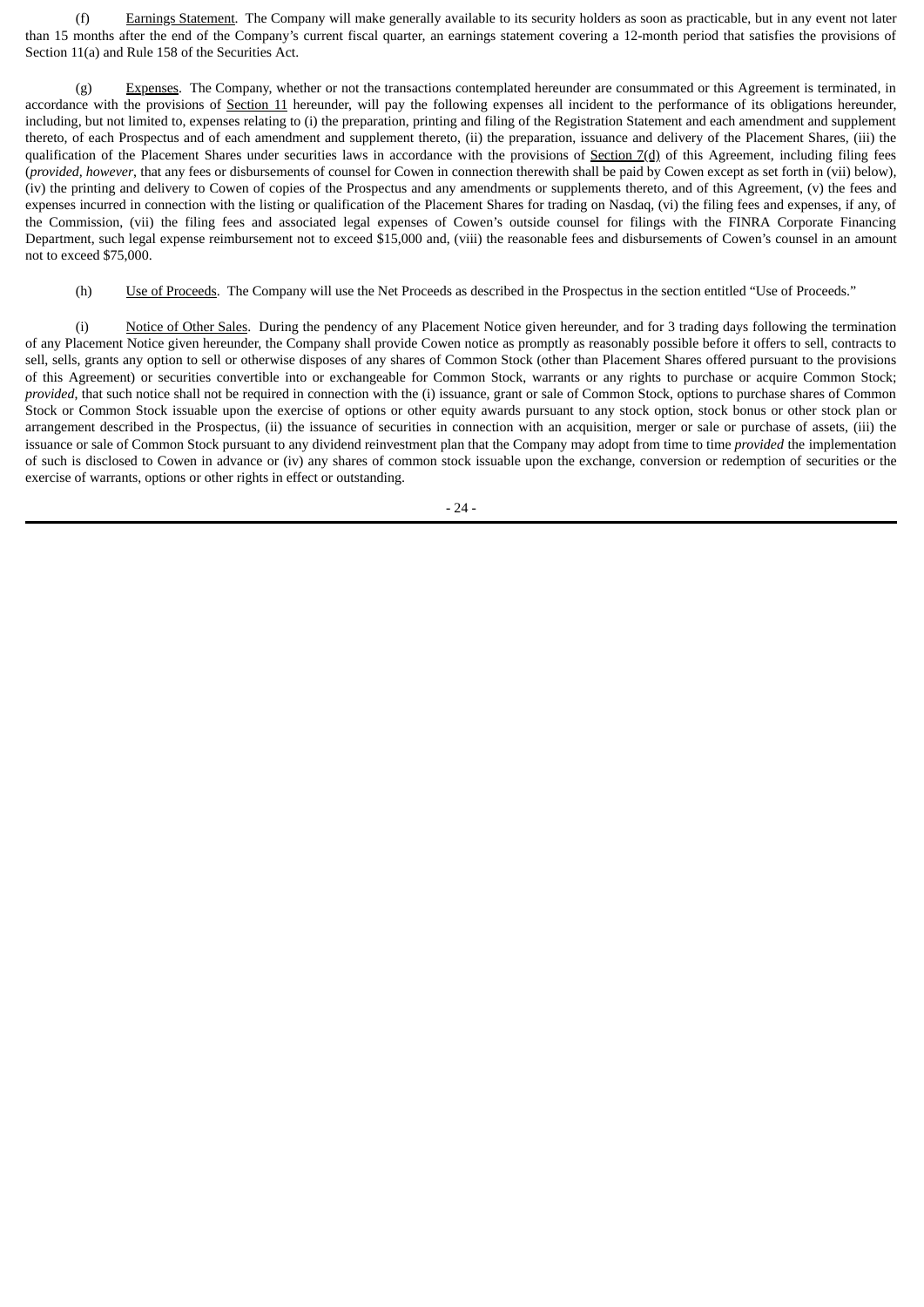(j) Change of Circumstances. The Company will, at any time during a fiscal quarter in which the Company intends to tender a Placement Notice or sell Placement Shares, advise Cowen promptly after it shall have received notice or obtained knowledge thereof, of any information or fact that would alter or affect in any material respect any opinion, certificate, letter or other document provided to Cowen pursuant to this Agreement.

(k) Due Diligence Cooperation. The Company will cooperate with any reasonable due diligence review conducted by Cowen or its agents in connection with the transactions contemplated hereby, including, without limitation, providing information and making available documents and senior corporate officers, during regular business hours and at the Company's principal offices, as Cowen may reasonably request.

(l) Required Filings Relating to Placement of Placement Shares. The Company agrees that on such dates as the Securities Act shall require, the Company will (i) file a prospectus supplement with the Commission under the applicable paragraph of Rule 424(b) under the Securities Act (each and every filing under Rule 424(b), a "**Filing Date**"), and (ii) deliver such number of copies of each such prospectus supplement to each exchange or market on which such sales were effected as may be required by the rules or regulations of such exchange or market. The Company shall disclose in its quarterly reports on Form 10-Q and in its annual report on Form 10-K, the number of the Placement Shares sold through Cowen under this Agreement, and the gross proceeds and Net Proceeds to the Company from the sale of the Placement Shares and the compensation paid by the Company with respect to sales of the Placement Shares pursuant to this Agreement during the relevant quarter or, in the case of an Annual Report on Form 10-K, during the fiscal year covered by such Annual Report and the fourth quarter of such fiscal year.

(m) Bring-Down Dates; Certificate. On or prior to the First Delivery Date and each time (i) the Company files the Prospectus relating to the Placement Shares or amends or supplements the Registration Statement or the Prospectus relating to the Placement Shares (other than a prospectus supplement filed in accordance with Section 7(1) of this Agreement) by means of a post-effective amendment, sticker, or supplement but not by means of incorporation of document(s) by reference to the Registration Statement or the Prospectus relating to the Placement Shares; (ii) the Company files an annual report on Form 10-K under the Exchange Act; (iii) the Company files its quarterly reports on Form 10-Q under the Exchange Act; or (iv) the Company files a report on Form 8-K containing amended financial information (other than an earnings release or other information "furnished" pursuant to Items 2.02 or 7.01 of Form 8-K) under the Exchange Act (each date of filing of one or more of the documents referred to in clauses (i) through (iv) shall be a "**Bring-Down Date**"); the Company shall furnish Cowen with a certificate, in the form attached hereto as **Exhibit 7(m)** within three (3) Trading Days of any Bring-Down Date if requested by Cowen. The requirement to provide a certificate under this Section 7(m) shall be waived for any Bring-Down Date occurring at a time at which no Placement Notice is pending, which waiver shall continue until the earlier to occur of the date the Company delivers a Placement Notice hereunder (which for such calendar quarter shall be considered a Bring-Down Date) and the next occurring Bring-Down Date; *provided*, *however*, that such waiver shall not apply for any Bring-Down Date on which the Company files its annual report on Form 10-K. Notwithstanding the foregoing, if the Company subsequently decides to sell Placement Shares following a Bring-Down Date when the Company relied on such waiver and did not provide Cowen with a certificate under this Section 7(m), then before the Company delivers the Placement Notice or Cowen sells any Placement Shares, the Company shall provide Cowen with a certificate, in the form attached hereto as Exhibit 7(m), dated the date of the Placement Notice.

- 25 -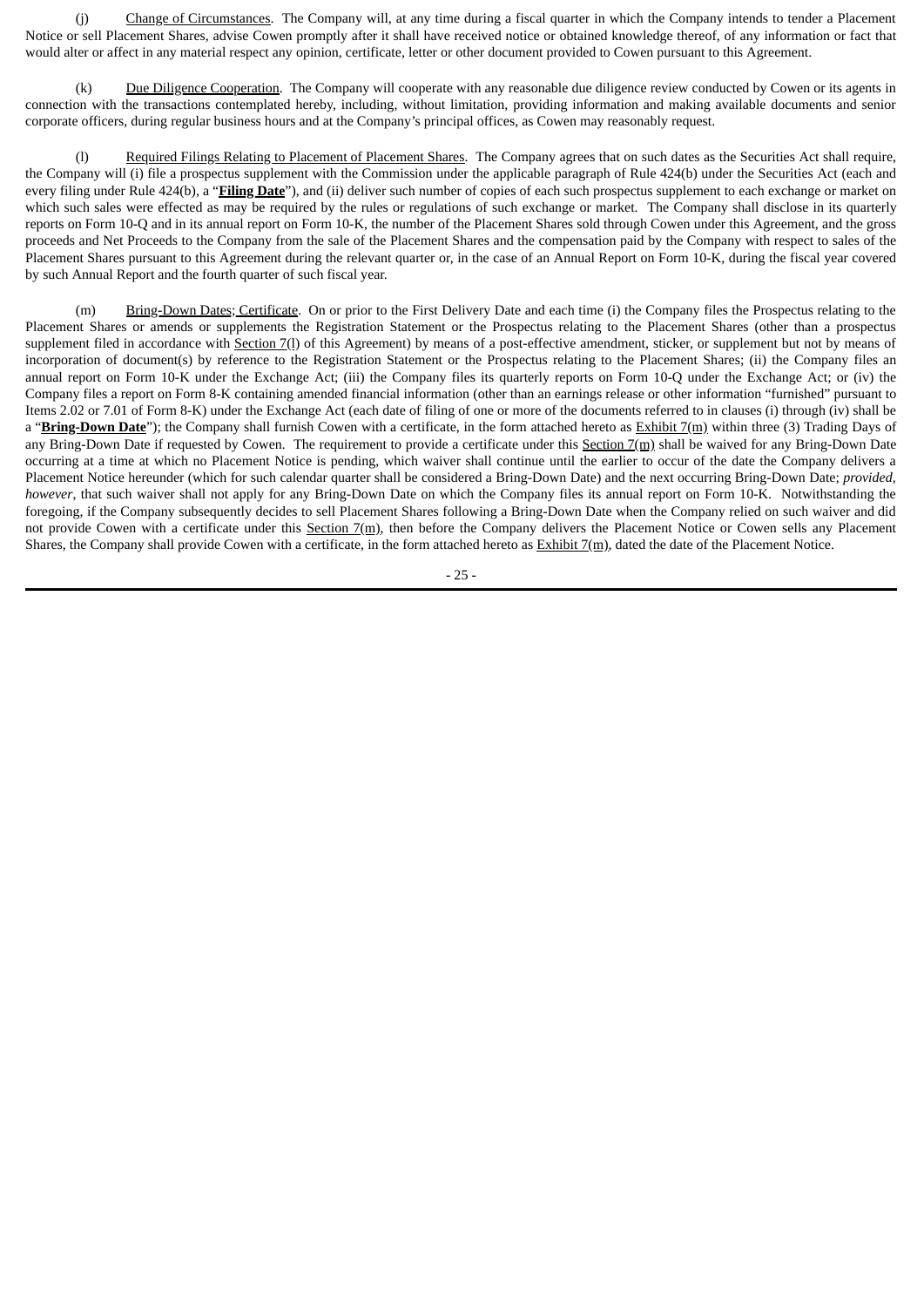(n) Legal Opinion. On or prior to the First Delivery Date and within three (3) Trading Days of each Bring-Down Date with respect to which the Company is obligated to deliver a certificate in the form attached hereto as  $\frac{Exhibit}{m}$  for which no waiver is applicable, the Company shall cause to be furnished to Cowen (i) a written opinion of Goodwin Procter LLP ("**Company Counsel**"), or other counsel satisfactory to Cowen, dated the date that the opinion is required to be delivered, in a form substantially similar to that previously provided to Cowen and its counsel and (ii) and a written opinion of Cooley LLP, company intellectual property counsel ("**Company IP Counsel**"), or other counsel satisfactory to Cowen, with respect to intellectual property matters, each dated the date that the opinion is required to be delivered, in a form substantially similar to that previously provided to Cowen and its counsel; *provided*, *however*, that in lieu of such opinions for subsequent Bring-Down Dates, counsel may furnish Cowen with a letter (a "**Reliance Letter**") to the effect that Cowen may rely on a prior opinion delivered under this Section  $7(n)$  to the same extent as if it were dated the date of such letter (except that statements in such prior opinion shall be deemed to relate to the Registration Statement and the Prospectus as amended or supplemented at such Bring-Down Date).

(o) Comfort Letter. On or prior to the First Delivery Date and within three (3) Trading Days of each Bring-Down Date with respect to which the Company is obligated to deliver a certificate in the form attached hereto as  $Exhibit 7(m)$  for which no waiver is applicable, the Company shall cause its independent accountants to furnish Cowen letters (the "**Comfort Letters**"), dated the date the Comfort Letter is delivered, in form and substance reasonably satisfactory to Cowen, (i) confirming that they are an independent registered public accounting firm within the meaning of the Securities Act and the PCAOB, (ii) stating, as of such date, the conclusions and findings of such firm with respect to the financial information and other matters ordinarily covered by accountants' "comfort letters" to Cowen in connection with registered public offerings (the first such letter, the "**Initial Comfort Letter**") and (iii) updating the Initial Comfort Letter with any information that would have been included in the Initial Comfort Letter had it been given on such date and modified as necessary to relate to the Registration Statement and the Prospectus, as amended and supplemented to the date of such letter.

(p) Market Activities. The Company will not, directly or indirectly, (i) take any action designed to cause or result in, or that constitutes or might reasonably be expected to constitute, the stabilization or manipulation of the price of any security of the Company to facilitate the sale or resale of the Placement Shares or (ii) sell, bid for, or purchase the Common Stock to be issued and sold pursuant to this Agreement, or pay anyone any compensation for soliciting purchases of the Placement Shares other than Cowen; *provided, however*, that the Company may bid for and purchase shares of its common stock in accordance with Rule 10b-18 under the Exchange Act.

- 26 -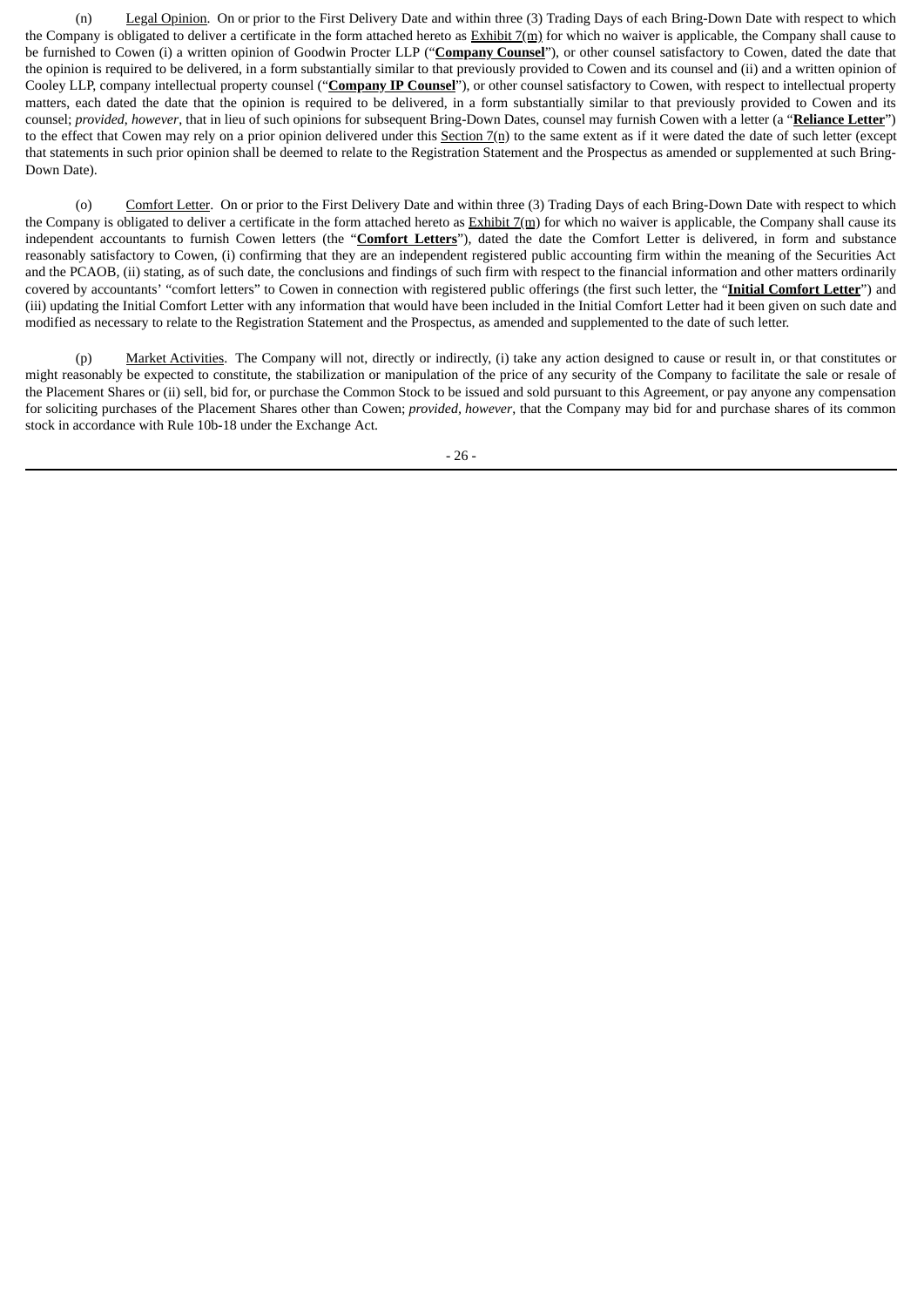(q) Insurance. The Company and its subsidiaries shall maintain, or cause to be maintained, insurance in such amounts and covering such risks as is reasonable and customary for the business for which it is engaged.

(r) Compliance with Laws. The Company and each of its subsidiaries shall use commercially reasonable efforts to maintain, or cause to be maintained, all material environmental permits, licenses and other authorizations required by federal, state and local law in order to conduct their businesses as described in the Prospectus, and the Company and each of its subsidiaries shall conduct their businesses, or cause their businesses to be conducted, in substantial compliance with such permits, licenses and authorizations and with applicable Environmental Laws, except where the failure to maintain or be in compliance with such permits, licenses and authorizations could not reasonably be expected to have a Material Adverse Effect.

(s) Investment Company Act. The Company will conduct its affairs in such a manner so as to reasonably ensure that neither it nor its subsidiaries will be or become, at any time prior to the termination of this Agreement, an "investment company," as such term is defined in the Investment Company Act, assuming no change in the Commission's current interpretation as to entities that are not considered an investment company.

(t) Securities Act and Exchange Act. The Company will use its best efforts to comply with all requirements imposed upon it by the Securities Act and the Exchange Act as from time to time in force, so far as necessary to permit the continuance of sales of, or dealings in, the Placement Shares as contemplated by the provisions hereof and the Prospectus.

No Offer to Sell. Other than a Permitted Free Writing Prospectus, neither Cowen nor the Company (including its agents and representatives, other than Cowen in its capacity as such) will make, use, prepare, authorize, approve or refer to any written communication (as defined in Rule 405 under the Securities Act), required to be filed with the Commission, that constitutes an offer to sell or solicitation of an offer to buy Common Stock hereunder.

(v) Sarbanes-Oxley Act. The Company and its subsidiaries will use their best efforts to comply with all effective applicable provisions of the Sarbanes-Oxley Act.

(w) Affirmation. Each Placement Notice delivered by the Company to Cowen shall be deemed to be (i) an affirmation that the representations, warranties and agreements of the Company herein contained and contained in any certificate delivered to Cowen pursuant hereto are true and correct at the time of delivery of such Placement Notice, and (ii) an undertaking that such representations, warranties and agreements will be true and correct on any applicable Time of Sale and Settlement Date, as though made at and as of each such time (it being understood that such representations, warranties and agreements shall relate to the Registration Statement and the Prospectus as amended and supplemented to the time of such Placement Notice acceptance).

(x) Renewal. If immediately prior to the third anniversary (the "**Renewal Deadline**") of the initial effective date of the Registration Statement, the aggregate gross sales price of Placement Shares sold by the Company is less than the Maximum Amount and this Agreement has not expired or been terminated, the Company will, prior to the Renewal Deadline, file, if it has not already done so and is eligible to do so, a new shelf registration statement relating to the Placement Shares, in a form satisfactory to Cowen, and, if not automatically effective, will use its best efforts to cause such registration statement to be declared effective within 60 days after the Renewal Deadline. The Company will take all other action necessary or appropriate to permit the issuance and sale of the Placement Shares to continue as contemplated in the expired registration statement relating to the Placement Shares. References herein to the Registration Statement shall include such new shelf registration statement.

- 27 -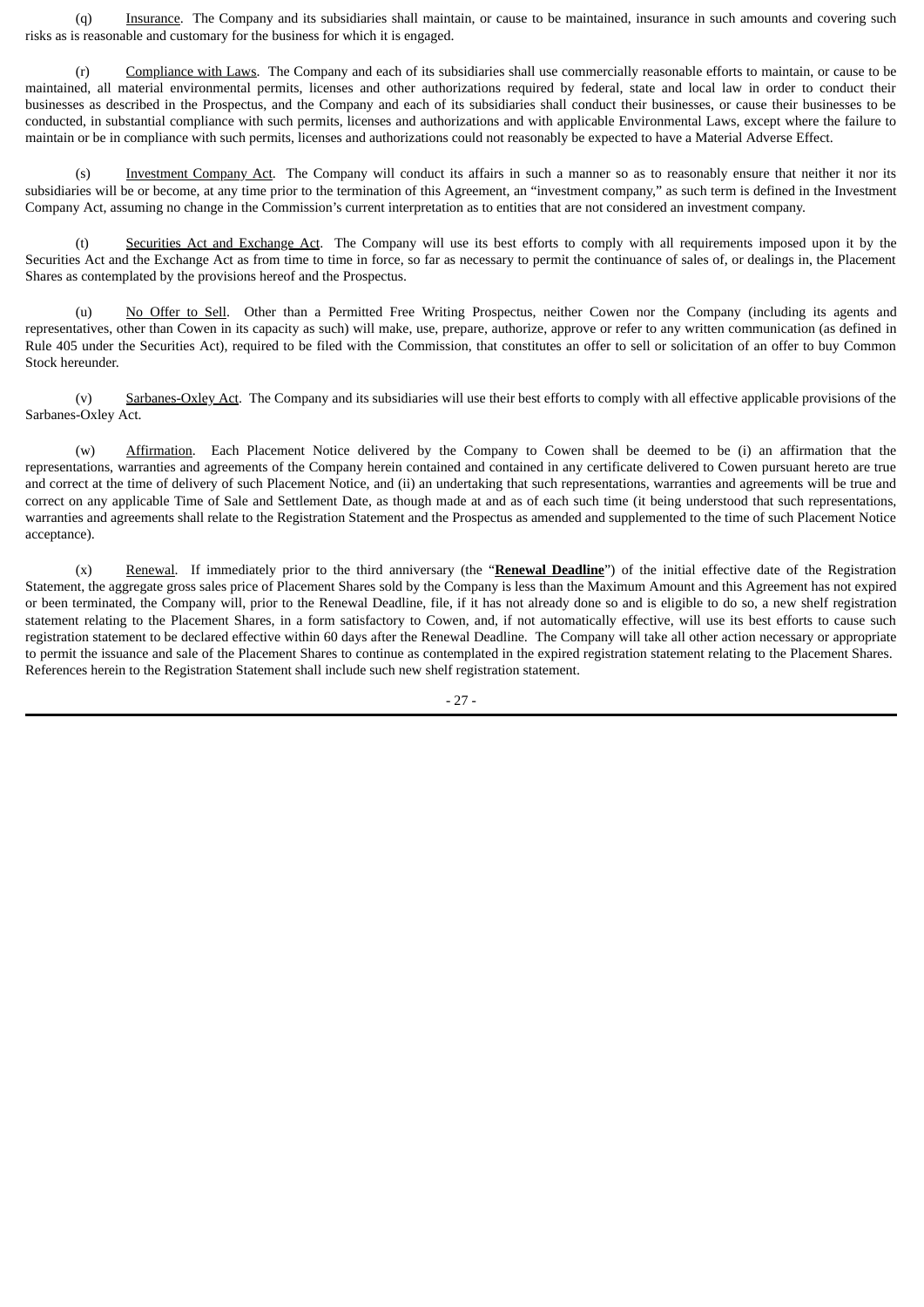8. Conditions to Cowen's Obligations. The obligations of Cowen hereunder with respect to a Placement Notice will be subject to the continuing accuracy and completeness of the representations and warranties made by the Company herein, to the due performance by the Company of its obligations hereunder and thereunder, to the completion by Cowen of a due diligence review satisfactory to Cowen in its reasonable judgment, and to the continuing satisfaction (or waiver by Cowen in its sole discretion) of the following additional conditions:

(a) Registration Statement Effective. The Registration Statement shall be effective and shall be available for (i) all sales of Placement Shares issued pursuant to all prior Placement Notices and (ii) the sale of all Placement Shares contemplated to be issued pursuant to any Placement Notice.

(b) No Material Notices. None of the following events shall have occurred and be continuing: (i) receipt by the Company or any of its subsidiaries of any request for additional information from the Commission or any other federal or state governmental authority during the period of effectiveness of the Registration Statement, the response to which would require any post-effective amendments or supplements to the Registration Statement or the Prospectus; (ii) the issuance by the Commission or any other federal or state governmental authority of any stop order suspending the effectiveness of the Registration Statement or the initiation of any proceedings for that purpose; (iii) receipt by the Company of any notification with respect to the suspension of the qualification or exemption from qualification of any of the Placement Shares for sale in any jurisdiction or the initiation or threatening of any proceeding for such purpose; or (iv) the occurrence of any event that makes any material statement made in the Registration Statement or the Prospectus or any material document incorporated or deemed to be incorporated therein by reference untrue in any material respect or that requires the making of any changes in the Registration Statement, related Prospectus or such documents so that, in the case of the Registration Statement, it will not contain any materially untrue statement of a material fact or omit to state any material fact required to be stated therein or necessary to make the statements therein not misleading and, that in the case of the Prospectus, it will not contain any materially untrue statement of a material fact or omit to state any material fact required to be stated therein or necessary to make the statements therein, in the light of the circumstances under which they were made, not misleading.

(c) No Misstatement or Material Omission. Cowen shall not have advised the Company that the Registration Statement or Prospectus, or any amendment or supplement thereto, contains an untrue statement of fact that in Cowen's reasonable opinion is material, or omits to state a fact that in Cowen's opinion is material and is required to be stated therein or is necessary to make the statements therein not misleading.

(d) Material Changes. Except as contemplated in the Prospectus, or disclosed in the Company's reports filed with the Commission, there shall not have been any Material Adverse Effect, on a consolidated basis, in the authorized capital stock of the Company or any Material Adverse Effect or any development that could reasonably be expected to have a Material Adverse Effect, or any downgrading in or withdrawal of the rating assigned to any of the Company's securities (other than asset backed securities) by any rating organization or a public announcement by any rating organization that it has under surveillance or review its rating of any of the Company's securities (other than asset backed securities), the effect of which, in the case of any such action by a rating organization described above, in the reasonable judgment of Cowen (without relieving the Company of any obligation or liability it may otherwise have), is so material as to make it impracticable or inadvisable to proceed with the offering of the Placement Shares on the terms and in the manner contemplated in the Prospectus.

(e) Company Counsel Legal Opinion. Cowen shall have received the opinions of Company Counsel and Company IP Counsel required to be delivered pursuant to Section  $7(n)$  on or before the date on which such delivery of such opinion is required pursuant to Section  $7(n)$ .

- 28 -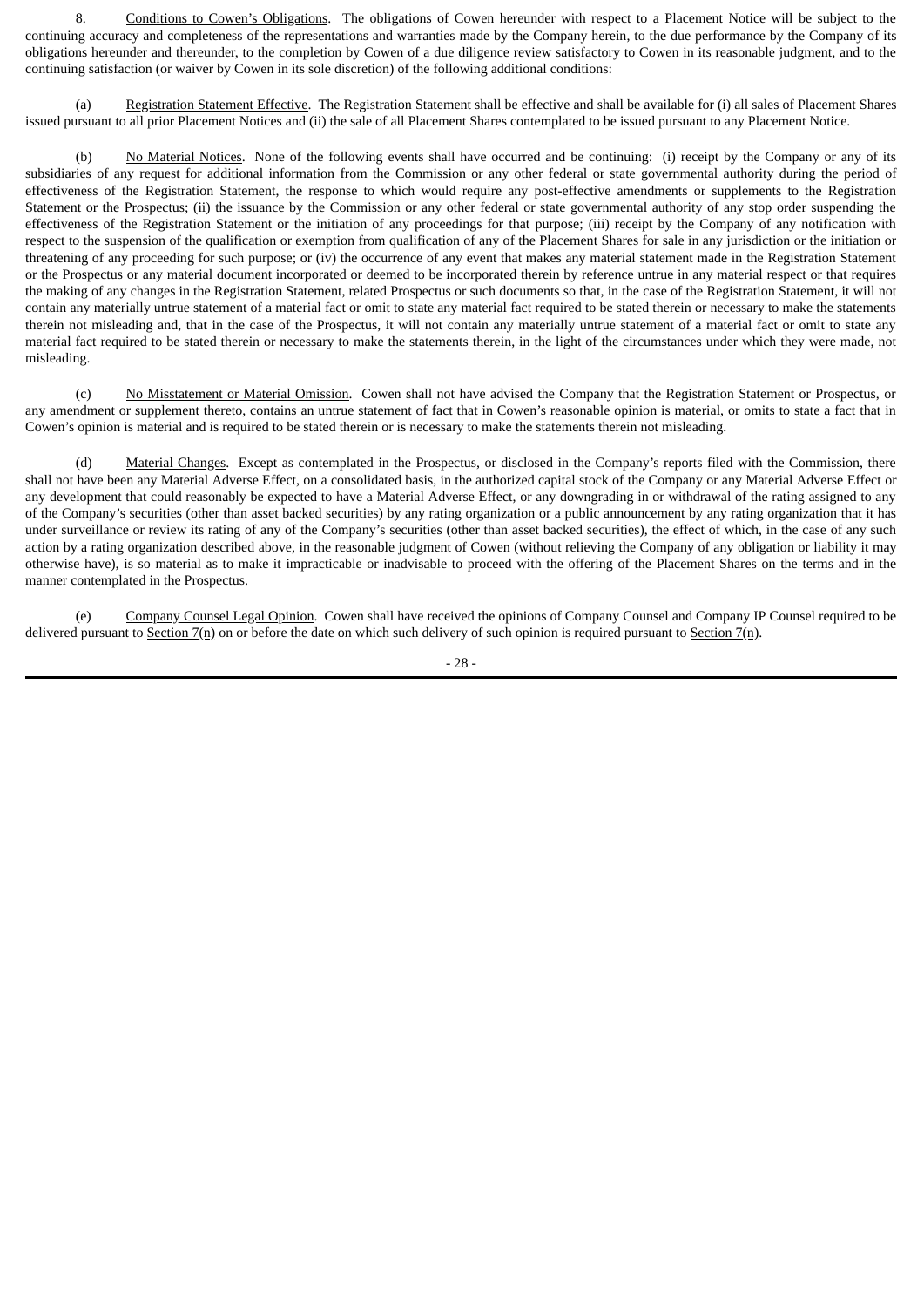(f) Cowen Counsel Legal Opinion. Cowen shall have received from Latham & Watkins LLP, counsel for Cowen, such opinion or opinions, on or before the date on which the delivery of the Company Counsel legal opinion is required pursuant to Section  $7(n)$ , with respect to such matters as Cowen may reasonably require, and the Company shall have furnished to such counsel such documents as they request for enabling them to pass upon such matters.

(g) Comfort Letter. Cowen shall have received the Comfort Letter required to be delivered pursuant to Section  $7(0)$  on or before the date on which such delivery of such Comfort Letter is required pursuant to Section  $7(\rho)$ .

(h) Representation Certificate. Cowen shall have received the certificate required to be delivered pursuant to  $Section 7(m)$  on or before the date on which delivery of such certificate is required pursuant to  $Section 7(m)$ .

(i) Secretary's Certificate. On or prior to the First Delivery Date, Cowen shall have received a certificate, signed on behalf of the Company by its corporate secretary, in form and substance satisfactory to Cowen and its counsel.

(j) No Suspension. Trading in the Common Stock shall not have been suspended on Nasdaq.

(k) Other Materials. On each date on which the Company is required to deliver a certificate pursuant to Section  $7(m)$ , the Company shall have furnished to Cowen such appropriate further information, certificates and documents as Cowen may have reasonably requested. All such opinions, certificates, letters and other documents shall have been in compliance with the provisions hereof. The Company will furnish Cowen with such conformed copies of such opinions, certificates, letters and other documents as Cowen shall have reasonably requested.

(l) Securities Act Filings Made. All filings with the Commission required by Rule 424 under the Securities Act to have been filed prior to the issuance of any Placement Notice hereunder shall have been made within the applicable time period prescribed for such filing by Rule 424.

- 29 -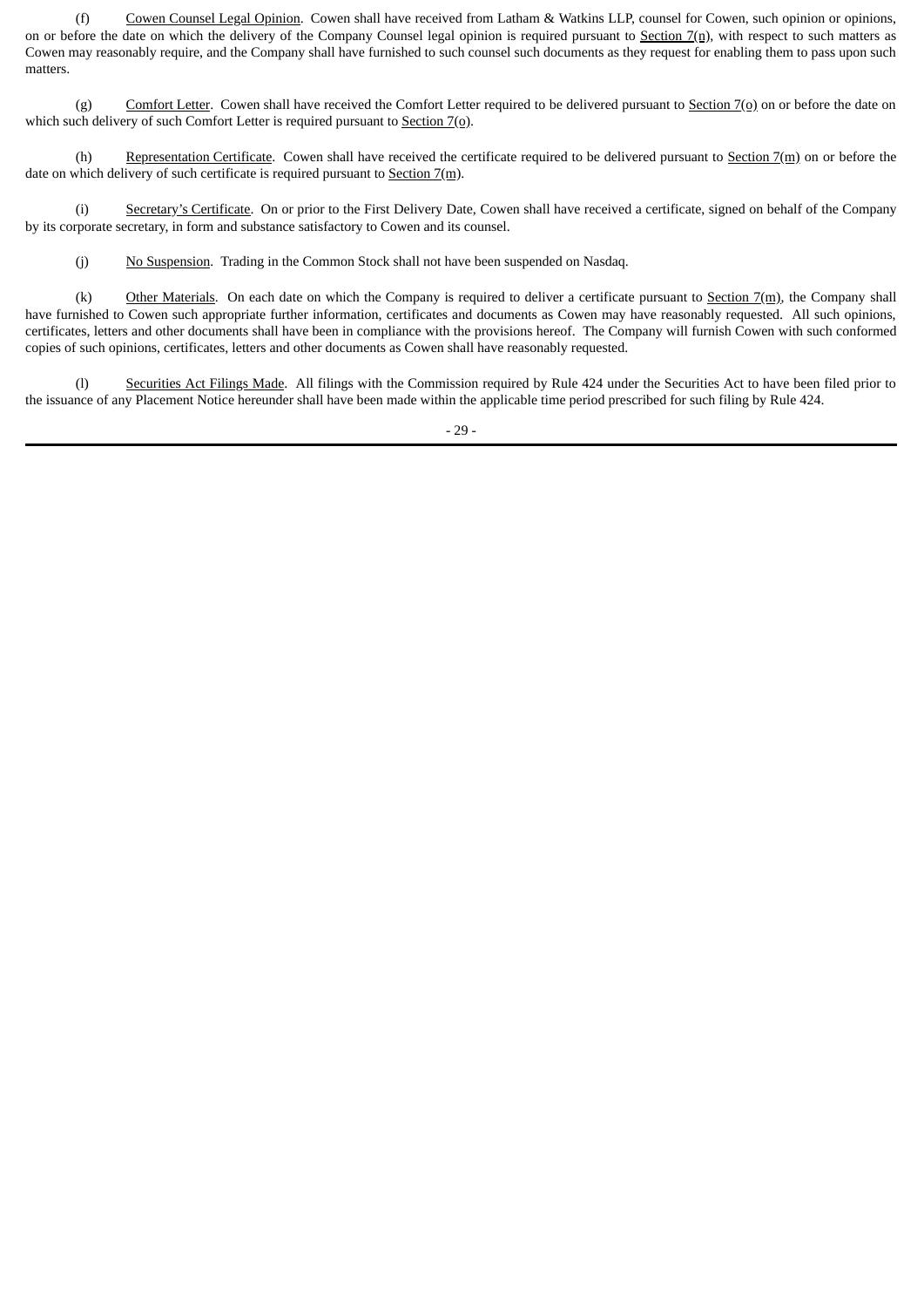(m) Approval for Listing. The Placement Shares shall either have been (i) approved for listing on Nasdaq, subject only to notice of issuance, or (ii) the Company shall have filed an application for listing of the Placement Shares on Nasdaq at, or prior to, the issuance of any Placement Notice.

(n) No Termination Event. There shall not have occurred any event that would permit Cowen to terminate this Agreement pursuant to Section 11(a).

#### 9. Indemnification and Contribution.

(a) Company Indemnification. The Company agrees to indemnify and hold harmless Cowen, the directors, officers, partners, employees and agents of Cowen and each person, if any, who (i) controls Cowen within the meaning of Section 15 of the Securities Act or Section 20 of the Exchange Act, or (ii) is controlled by or is under common control with Cowen from and against any and all losses, claims, liabilities, expenses and damages (including, but not limited to, any and all reasonable investigative, legal and other expenses incurred in connection with, and any and all amounts paid in settlement (in accordance with Section  $9(c)$ ) of, any action, suit or proceeding between any of the indemnified parties and any indemnifying parties or between any indemnified party and any third party, or otherwise, or any claim asserted), as and when incurred, to which Cowen, or any such person, may become subject under the Securities Act, the Exchange Act or other federal or state statutory law or regulation, at common law or otherwise, insofar as such losses, claims, liabilities, expenses or damages arise out of or are based, directly or indirectly, on (x) any untrue statement or alleged untrue statement of a material fact contained in the Registration Statement or the Prospectus or any amendment or supplement to the Registration Statement or the Prospectus or in any free writing prospectus or in any application or other document executed by or on behalf of the Company or based on written information furnished by or on behalf of the Company filed in any jurisdiction in order to qualify the Common Stock under the securities laws thereof or filed with the Commission,  $(y)$ the omission or alleged omission to state in any such document a material fact required to be stated in it or necessary to make the statements in it not misleading or (z) any breach by any of the indemnifying parties of any of their respective representations, warranties and agreements contained in this Agreement; *provided*, *however*, that this indemnity agreement shall not apply to the extent that such loss, claim, liability, expense or damage arises from the sale of the Placement Shares pursuant to this Agreement and is caused directly or indirectly by an untrue statement or omission made in reliance upon and in conformity with solely Agent's Information. "**Agent's Information**" means, solely, the following information in the Prospectus: the first sentence in the eighth paragraph and the tenth paragraph under the caption "Plan of Distribution" in the Prospectus. This indemnity agreement will be in addition to any liability that the Company might otherwise have.

(b) Cowen Indemnification. Cowen agrees to indemnify and hold harmless the Company and its directors and each officer of the Company that signed the Registration Statement, and each person, if any, who (i) controls the Company within the meaning of Section 15 of the Securities Act or Section 20 of the Exchange Act or (ii) is controlled by or is under common control with the Company against any and all loss, liability, claim, damage and expense described in the indemnity contained in  $Section 9(a)$ , as incurred, but only with respect to untrue statements or omissions, or alleged untrue</u> statements or omissions, made in the Registration Statement (or any amendments thereto) or the Prospectus (or any amendment or supplement thereto) in reliance upon and in conformity with the Agent's Information.

- 30 -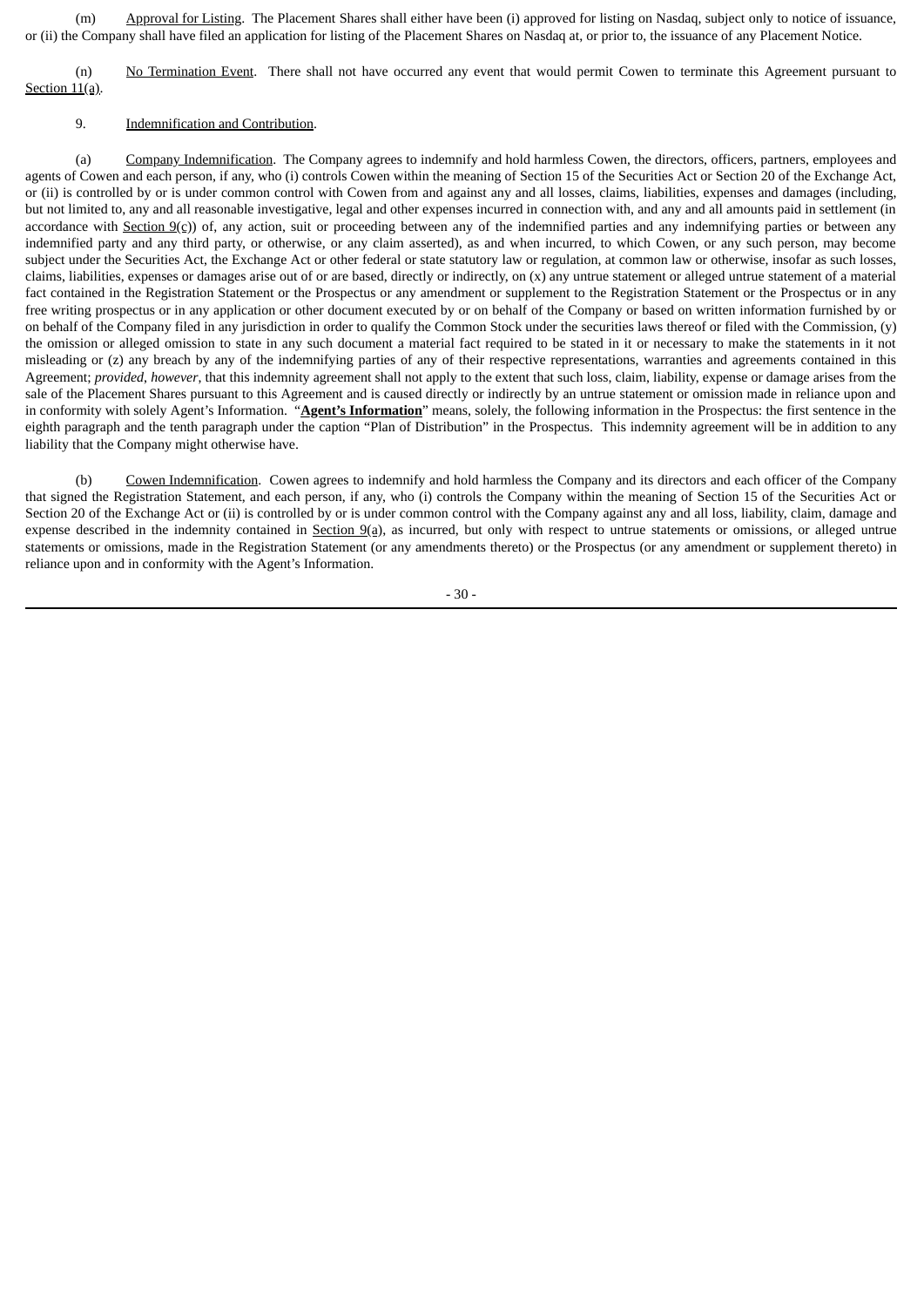(c) Procedure. Any party that proposes to assert the right to be indemnified under this Section 9 will, promptly after receipt of notice of commencement of any action against such party in respect of which a claim is to be made against an indemnifying party or parties under this Section 9, notify each such indemnifying party of the commencement of such action, enclosing a copy of all papers served, but the omission so to notify such indemnifying party will not relieve the indemnifying party from (i) any liability that it might have to any indemnified party otherwise than under this Section 9 and (ii) any liability that it may have to any indemnified party under the foregoing provision of this Section 9 unless, and only to the extent that, such omission results in the forfeiture of substantive rights or defenses by the indemnifying party. If any such action is brought against any indemnified party and it notifies the indemnifying party of its commencement, the indemnifying party will be entitled to participate in and, to the extent that it elects by delivering written notice to the indemnified party promptly after receiving notice of the commencement of the action from the indemnified party, jointly with any other indemnifying party similarly notified, to assume the defense of the action, with counsel reasonably satisfactory to the indemnified party, and after notice from the indemnifying party to the indemnified party of its election to assume the defense, the indemnifying party will not be liable to the indemnified party for any legal or other expenses except as provided below and except for the reasonable costs of investigation subsequently incurred by the indemnified party in connection with the defense. The indemnified party will have the right to employ its own counsel in any such action, but the fees, expenses and other charges of such counsel will be at the expense of such indemnified party unless (1) the employment of counsel by the indemnified party has been authorized in writing by the indemnifying party, (2) the indemnified party has reasonably concluded (based on advice of counsel) that there may be legal defenses available to it or other indemnified parties that are different from or in addition to those available to the indemnifying party, (3) a conflict or potential conflict exists (based on advice of counsel to the indemnified party) between the indemnified party and the indemnifying party (in which case the indemnifying party will not have the right to direct the defense of such action on behalf of the indemnified party) or (4) the indemnifying party has not in fact employed counsel to assume the defense of such action within a reasonable time after receiving notice of the commencement of the action, in each of which cases the reasonable fees, disbursements and other charges of counsel will be at the expense of the indemnifying party or parties. It is understood that the indemnifying party or parties shall not, in connection with any proceeding or related proceedings in the same jurisdiction, be liable for the reasonable fees, disbursements and other charges of more than one separate firm admitted to practice in such jurisdiction at any one time for all such indemnified party or parties. All such fees, disbursements and other charges will be reimbursed by the indemnifying party promptly as they are incurred. An indemnifying party will not, in any event, be liable for any settlement of any action or claim effected without its written consent. No indemnifying party shall, without the prior written consent of each indemnified party, settle or compromise or consent to the entry of any judgment in any pending or threatened claim, action or proceeding relating to the matters contemplated by this Section 9 (whether or not any indemnified party is a party thereto), unless such settlement, compromise or consent includes an unconditional release of each indemnified party from all liability arising or that may arise out of such claim, action or proceeding.

- 31 -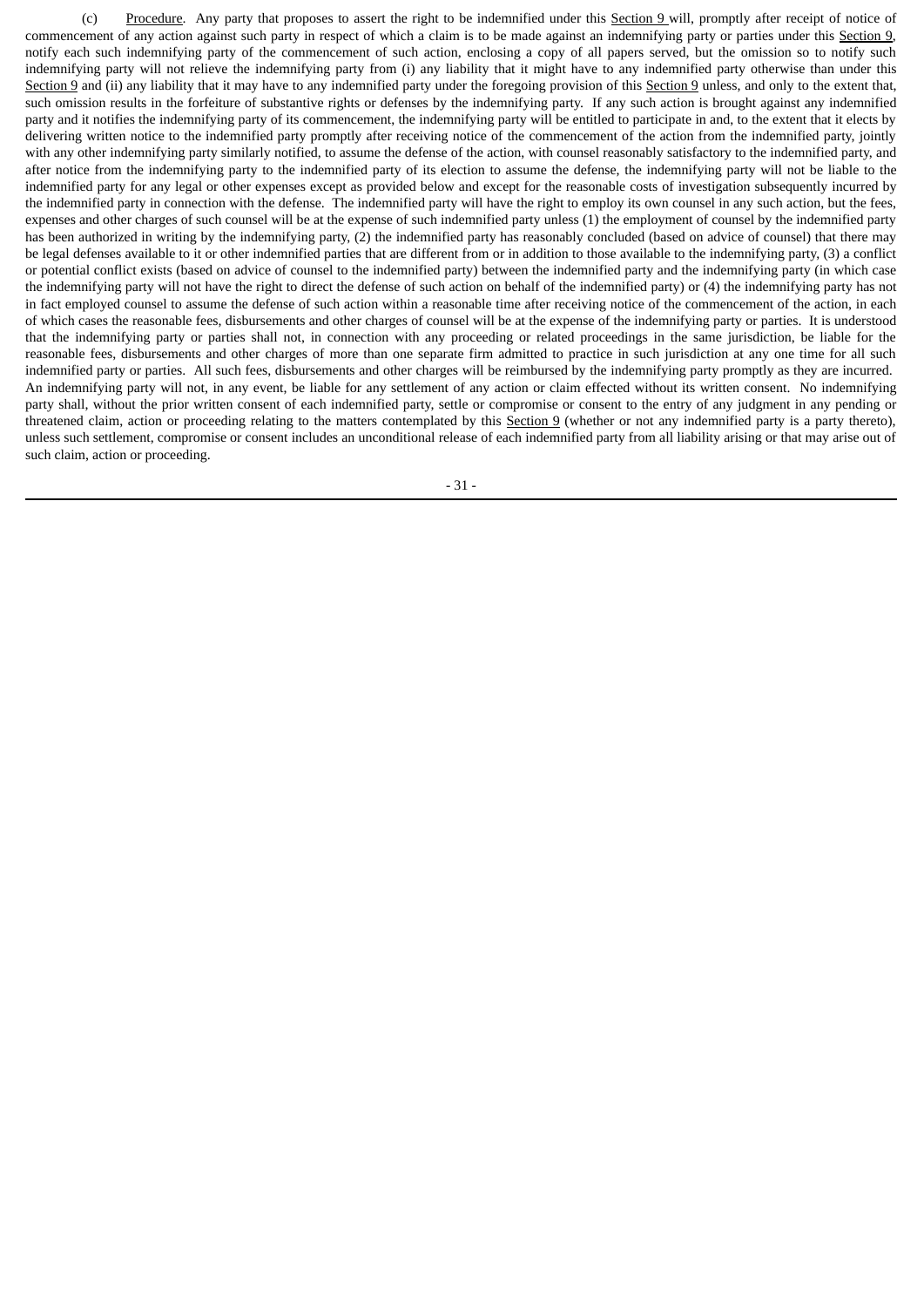(d) Contribution. In order to provide for just and equitable contribution in circumstances in which the indemnification provided for in the foregoing paragraphs of this Section 9 is applicable in accordance with its terms but for any reason is held to be unavailable from the Company or Cowen, the Company and Cowen will contribute to the total losses, claims, liabilities, expenses and damages (including any investigative, legal and other expenses reasonably incurred in connection with, and any amount paid in settlement of, any action, suit or proceeding or any claim asserted, but after deducting any contribution received by the Company from persons other than Cowen, such as persons who control the Company within the meaning of the Securities Act, officers of the Company who signed the Registration Statement and directors of the Company, who also may be liable for contribution) to which the Company and Cowen may be subject in such proportion as shall be appropriate to reflect the relative benefits received by the Company on the one hand and Cowen on the other. The relative benefits received by the Company on the one hand and Cowen on the other hand shall be deemed to be in the same proportion as the total Net Proceeds from the sale of the Placement Shares (before deducting expenses) received by the Company bear to the total compensation received by Cowen from the sale of Placement Shares on behalf of the Company. If, but only if, the allocation provided by the foregoing sentence is not permitted by applicable law, the allocation of contribution shall be made in such proportion as is appropriate to reflect not only the relative benefits referred to in the foregoing sentence but also the relative fault of the Company, on the one hand, and Cowen, on the other, with respect to the statements or omission that resulted in such loss, claim, liability, expense or damage, or action in respect thereof, as well as any other relevant equitable considerations with respect to such offering. Such relative fault shall be determined by reference to, among other things, whether the untrue or alleged untrue statement of a material fact or omission or alleged omission to state a material fact relates to information supplied by the Company or Cowen, the intent of the parties and their relative knowledge, access to information and opportunity to correct or prevent such statement or omission. The Company and Cowen agree that it would not be just and equitable if contributions pursuant to this Section 9(d) were to be determined by pro rata allocation or by any other method of allocation that does not take into account the equitable considerations referred to herein. The amount paid or payable by an indemnified party as a result of the loss, claim, liability, expense, or damage, or action in respect thereof, referred to above in this Section 9(d) shall be deemed to include, for the purpose of this  $Section 9(d)$ , any legal or other expenses reasonably incurred by such indemnified party in connection with investigating or</u> defending any such action or claim to the extent consistent with  $Section 9(c)$  hereof. Notwithstanding the foregoing provisions of this  $Section 9(d)$ , Cowen shall not be required to contribute any amount in excess of the commissions received by it under this Agreement and no person found guilty of fraudulent misrepresentation (within the meaning of Section 11(f) of the Securities Act) will be entitled to contribution from any person who was not guilty of such fraudulent misrepresentation. For purposes of this Section 9(d), any person who controls a party to this Agreement within the meaning of the Securities Act, and any officers, directors, partners, employees or agents of Cowen, will have the same rights to contribution as that party, and each officer of the Company who signed the Registration Statement will have the same rights to contribution as the Company, subject in each case to the provisions hereof. Any party entitled to contribution, promptly after receipt of notice of commencement of any action against such party in respect of which a claim for contribution may be made under this Section 9(d), will notify any such party or parties from whom contribution may be sought, but the omission to so notify will not relieve that party or parties from whom contribution may be sought from any other obligation it or they may have under this Section 9(d) except to the extent that the failure to so notify such other party materially prejudiced the substantive rights or defenses of the party from whom contribution is sought. Except for a settlement entered into pursuant to the last sentence of Section  $9(c)$  hereof, no party will be liable for contribution with respect to any action or claim settled without its written consent if such consent is required pursuant to  $Section 9(c)$  hereof.

- 32 -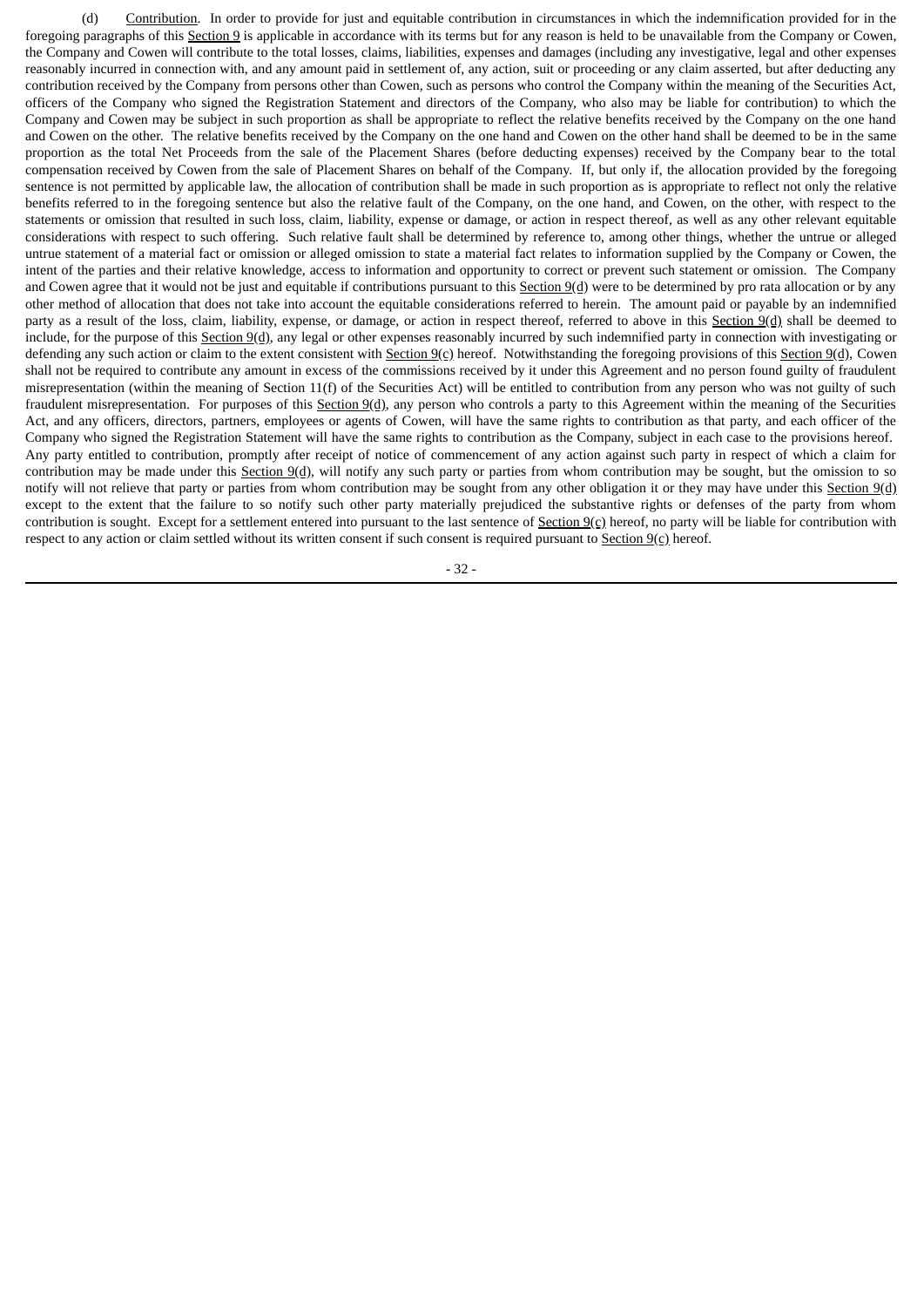10. Representations and Agreements to Survive Delivery. The indemnity and contribution agreements contained in Section 9 of this Agreement and all representations and warranties of the Company herein or in certificates delivered pursuant hereto shall survive, as of their respective dates, regardless of (i) any investigation made by or on behalf of Cowen, any controlling persons, or the Company (or any of their respective officers, directors or controlling persons), (ii) delivery and acceptance of the Placement Shares and payment therefor or (iii) any termination of this Agreement.

#### 11. Termination.

(a) Cowen shall have the right by giving notice as hereinafter specified at any time to terminate this Agreement if (i) any Material Adverse Effect, or any development that could reasonably be expected to have a Material Adverse Effect has occurred that, in the reasonable judgment of Cowen, may materially impair the ability of Cowen to sell the Placement Shares hereunder, (ii) the Company shall have failed, refused or been unable to perform any agreement on its part to be performed hereunder, or (iii) any other condition of Cowen's obligations hereunder is not fulfilled, or (iv), any suspension or limitation of trading in the Placement Shares or in securities generally on Nasdaq shall have occurred. Any such termination shall be without liability of any party to any other party except that the provisions of Section 7(g) (Expenses), Section 9 (Indemnification and Contribution), Section 10 (Representations and Agreements to Survive Delivery), Section 16 (Applicable Law; Consent to Jurisdiction) and Section 17 (Waiver of Jury Trial) hereof shall remain in full force and effect notwithstanding such termination. If Cowen elects to terminate this Agreement as provided in this Section  $11$ (a), Cowen shall provide the required notice as specified in Section 12 (Notices).

(b) The Company shall have the right, by giving ten (10) days' notice as hereinafter specified to terminate this Agreement in its sole discretion at any time after the date of this Agreement. Any such termination shall be without liability of any party to any other party except that the provisions of Section 7(g), Section 9, Section 10, Section 16 and Section 17 hereof shall remain in full force and effect notwithstanding such termination.

(c) Cowen shall have the right, by giving ten (10) days' notice as hereinafter specified to terminate this Agreement in its sole discretion at any time after the date of this Agreement. Any such termination shall be without liability of any party to any other party except that the provisions of Section 7(g), Section 9, Section 10, Section 16 and Section 17 hereof shall remain in full force and effect notwithstanding such termination.

Unless earlier terminated pursuant to this Section 11, this Agreement shall automatically terminate upon the issuance and sale of all of the Placement Shares through Cowen on the terms and subject to the conditions set forth herein; *provided* that the provisions of Section 7(g), Section 9, Section 10, Section 16 and Section 17 hereof shall remain in full force and effect notwithstanding such termination.

- 33 -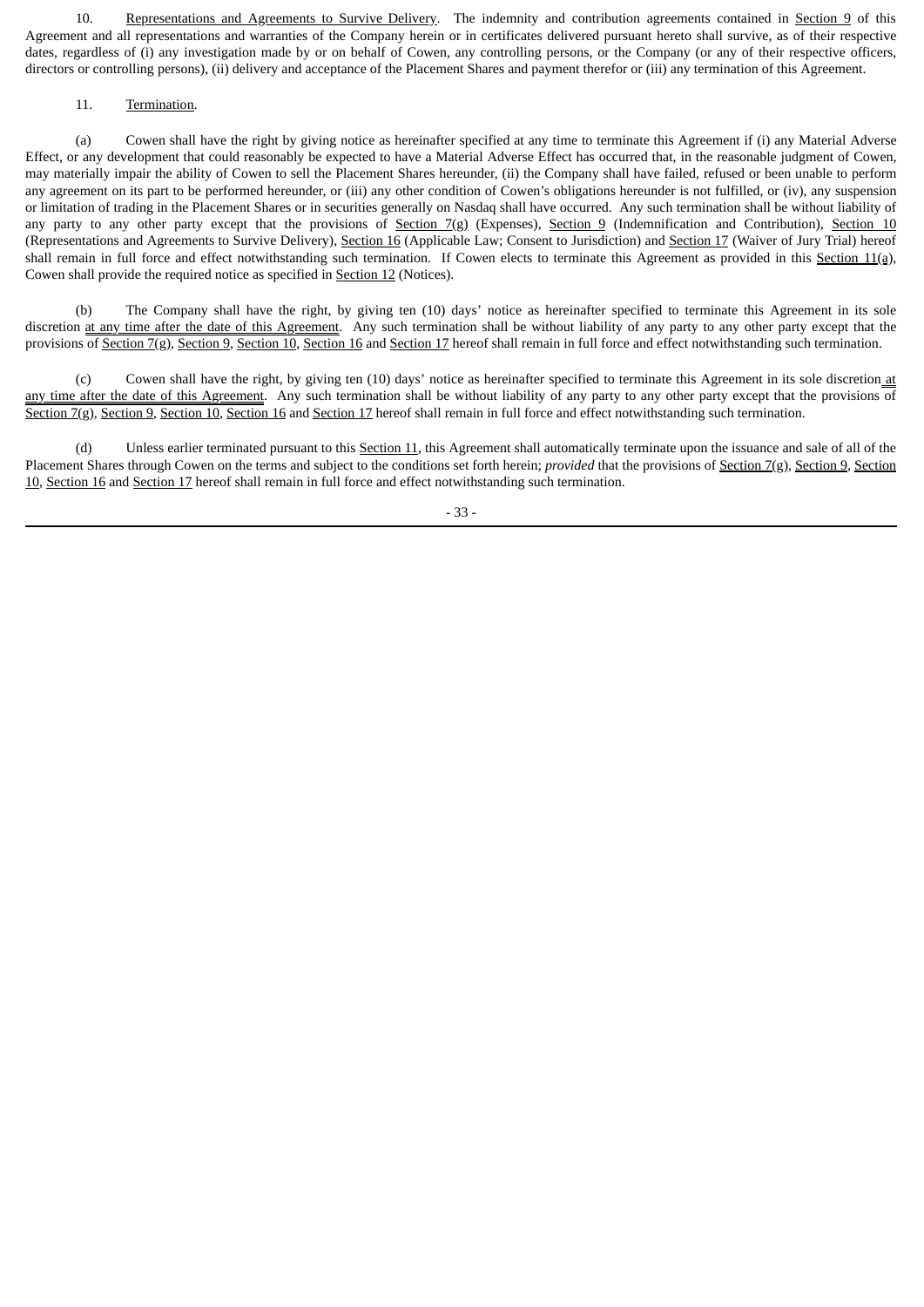(e) This Agreement shall remain in full force and effect unless terminated pursuant to Sections  $11(a)$ ,  $(b)$ ,  $(c)$ , or  $(d)$  above or otherwise by mutual agreement of the parties; *provided, however,* that any such termination by mutual agreement shall in all cases be deemed to provide that Section 7(g), Section 9, Section 10, Section 16 and Section 17 shall remain in full force and effect.

(f) Any termination of this Agreement shall be effective on the date specified in such notice of termination; *provided, however,* that such termination shall not be effective until the close of business on the date of receipt of such notice by Cowen or the Company, as the case may be. If such termination shall occur prior to the Settlement Date for any sale of Placement Shares, such Placement Shares shall settle in accordance with the provisions of this Agreement.

12. Notices. All notices or other communications required or permitted to be given by any party to any other party pursuant to the terms of this Agreement shall be in writing, unless otherwise specified in this Agreement, and if sent to Cowen, shall be delivered to Cowen at Cowen and Company, LLC, 599 Lexington Avenue, New York, NY 10022, fax no. 646-562-1130, Attention: General Counsel, email: Bradley.friedman@cowen.com, with a copy to Latham & Watkins LLP, attention: Nathan Ajiashvili, email: Nathan.Ajiashvili@lw.com; or if sent to the Company, shall be delivered to 9 Cedar Brook Drive, Cranbury, NJ 08512, Attention: Gaurav Shah, Chief Executive Officer, Telephone: (646) 440 9100, Email: gs@rocketpharma.com, with a copy to Goodwin Procter LLP, William Collins, Esq., Telephone: (617) 570-1447, Email: wcollins@goodwinlaw.com. Each party to this Agreement may change such address for notices by sending to the parties to this Agreement written notice of a new address for such purpose. Each such notice or other communication shall be deemed given (i) when delivered personally or by verifiable facsimile transmission (with an original to follow) on or before 4:30 p.m., New York City time, on a Business Day (as defined below), or, if such day is not a Business Day on the next succeeding Business Day, (ii) on the next Business Day after timely delivery to a nationally-recognized overnight courier and (iii) on the Business Day actually received if deposited in the U.S. mail (certified or registered mail, return receipt requested, postage prepaid). For purposes of this Agreement, "**Business Day**" shall mean any day on which the Nasdaq and commercial banks in the City of New York are open for business.

13. Successors and Assigns. This Agreement shall inure to the benefit of and be binding upon the Company and Cowen and their respective successors and the affiliates, controlling persons, officers and directors referred to in Section 9 hereof. References to any of the parties contained in this Agreement shall be deemed to include the successors and permitted assigns of such party. Nothing in this Agreement, express or implied, is intended to confer upon any party other than the parties hereto or their respective successors and permitted assigns any rights, remedies, obligations or liabilities under or by reason of this Agreement, except as expressly provided in this Agreement. Neither party may assign its rights or obligations under this Agreement without the prior written consent of the other party; *provided*, *however*, that Cowen may assign its rights and obligations hereunder to an affiliate of Cowen without obtaining the Company's consent.

- 34 -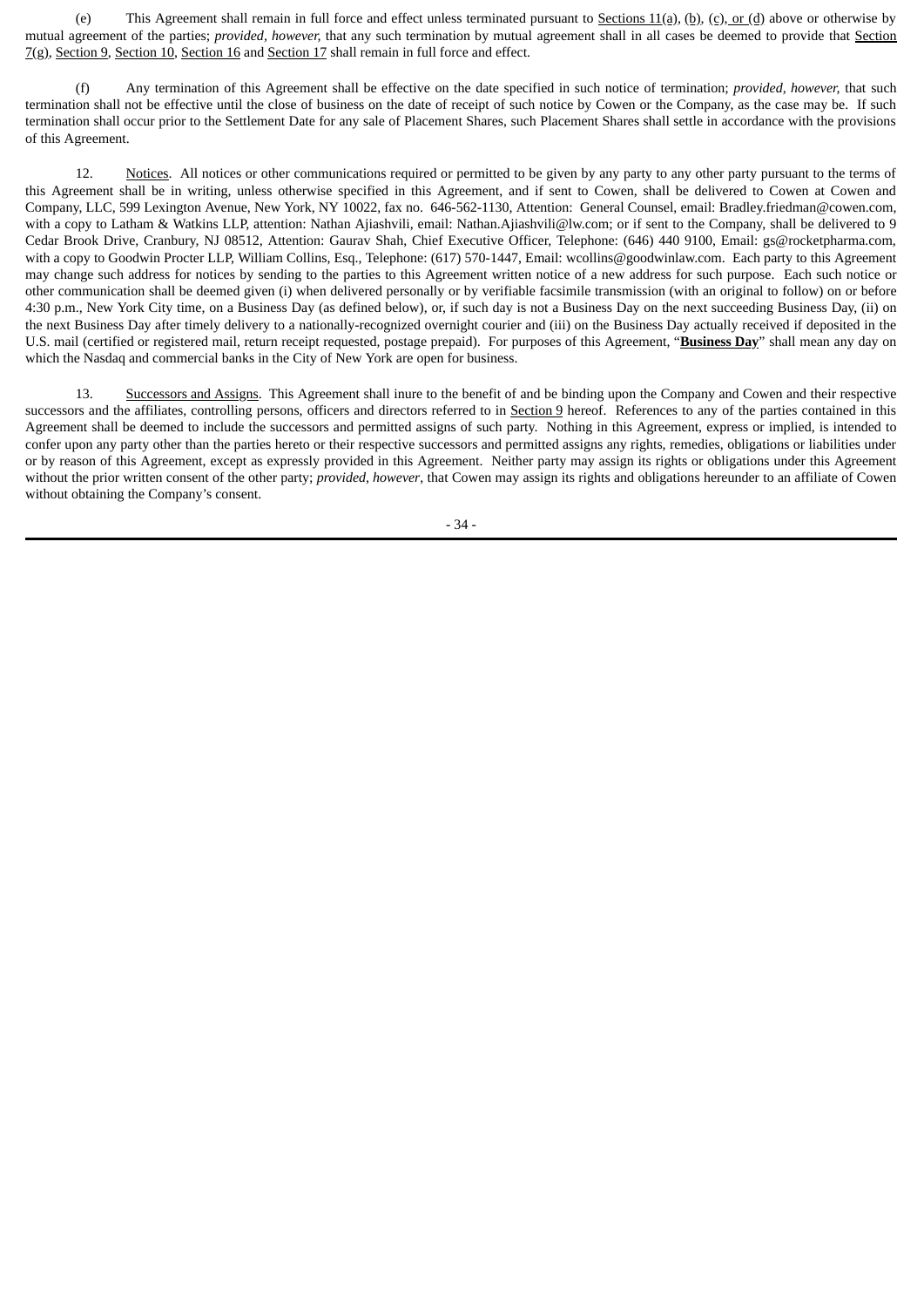14. Adjustments for Share Splits. The parties acknowledge and agree that all share-related numbers contained in this Agreement shall be adjusted to take into account any share split, share dividend or similar event effected with respect to the Common Stock.

15. Entire Agreement; Amendment; Severability. This Agreement (including all schedules and exhibits attached hereto and Placement Notices issued pursuant hereto) constitutes the entire agreement and supersedes all other prior and contemporaneous agreements and undertakings, both written and oral, among the parties hereto with regard to the subject matter hereof. Neither this Agreement nor any term hereof may be amended except pursuant to a written instrument executed by the Company and Cowen. In the event that any one or more of the provisions contained herein, or the application thereof in any circumstance, is held invalid, illegal or unenforceable as written by a court of competent jurisdiction, then such provision shall be given full force and effect to the fullest possible extent that it is valid, legal and enforceable, and the remainder of the terms and provisions herein shall be construed as if such invalid, illegal or unenforceable term or provision was not contained herein, but only to the extent that giving effect to such provision and the remainder of the terms and provisions hereof shall be in accordance with the intent of the parties as reflected in this Agreement.

16. Applicable Law; Consent to Jurisdiction. This Agreement shall be governed by, and construed in accordance with, the internal laws of the State of New York without regard to the principles of conflicts of laws. Each party hereby irrevocably submits to the non-exclusive jurisdiction of the state and federal courts sitting in the City of New York, borough of Manhattan, for the adjudication of any dispute hereunder or in connection with any transaction contemplated hereby, and hereby irrevocably waives, and agrees not to assert in any suit, action or proceeding, any claim that it is not personally subject to the jurisdiction of any such court, that such suit, action or proceeding is brought in an inconvenient forum or that the venue of such suit, action or proceeding is improper. Each party hereby irrevocably waives personal service of process and consents to process being served in any such suit, action or proceeding by mailing a copy thereof (certified or registered mail, return receipt requested) to such party at the address in effect for notices to it under this Agreement and agrees that such service shall constitute good and sufficient service of process and notice thereof. Nothing contained herein shall be deemed to limit in any way any right to serve process in any manner permitted by law.

17. Waiver of Jury Trial. The Company and Cowen each hereby irrevocably waives any right it may have to a trial by jury in respect of any claim based upon or arising out of this Agreement or any transaction contemplated hereby.

18. Absence of Fiduciary Relationship*.* The Company acknowledges and agrees that:

(a) Cowen has been retained solely to act as an arm's length contractual counterparty to the Company in connection with the sale of the Placement Shares contemplated hereby and that no fiduciary, advisory or agency relationship between the Company and Cowen has been created in respect of any of the transactions contemplated by this Agreement, irrespective of whether Cowen has advised or is advising the Company on other matters;

(b) the Company is capable of evaluating and understanding and understands and accepts the terms, risks and conditions of the transactions contemplated by this Agreement;

- 35 -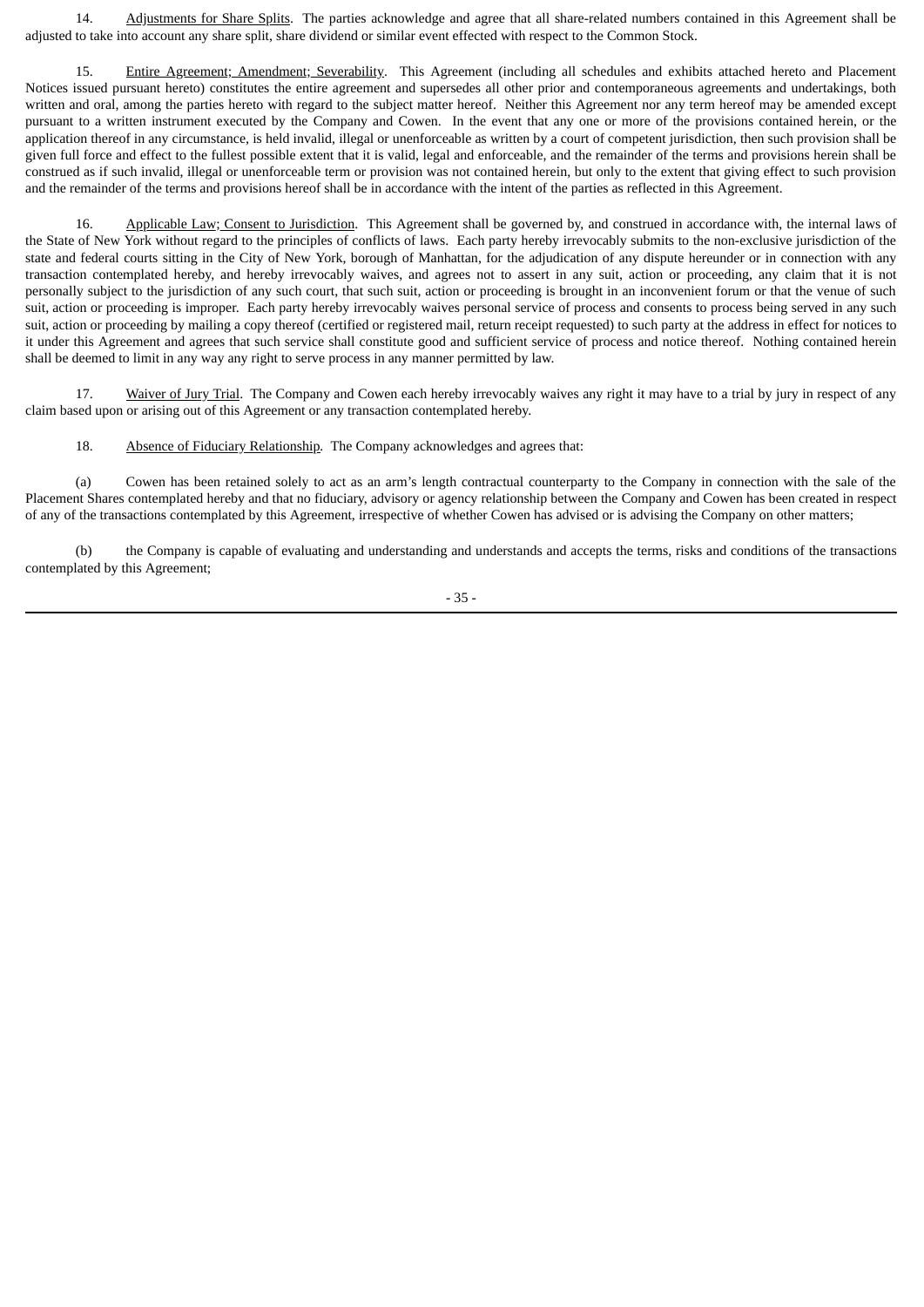(c) the Company has been advised that Cowen and its affiliates are engaged in a broad range of transactions which may involve interests that differ from those of the Company and that Cowen has no obligation to disclose such interests and transactions to the Company by virtue of any fiduciary, advisory or agency relationship; and

(d) the Company waives, to the fullest extent permitted by law, any claims it may have against Cowen, for breach of fiduciary duty or alleged breach of fiduciary duty in connection with the sale of Placement Shares contemplated hereby and agrees that Cowen shall have no liability (whether direct or indirect) to the Company in respect of such a fiduciary claim or to any person asserting a fiduciary duty claim on behalf of or in right of the Company, including stockholders, partners, employees or creditors of the Company.

19. Counterparts. This Agreement may be executed in two or more counterparts, each of which shall be deemed an original, but all of which together shall constitute one and the same instrument. Delivery of an executed Agreement by one party to the other may be made by facsimile or other electronic transmission (i.e., a "pdf" or "tif"), including any electronic signature complying with the New York Electronic Signatures and Records Act (N.Y. State Tech. §§ 301-309), as amended from time to time, or other applicable law, shall be effective as delivery of a manually executed counterpart thereof.

#### **[Remainder of Page Intentionally Blank]**

- 36 -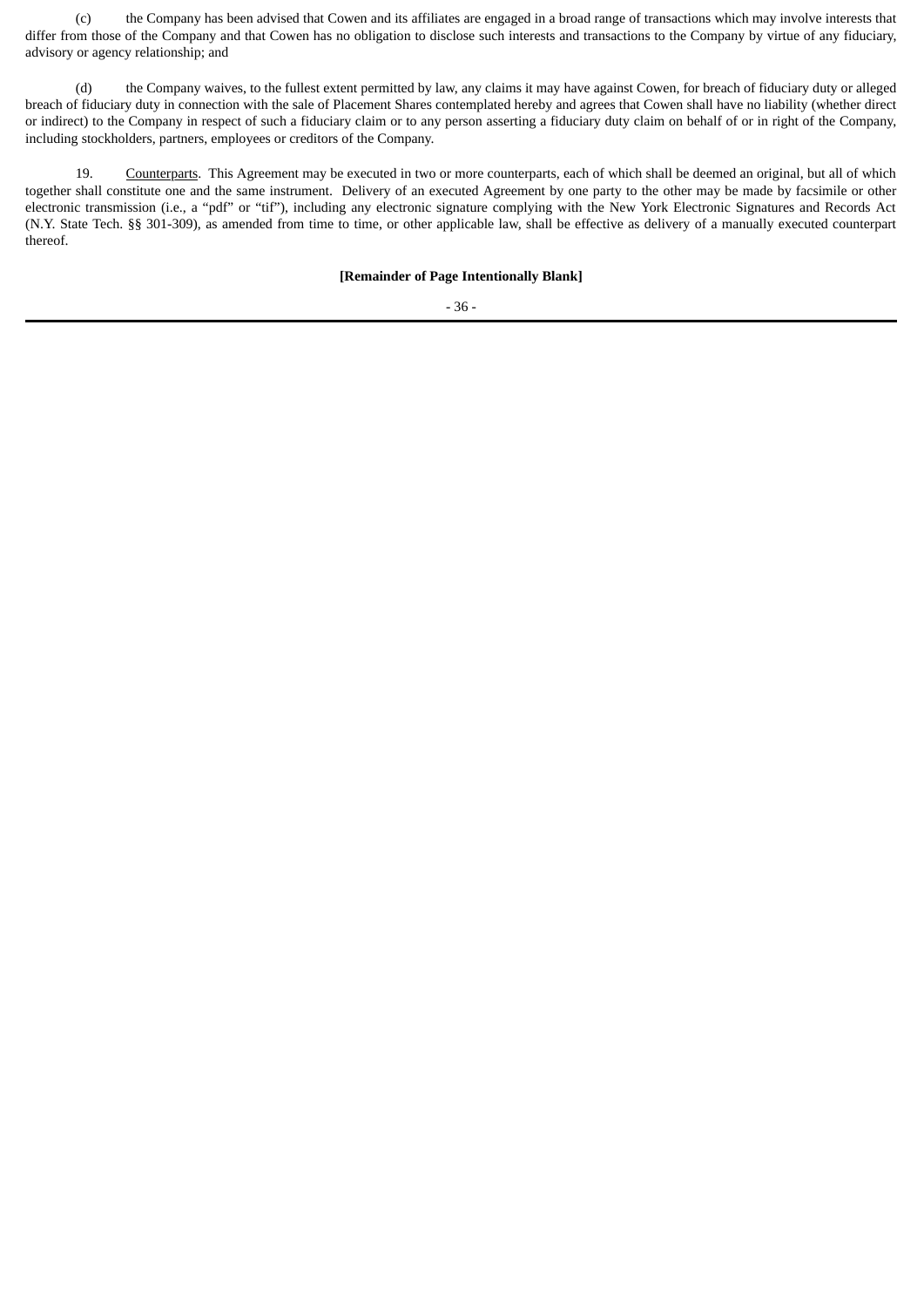If the foregoing correctly sets forth the understanding between the Company and Cowen, please so indicate in the space provided below for that purpose, whereupon this letter shall constitute a binding agreement between the Company and Cowen.

Very truly yours,

# **COWEN AND COMPANY, LLC**

By: /s/ Michael Murphy

Name: Michael Murphy Title: Managing Director

*[Signature Page to Sales Agreement]*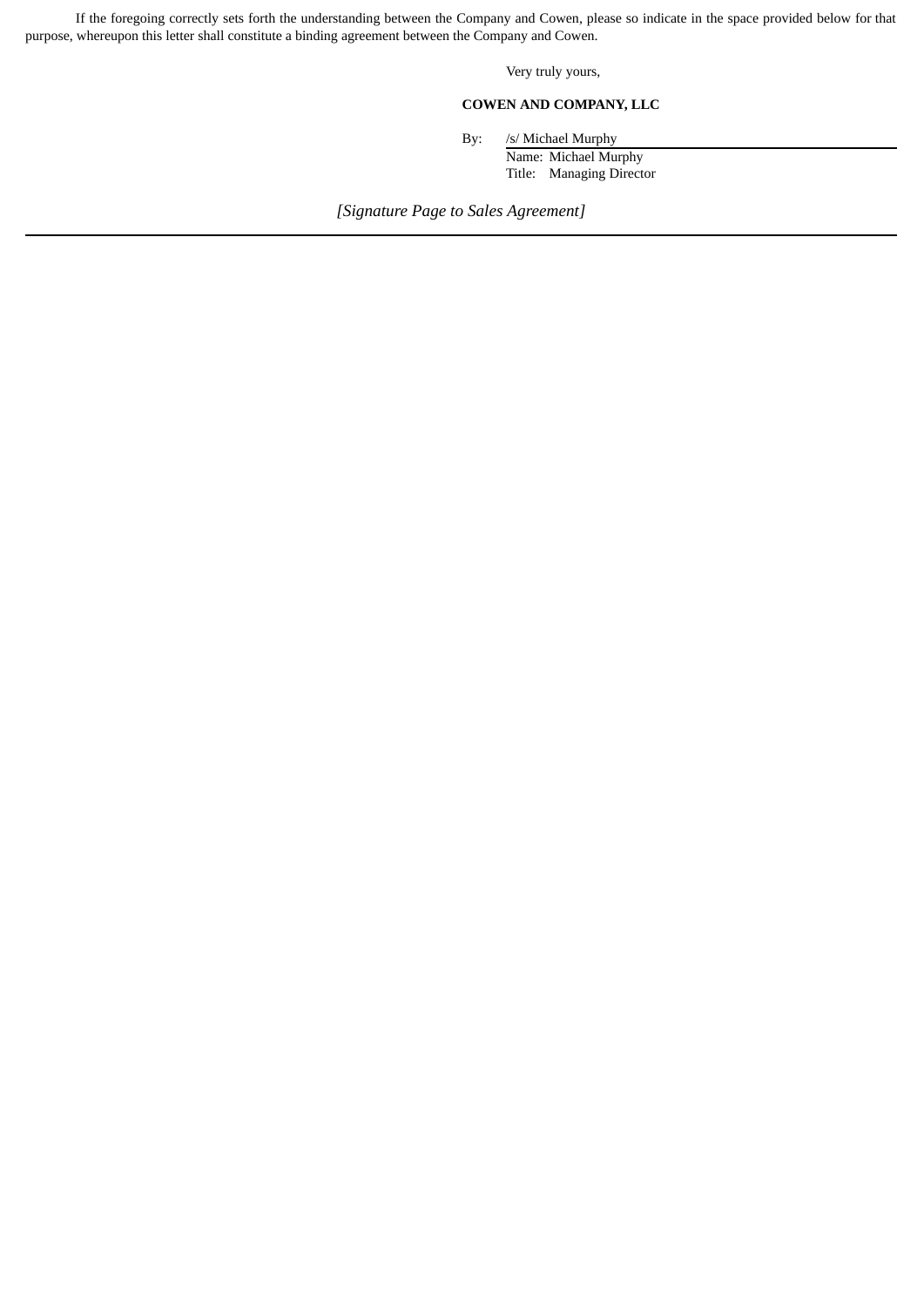ACCEPTED as of the date first-above written:

# **ROCKET PHARMACEUTICALS, INC.**

By: /s/ Gaurav Shah, MD Name: Gaurav Shah, MD Title: Chief Executive Officer

*[Signature Page to Sales Agreement]*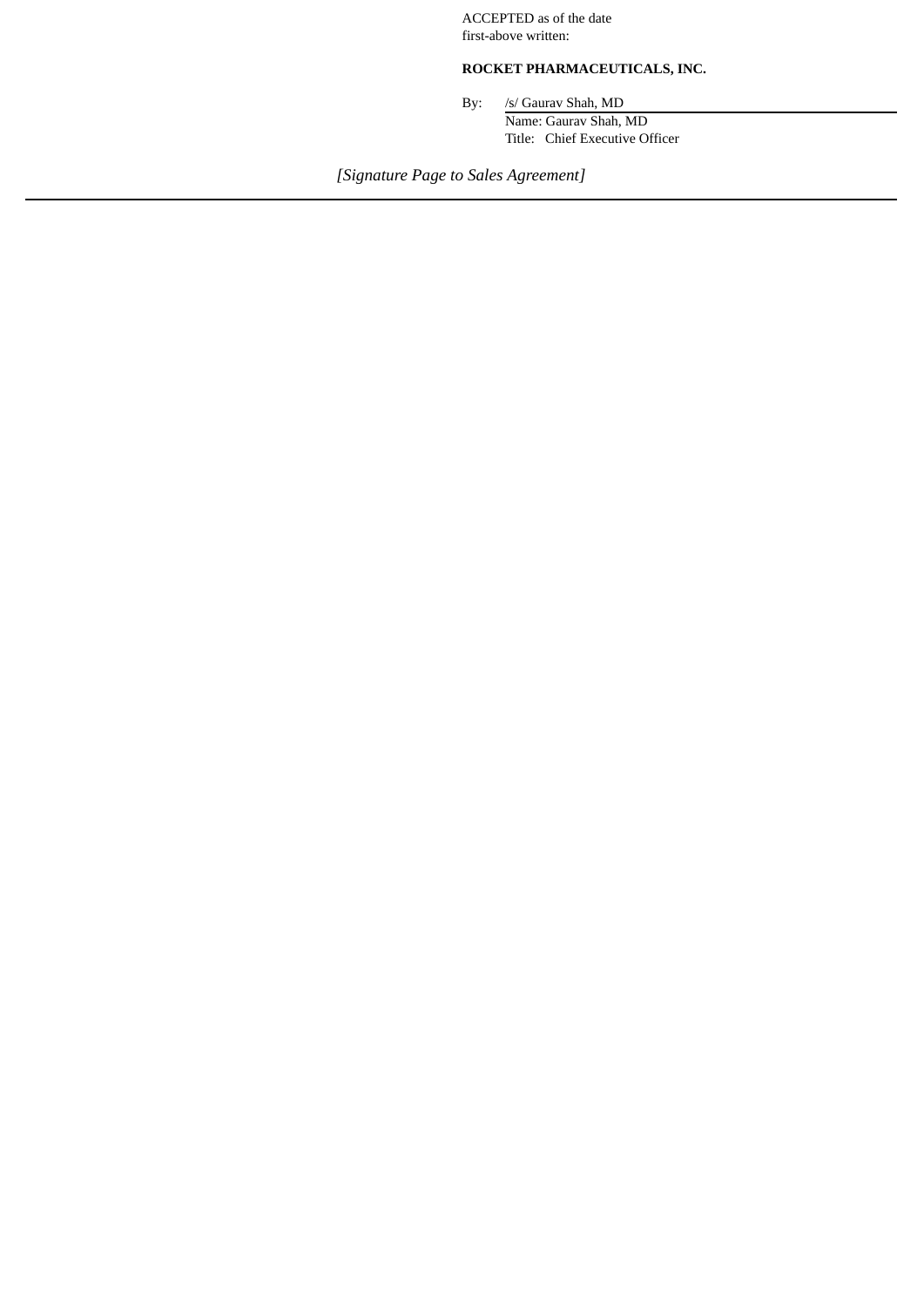#### **FORM OF PLACEMENT NOTICE**

From: Rocket Pharmaceuticals, Inc.  $\mathsf{Cc:}$  [ ] To: Cowen and Company, LLC Subject: Cowen At the Market Offering—Placement Notice

Gentlemen:

Pursuant to the terms and subject to the conditions contained in the Sales Agreement between Rocket Pharmaceuticals, Inc. (the "**Company**"), and Cowen and Company, LLC ("**Cowen**") dated February 28, 2022 (the "**Agreement**"), I hereby request on behalf of the Company that Cowen sell up to [●] shares of the Company's common stock, par value \$0.01 per share, at a minimum market price of \$[●] per share. Sales should begin on the date of this Notice and shall continue until [DATE] / [all shares are sold].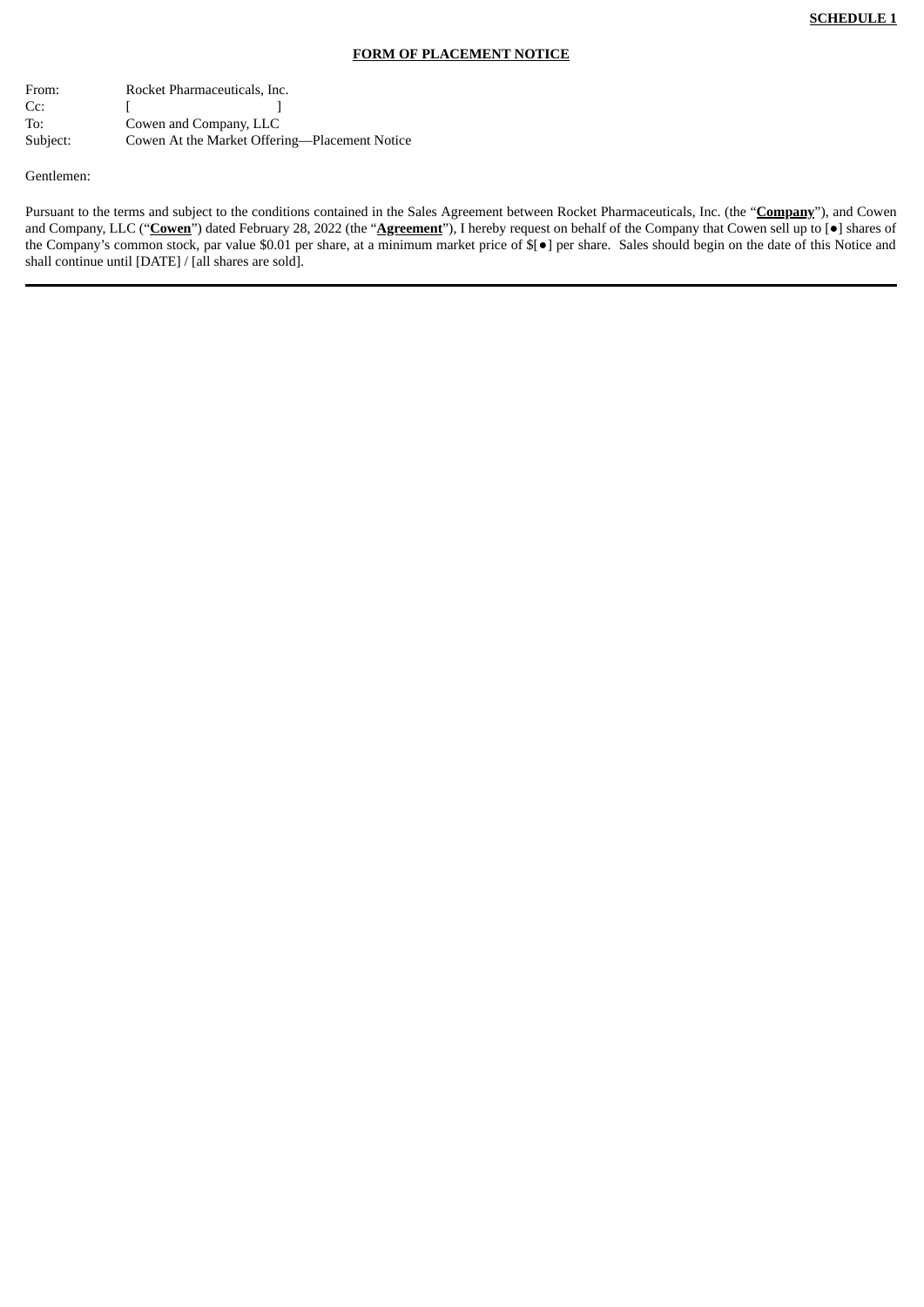# **Company**

| Chief Executive Officer and Director                         |
|--------------------------------------------------------------|
| Chief Financial Officer                                      |
| General Counsel & Chief Compliance Officer                   |
| VP, Finance & Senior Controller Principal Accounting Officer |
|                                                              |
| <b>Managing Director</b>                                     |
| <b>Managing Director</b>                                     |
|                                                              |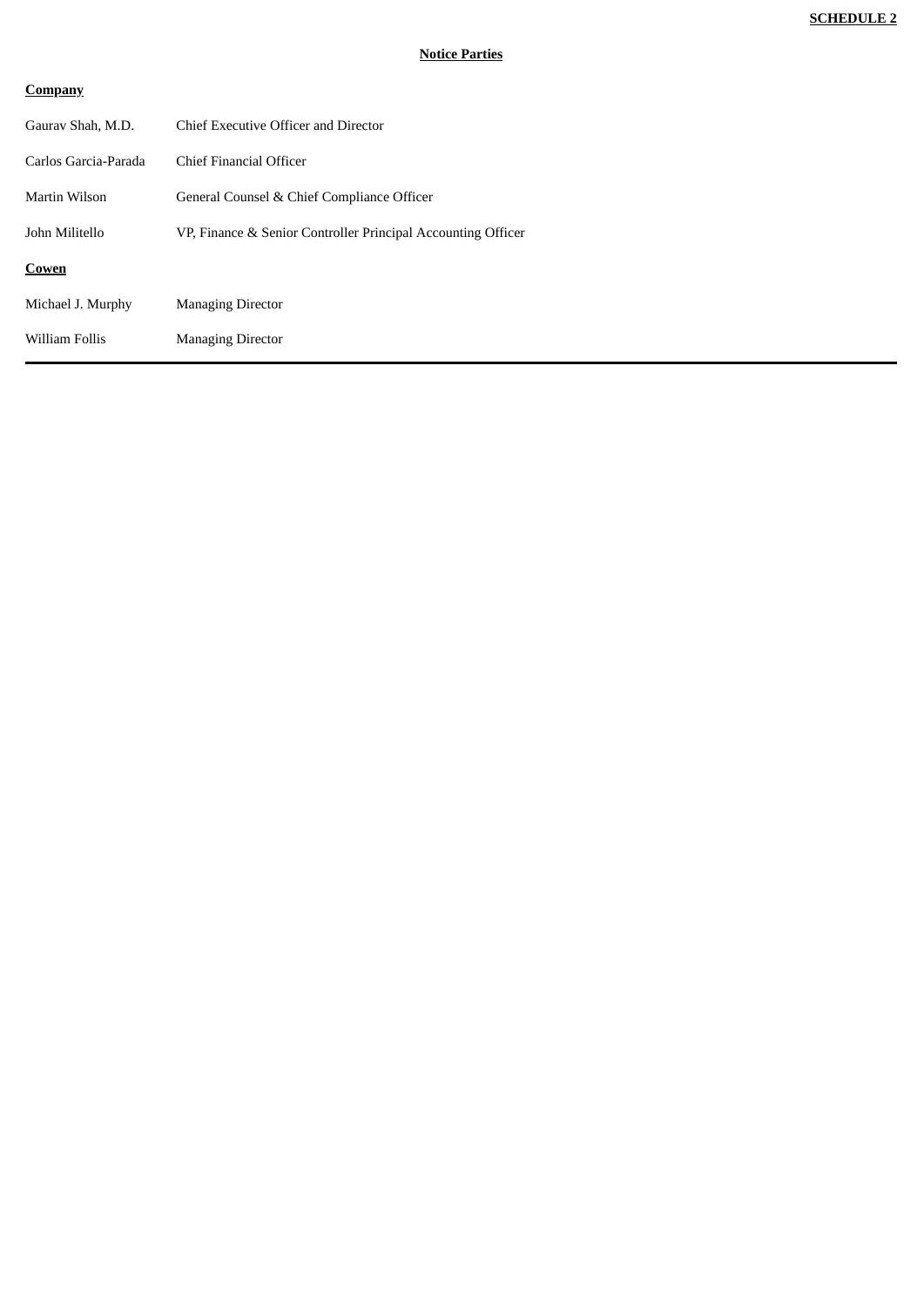# **Compensation**

Cowen shall be paid compensation equal to 3.0% of the gross proceeds from the sales of Common Stock pursuant to the terms of this Agreement.